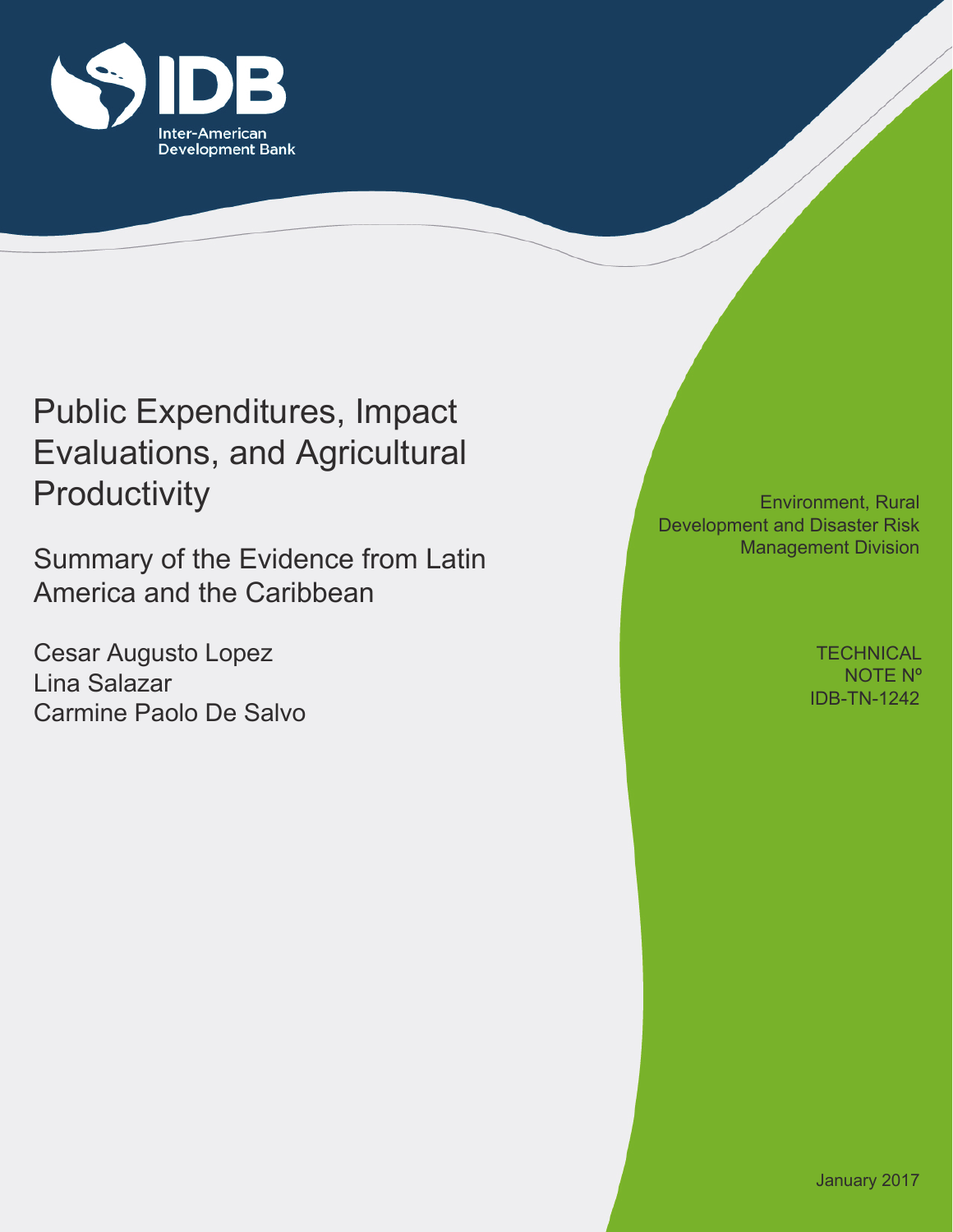# Public Expenditures, Impact Evaluations, and Agricultural Productivity

## Summary of the Evidence from Latin America and the **Caribbean**

Cesar Augusto Lopez\* Lina Salazar\*\* Carmine Paolo De Salvo\*\*\*

\* Consultant, Inter-American Development Bank

\*\* Senior Project Economist, Inter-American Development Bank

\*\*\* Rural Development Specialist, Inter-American Development Bank

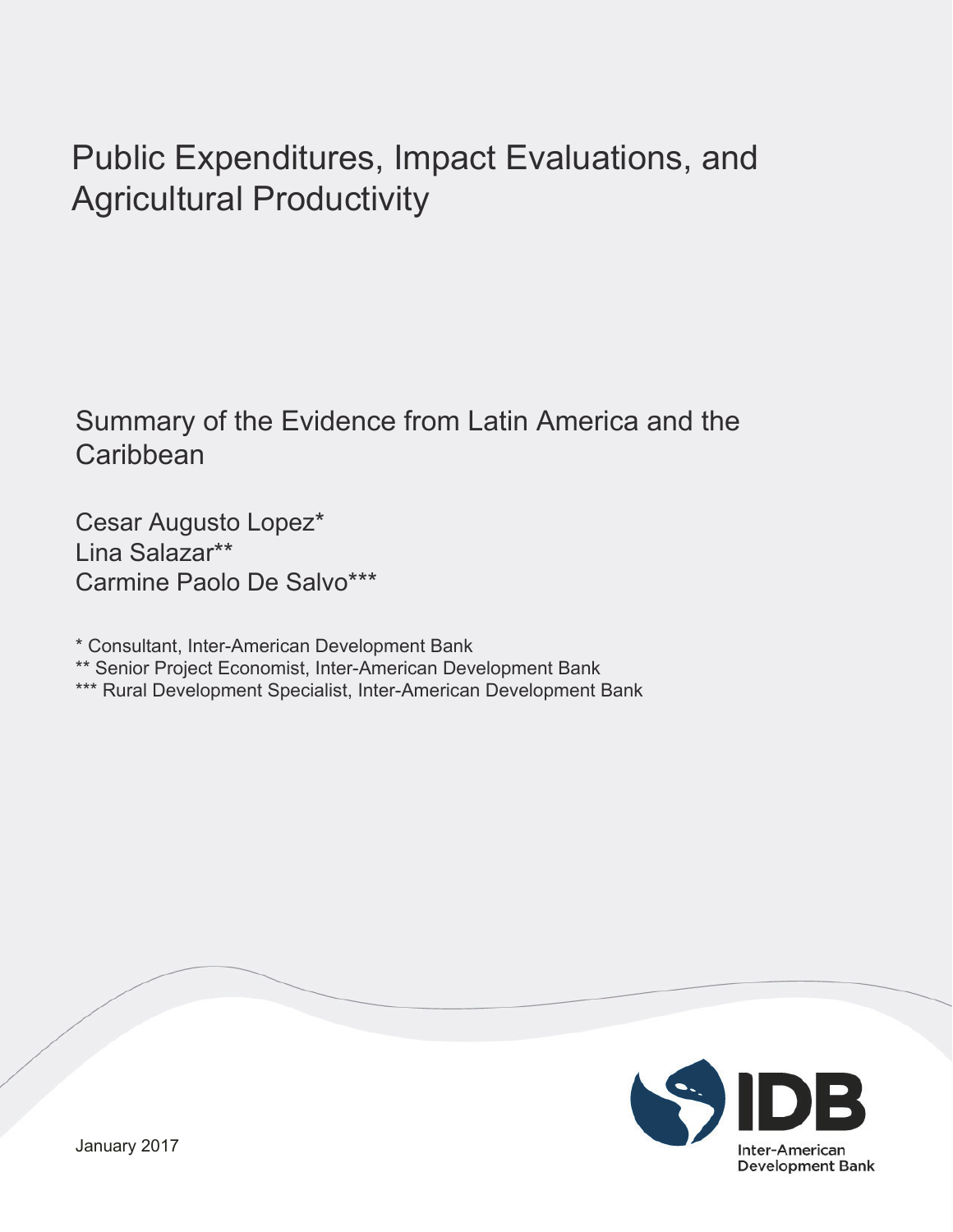Cataloging-in-Publication data provided by the

Inter-American Development Bank

Felipe Herrera Library

López, César Augusto.

Public expenditures, impact evaluations, and agricultural productivity: summary of the evidence from Latin America and the Caribbean / César Augusto López, Lina Salazar, Carmine Paolo De Salvo.

p. cm. — (IDB Technical Note ; 1242)

Includes bibliographic references.

1. Agriculture and state-Latin America. 2. Agriculture and state-Caribbean Area. 3. Agricultural productivity-Latin America. 4. Agricultural productivity-Caribbean Area. I. Salazar, Lina. II. De Salvo, Carmine Paolo. III. Inter-American Development Bank. Environment, Rural Development Disaster Risk Management Division. IV. Title. V. Series.

IDB-TN-1242

#### http://www.iadb.org

Copyright © 2017 Inter-American Development Bank. This work is licensed under a Creative Commons IGO 3.0 Attribution-NonCommercial-NoDerivatives (CC-IGO BY-NC-ND 3.0 IGO) license (http://creativecommons.org/licenses/by-nc-nd/3.0/igo/ legalcode) and may be reproduced with attribution to the IDB and for any non-commercial purpose. No derivative work is allowed.

Any dispute related to the use of the works of the IDB that cannot be settled amicably shall be submitted to arbitration pursuant to the UNCITRAL rules. The use of the IDB's name for any purpose other than for attribution, and the use of IDB's logo shall be subject to a separate written license agreement between the IDB and the user and is not authorized as part of this CC-IGO license.

Note that link provided above includes additional terms and conditions of the license.

The opinions expressed in this publication are those of the authors and do not necessarily reflect the views of the Inter-American Development Bank, its Board of Directors, or the countries they represent.

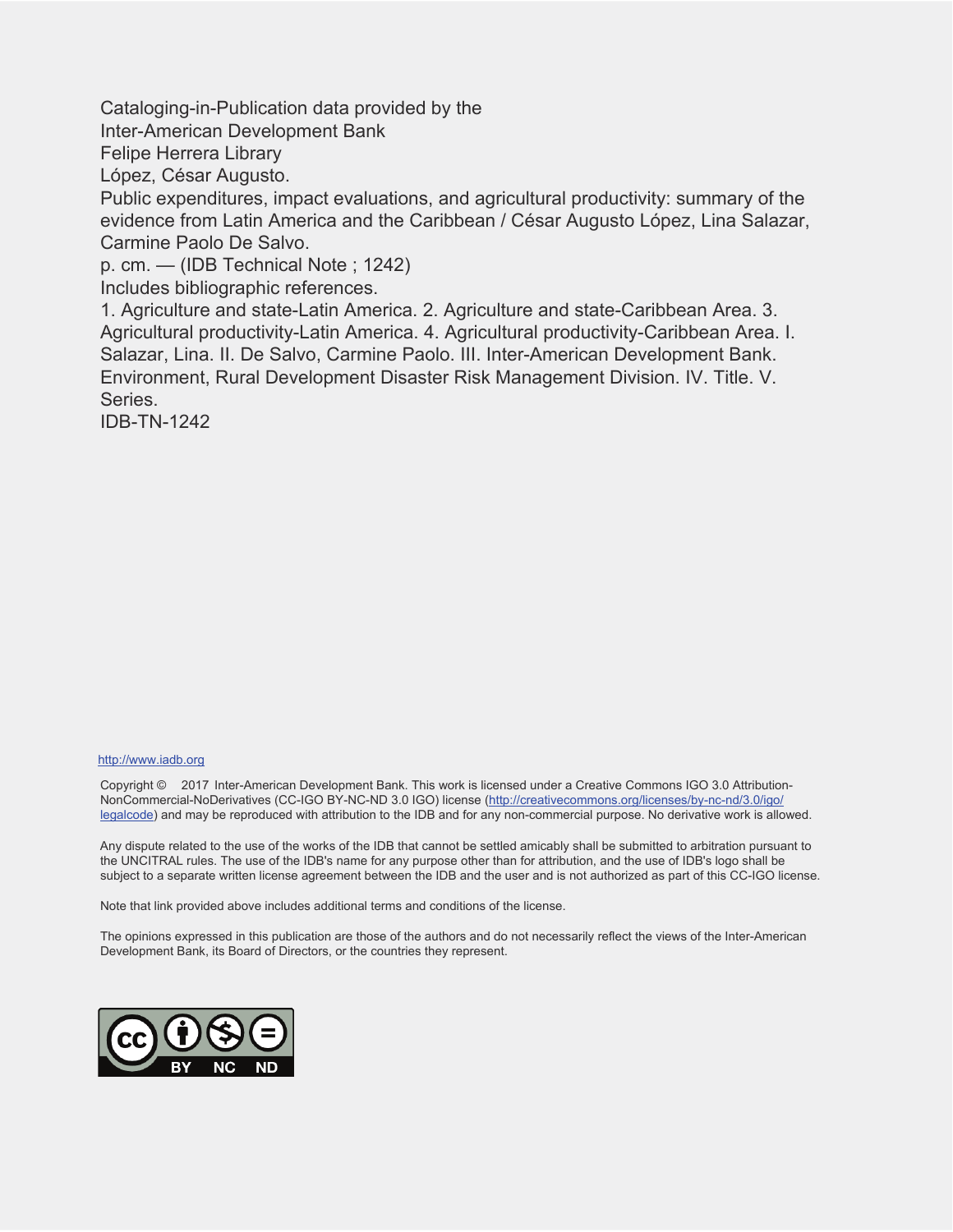## **Public Expenditures, Impact Evaluations, and Agricultural Productivity**

Summary of the Evidence from Latin America and the Caribbean

Cesar Augusto Lopez Lina Salazar Carmine Paolo De Salvo



2017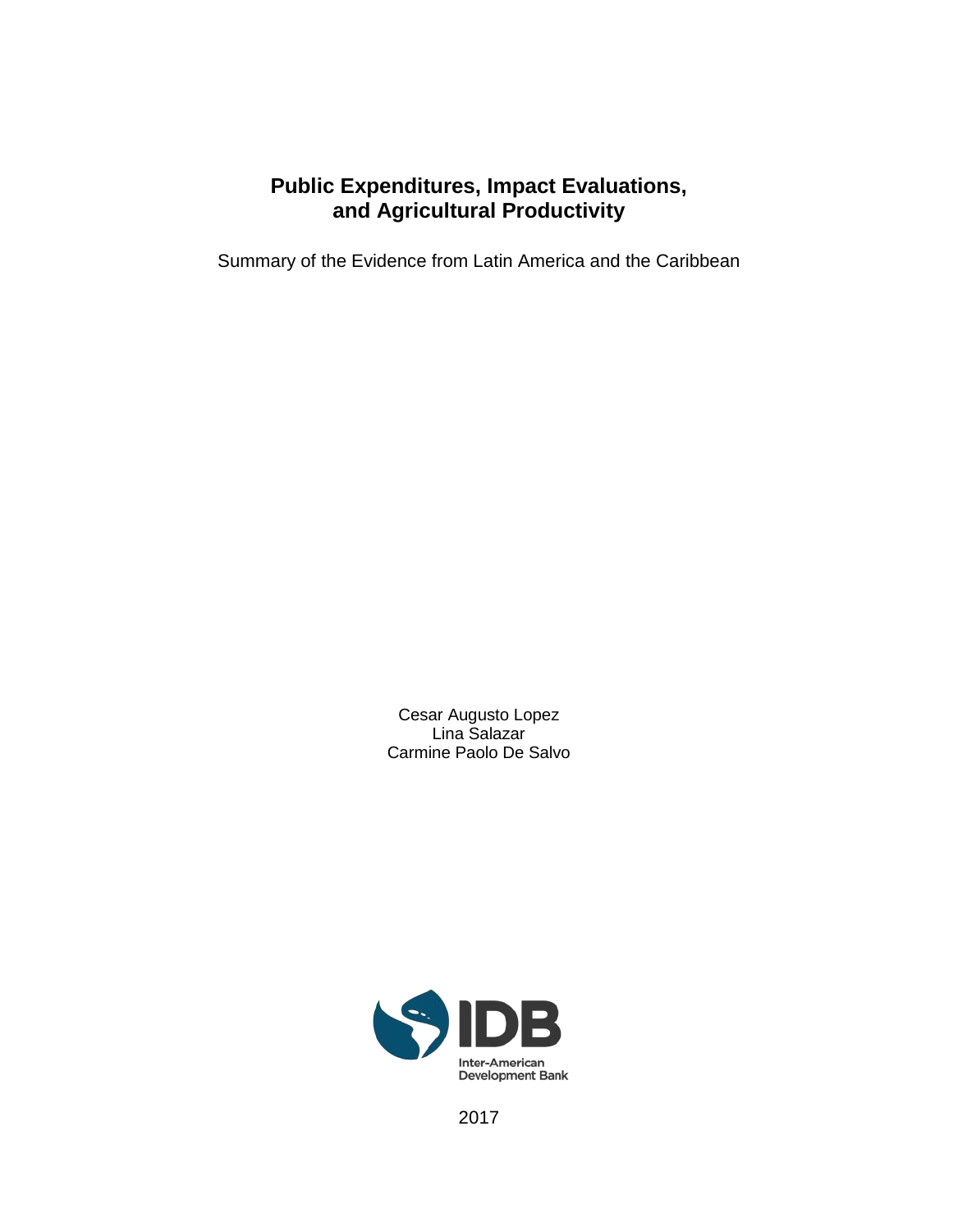### **Contents**

| IV. Summary of the Effectiveness of Agricultural Interventions on Productivity in LAC  10 |
|-------------------------------------------------------------------------------------------|
|                                                                                           |
|                                                                                           |
|                                                                                           |
|                                                                                           |
|                                                                                           |
|                                                                                           |
|                                                                                           |
|                                                                                           |

### **List of Figures**

| Figure 1—LAC: Growth rate of TFP and its components, by country, 1981-2012 4         |  |
|--------------------------------------------------------------------------------------|--|
| Figure 2—Public Rural Expenditures and Share of Public Rural Expenditures on Private |  |
|                                                                                      |  |
|                                                                                      |  |
|                                                                                      |  |

### **List of Tables**

| Table 1—Interventions by Public Expenditures Categories in Agriculture8    |  |
|----------------------------------------------------------------------------|--|
| Table A.1—Impact Evaluation Studies Included in the Literature Review49-53 |  |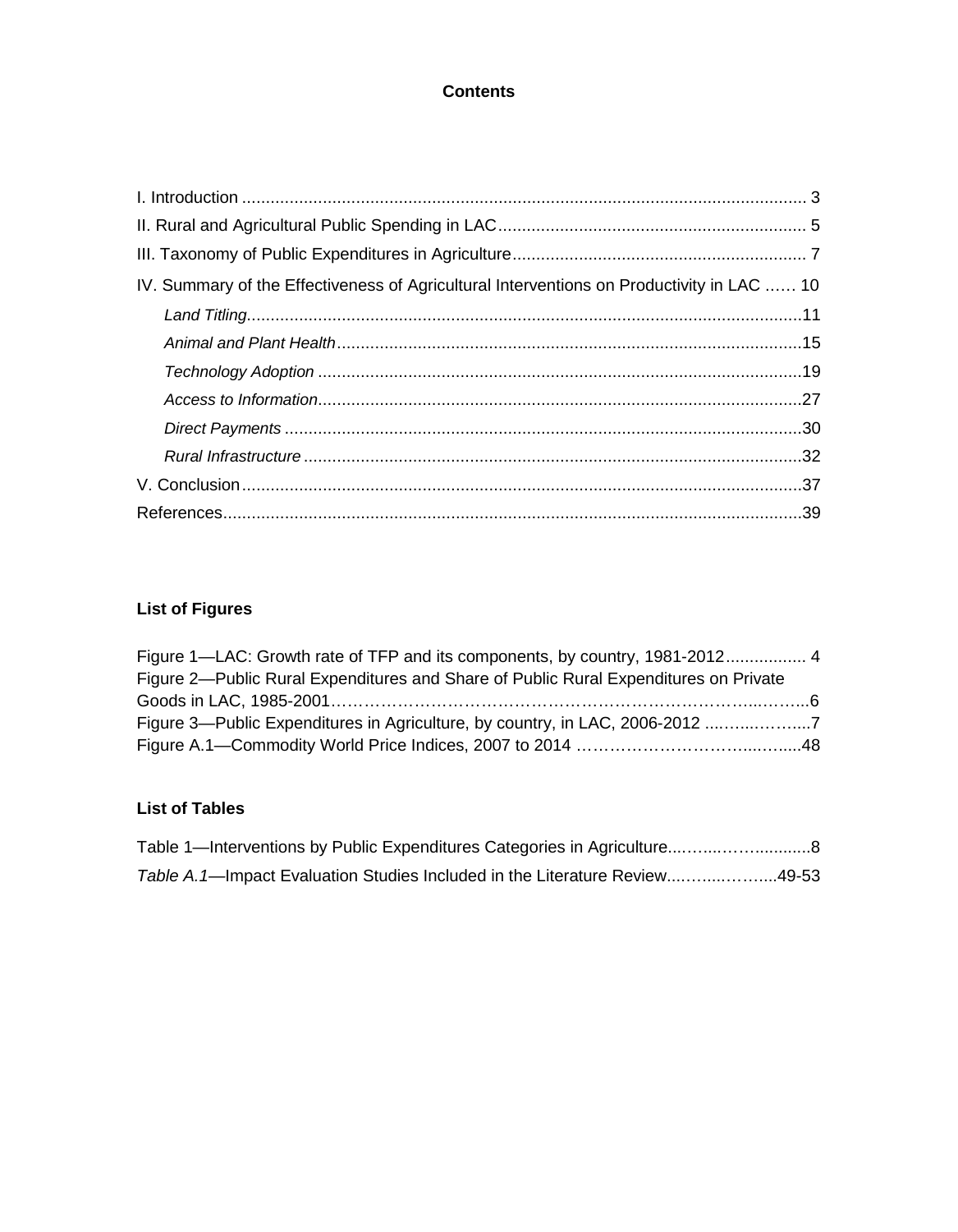## **Public Expenditures, Impact Evaluations, and Agricultural Productivity:**

Summary of the Evidence from Latin America and the Caribbean

Cesar Augusto Lopez<sup>[i](#page-5-0)</sup> Lina Salazar<sup>[ii](#page-5-1)</sup> Carmine Paolo De Salvo<sup>ili</sup>

#### **Abstract**

The primary objective of this study is to synthesize lessons derived from rigorous impact evaluations (IEs) implemented in rural LAC to shed light on the effects of different types of private subsidies and public goods interventions on agricultural growth and productivity. Following a taxonomy of public expenditures, agricultural interventions were classified according to their economic characteristics and IEs were sub-classified into six categories: land titling, animal and plant health, access to information, technology adoption, government subsidies in the form of direct payments, and rural infrastructure. These studies reported on a range of intermediate and final impact indicators, mechanisms of impact and/or secondary effects' indicators along the causal chain.

**Keywords:** Agricultural policies, Latin America and the Caribbean, impact evaluations, public goods, subsidies, productivity.

**JEL codes:** Q13, Q16, Q17 and Q18.

 $\overline{a}$ 

The authors would like to express their gratitude to Sergio Ardila, Rachel Boyce, Juan Jose Egas, Yolanda Valle Porrua, and Ivette Fis de Melo who provided feedback and supported the editing and publication of this document.

i Consultant, Inter-American Development Bank - Environment, Rural Development and Disaster Risk Management Division

<span id="page-5-1"></span><span id="page-5-0"></span><sup>(</sup>CSD/RND), [\(clopezrivas@iadb.org\)](mailto:clopezrivas@iadb.org)<br><sup>ii</sup> Senior Project Economist, Inter-American Development Bank - Environment, Rural Development and Disaster Risk<br>Management Division (CSD/RND), (<u>Isalazar@iadb.org</u>)

<span id="page-5-2"></span>Rural Development Specialist, Inter-American Development Bank - Environment, Rural Development and Disaster Risk Management Division (CSD/RND), [\(desalvo@iadb.org\)](mailto:desalvo@iadb.org)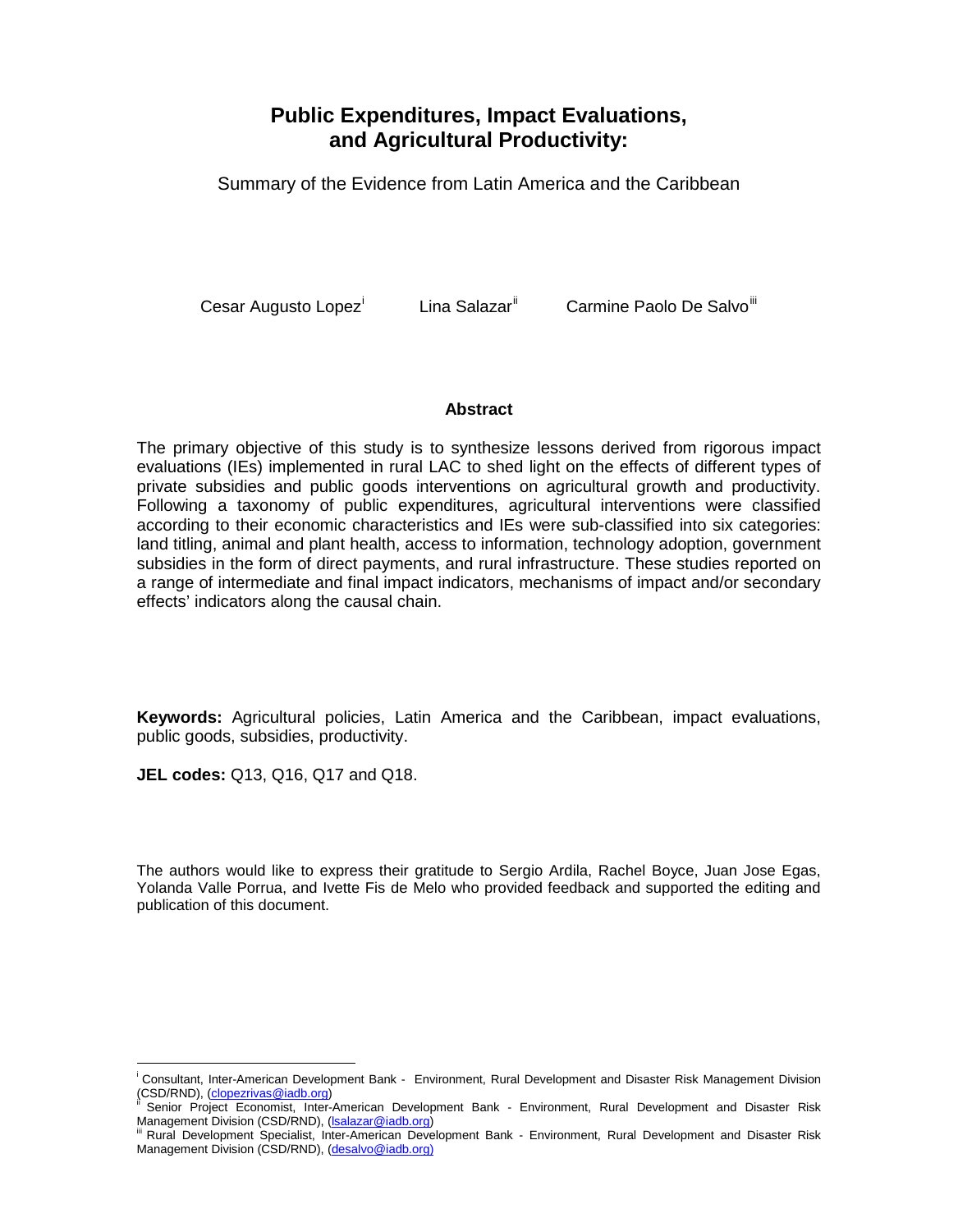### **Abbreviations and Acronyms**

| A4N              | <b>Agriculture for Basic Needs</b>                                                   |
|------------------|--------------------------------------------------------------------------------------|
| <b>AIS</b>       | Programa Agro Ingreso Seguro                                                         |
| <b>CAJON</b>     | Manejo y Conservación de los Recursos Naturales Renovables de la Cuenca del Embalse  |
| <b>CCT</b>       | <b>Conditional Cash Transfer</b>                                                     |
| <b>CRIAR</b>     | Programa de Apoyos Directos para la Creación de Iniciativas Agroalimentarias Rurales |
| <b>DANIDA</b>    | Danish International Development Agency                                              |
| <b>DD</b>        | Difference-in-Differences                                                            |
| <b>FAUSAC</b>    | Facultad de Agronomía, Universidad de San Carlos de Guatemala                        |
| <b>FOMILENIO</b> | Fondo del Milenio                                                                    |
| <b>FFS</b>       | <b>Farmer Field School</b>                                                           |
| <b>GDP</b>       | <b>Gross Domestic Product</b>                                                        |
| <b>GHI</b>       | <b>Global Harvest Initiative</b>                                                     |
| <b>IARNA</b>     | Instituto de Agricultura, Recursos Naturales y Ambiente, Universidad Rafael Landívar |
| <b>ICT</b>       | Information and Communications Technology                                            |
| <b>IDB</b>       | Inter-American Development Bank                                                      |
| <b>INRA</b>      | Instituto Nacional de Reforma Agraria                                                |
| <b>IPM</b>       | Integrated Pest Management                                                           |
| <b>IPPM</b>      | Integrated Production and Pest Management                                            |
| IV               | <b>Instrumental Variables</b>                                                        |
| <b>LAC</b>       | Latin America and the Caribbean                                                      |
| <b>MARENA</b>    | Proyecto de Manejo de Recursos Naturales en Cuencas Prioritarias                     |
| <b>MCC</b>       | Millennium Challenge Corporation                                                     |
| <b>PAES</b>      | Programa Ambiental de El Salvador                                                    |
| <b>PCR</b>       | Peruvian Rural Roads Rehabilitation and Maintenance Program                          |
| <b>PAST</b>      | Programa de Apoya al Sector Transporte                                               |
| <b>PATCA</b>     | Programa de Apoyo a la Transición Competitiva Agroalimentaria                        |
| <b>PETT</b>      | Programa Especial de Titulación de Tierras y Catastro Rural                          |
| <b>PREDEG</b>    | Programa de Reconversión y Fomento de la Granja                                      |
| <b>PROCAMPO</b>  | Programa de Apoyo Directo al Campo                                                   |
| <b>PROFER</b>    | Programa de Fertilizantes del Ministerio de Agricultura, Ganadería y Alimentación    |
| <b>PROMIPAC</b>  | Programa Manejo Integrado de Plagas en América Central                               |
| <b>PROSAP</b>    | Programa de Servicios Agrícolas Provinciales                                         |
| <b>PROVIAR</b>   | Proyecto de Integración de Pequeños Productores a la Cadena Vitivinícola             |
| <b>PSE</b>       | <b>Producer Support Estimate</b>                                                     |
| <b>PSI</b>       | Peruvian Irrigation Subsector Project                                                |
| <b>PSM</b>       | <b>Propensity Score Matching</b>                                                     |
| R&D              | <b>Research and Development</b>                                                      |
| <b>RCT</b>       | <b>Randomized Controlled Trial</b>                                                   |
| <b>RDD</b>       | <b>Regression Discontinuity Design</b>                                               |
| <b>RND</b>       | Environment, Rural Development and Disaster Risk Management Division                 |
| <b>SSA</b>       | Sub-Saharan Africa                                                                   |
| <b>SPS</b>       | Sanitary and Phytosanitary                                                           |
| <b>TFP</b>       | <b>Total Factor Productivity</b>                                                     |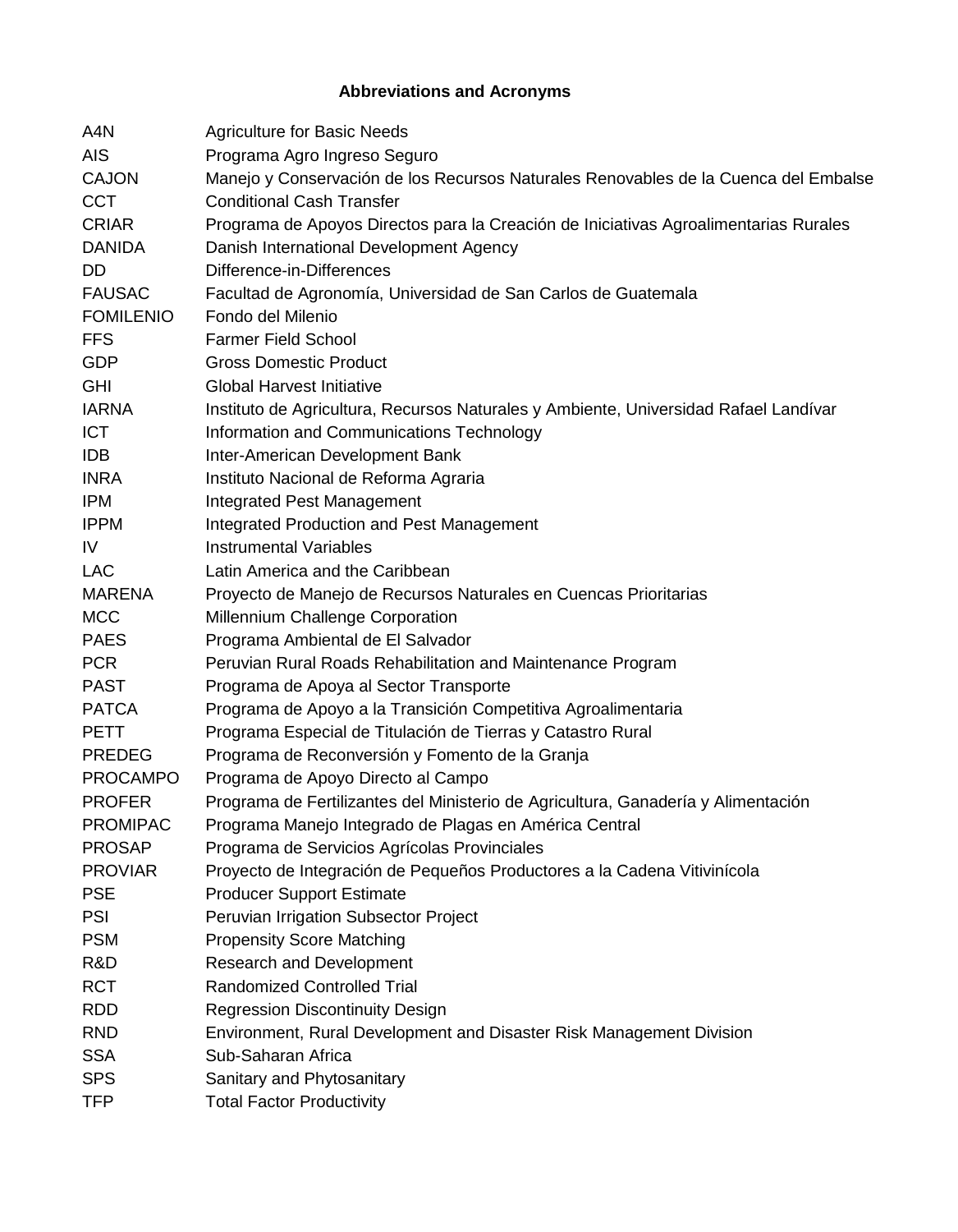#### <span id="page-7-0"></span>**I. Introduction**

 $\overline{\phantom{a}}$ 

Latin America and the Caribbean (LAC) have undergone significant structural changes over the last four decades. For the agricultural sector, many of the reforms to macroeconomic policy initiated since the mid-1980s. Changes in local and regional agricultural policies, reductions in the assistance to non-farm tradable goods, and the evolution of research and development (R&D) systems, have been significant contributors to agricultural output and economic growth. The surge in global commodity prices that started in the mid-2000s also played its part.<sup>[4](#page-7-1)</sup> The region produces and exports a diverse range of agricultural commodities, and it is now the largest net agricultural exporting region in the world (FAO, 2015).

Estimates of population growth indicate that (aggregate) agricultural production will have to increase 60 percent by 2050 to meet expected global demand for food, fiber and fuel (Alexandratos and Bruinsma, 2012; United Nations, 2015). Projections from the Global Harvest Initiative (2015) (GHI) suggest that if LAC maintains its current agricultural productivity growth rate,<sup>[5](#page-7-2)</sup> it will be capable of surpassing (117 percent) projected demand for food and other agricultural products within the region through efficiency by 2030. Given its rich resource endowment of fresh water, land, and natural habitat, LAC is well-positioned to be a major player in the agricultural and food production challenges that lie ahead (Chaherli and Nash, 2013; Zeigler and Truitt Nakata, 2014; Flachsbarth et al*.,* 2015).

Considering the role of innovation in economic and social development, a better understanding of the determinants of sustainable agricultural productivity growth remains a crucial subject of interest among researchers, practitioners, and policymakers. In the case of LAC, Nin-Pratt et al. (2015) show that although regional agricultural productivity increased by 45 percent between 1985 and 2012, there is substantial heterogeneity in the growth rate of agricultural productivity across countries in the region (Figure 1). Further, the authors suggest that these differences in productivity growth could be explained by technical change and resource availability, particularly on the adoption of labor-saving technologies among the "best TFP growth performers," which for the most part, are land-abundant countries in temperate agro-ecological zones.<sup>[6](#page-7-3)</sup>

<span id="page-7-1"></span><sup>&</sup>lt;sup>4</sup> Currently, commodity prices are beginning to approach levels seen in the early 2000s (Giordano et al., 2015). See Appendix A, Figure A.1 for an outlook of the evolution of commodity world price indices from 2007 to the first quarter of 2015.<br><sup>5</sup> Agricultural productivity measured by total factor productivity (TFP)—the portion of agricultural o

<span id="page-7-2"></span>explained or accounted for by agricultural inputs (land, labor, livestock, fertilizer and machinery) used in production—estimated as a residual factor. TFP is composed of technical change and technical efficiency, where technical change refers to "a change in the production technology that can come from improved methods of using the existing inputs or through changes in input quality", and technical efficiency refers to the "ratio of the actual output to the maximum potential output" (Kumbhakar, Wang

<span id="page-7-3"></span>and Horncastle, 2015). <sup>6</sup> See Lachaud, Bravo-Ureta and Ludeña (2015) for an analysis of effects of climate variability on TFP growth, and projections of the impacts of climate on estimates of Climate Adjusted Total Factor Productivity (CATFP) in LAC.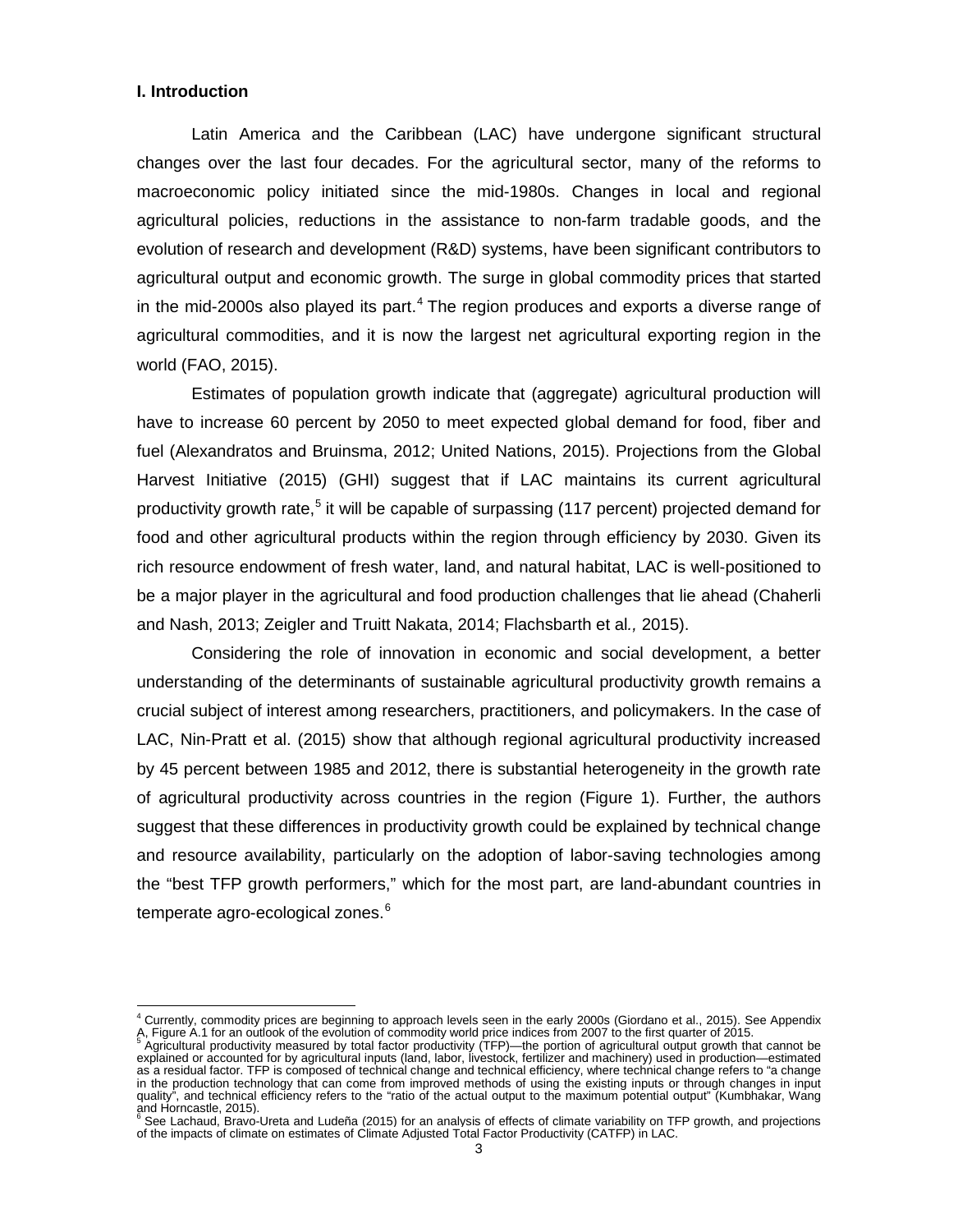<span id="page-8-0"></span>*Figure 1—LAC: Growth Rate of TFP and its Components, by Country, 1981-2012*



#### *Source:* Nin-Pratt et al. (2015)

*Note:* Countries sorted according to the order (growth rate) of TFP from highest to lowest. Results for LAC based on 26 countries (Argentina, Bahamas, Barbados, Belize, Bolivia, Brazil, Chile, Colombia, Costa Rica, Dominican Republic, Ecuador, El Salvador, Guatemala, Guyana, Haiti, Honduras, Jamaica, Mexico, Nicaragua, Panama, Paraguay, Peru, Suriname, Trinidad and Tobago, Uruguay, Venezuela)

Governments in LAC often lack the financial and/or technical resources required for the sustainable implementation of evidence-based practices and programs. For instance, despite its apparent importance, the effects of the level and composition of public expenditures in agriculture—between private subsidies and public goods—on agricultural and rural development in LAC have rarely been examined (Lopez and Galinato, 2007).

The primary objective of this study is to synthesize lessons derived from rigorous impact evaluations (IEs) implemented in rural LAC to shed light on the effects of different types of private subsidies (*e.g*. subsidized fertilizer in Guatemala, subsidized technology adoption in Bolivia) and public goods interventions (*e.g.* plant health in Peru, agricultural information in Colombia) on agricultural growth and productivity. This study is part of a broader project carried out by the Division of Environment, Rural Development and Disaster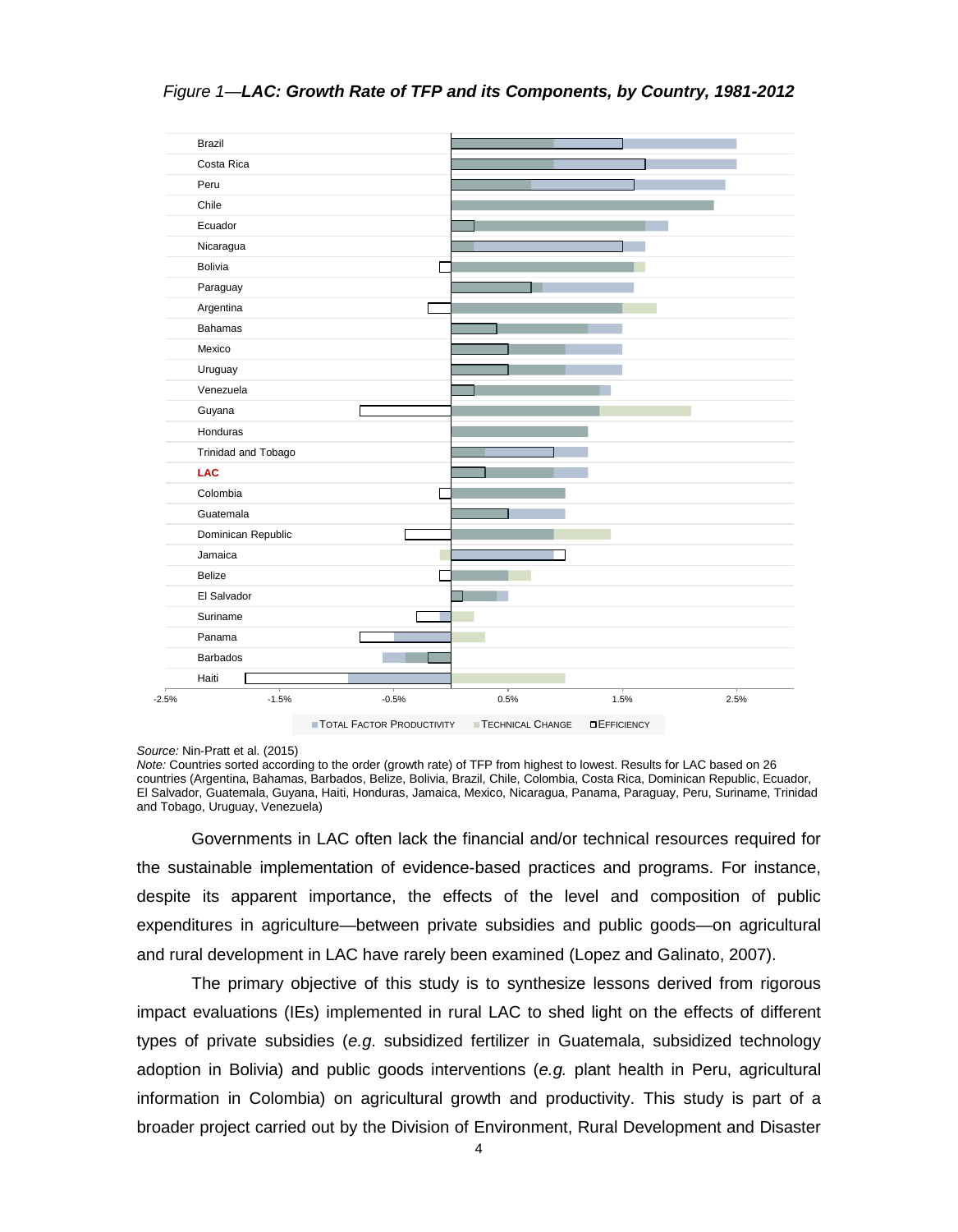Risk Management (RND) at the Infrastructure and Environment Sector (INE) of the Inter-American Development Bank (IDB). The objective of this broader project is to assess the effects of different types of government expenditures on agricultural growth and productivity in the LAC region and to present reform options with regards to re-prioritizing government spending in the agricultural sector.

The rest of the paper is organized as follows. In the next section, we present a brief overview of trends in the size and composition of overall public expenditures and agricultural public expenditures in the region. Section III presents a taxonomy of public expenditures, based on a contextual framework classifying impact evaluations of agricultural projects or subcomponents of projects implemented in LAC, into *public* goods, *mixed-public* goods, and *private* goods, according to their economic characteristics. Section IV presents a summary of the existing evidence on the effectiveness of agricultural interventions on growth and productivity in the region. The last section concludes.

#### <span id="page-9-0"></span>**II. Rural and Agricultural Public Spending in LAC**

 $\overline{a}$ 

A large body of evidence shows that agricultural public expenditures allocated towards the provision of public goods (e.g. agricultural health and innovation, rural infrastructure) has significantly greater economic returns than government expenditures allocated to private goods (e.g. fertilizer) (Fan, Jitsuchon and Methakunnavut, 2004; Fan, 2008; Acosta-Ormaechea and Morozumo, 2013; Mogues and Benin 2014).

In the case of LAC, the empirical evidence on the subject suggests that the level and composition of *rural* public expenditures are important determinants of agricultural performance (Lopez, 2004; Anríquez, 2006; Lopez and Galinato, 2007). More recently, in an extension of the work by Lopez and Galinato (2007), utilizing data on *agricultural* public expenditures (in place of overall *rural* public expenditures) from 19 Latin American countries during 1985-2014, Anríquez et al*.* (2016) confirms that although the level of agricultural public expenditures matters, it is the changes in the composition of agricultural public expenditures, from private goods to public goods, that explains variations in productivity. A reallocation of 10 percentage points of agricultural expenditures from private subsidies to public goods, *ceteris paribus*, could lead to a significant long-run increase of approximately 5 percent in per capita agricultural income.<sup>[7](#page-9-1)</sup>

Furthermore, as summarized by Lopez and Galinato (2007), government subsidies crowd out public goods (e.g. through government budgets, human and institutional constraints, and by directly or indirectly crowding out private investments in the short-,

<span id="page-9-1"></span> $7$  Without changes in the composition of public agricultural expenditures, total agricultural spending would have to increase by about 25 percent or more to achieve similar results on agricultural GDP and rural per capita income (Anríquez et al., 2015).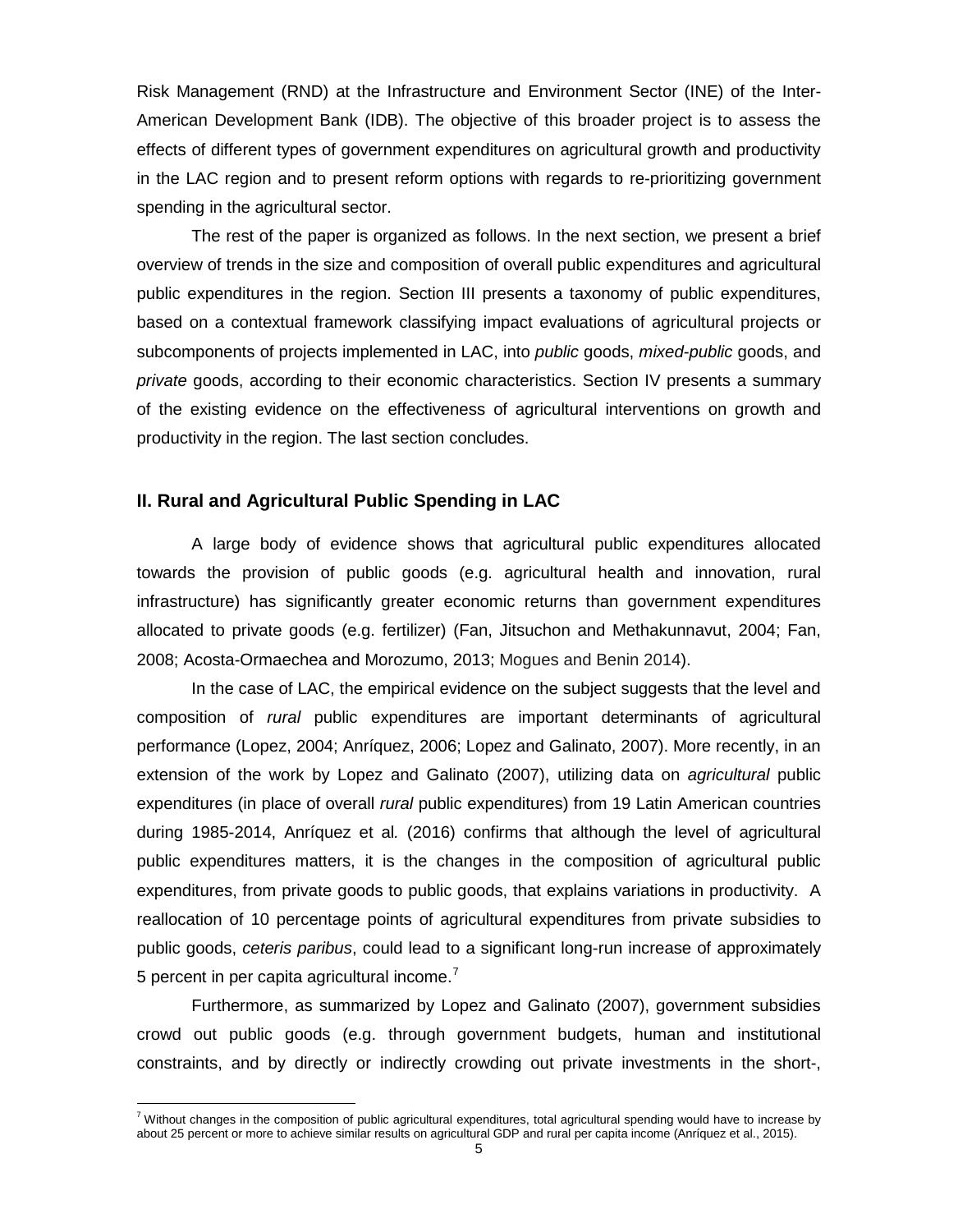medium- and/or long-term), resulting in underinvestment of crucial agricultural-related goods and services needed to achieve sustainable growth and productivity (Anríquez et al., 2015).

Many countries from LAC spend a significant portion of their rural budget on agricultural expenditures. More specifically, between the period 1985-2001, the majority of the countries allocated a large share of agricultural expenditures to private goods (Figure 2).



*Figure 2—Public Rural Expenditures and Share of Public Rural Expenditures on Private Goods in LAC, 1985-2001*

The most recent data from Agrimonitor, the IDB's Agricultural Policy Monitoring System for LAC, <sup>[8](#page-10-0)</sup> show an updated picture of the breakdown of agricultural public expenditures between public goods and private subsidies in LAC for the period 2006-2012 (Figure 3). Only four out of the 18 countries in this graph allocated less than half of their agricultural expenditures to private subsidies. Brazil and Mexico are the countries with the largest average total agricultural expenditures in the region (USD 3,495.50 million and USD 4,914.80 million, respectively) between 2006-2012, according to this dataset. They are also

*Source:* Anríquez et al*.* (2016)

*Note:* Agricultural and non-agricultural expenditures (% of total rural expenditures) relates to the left scale, while private expenditures (% of total agricultural expenditures) read from the right scale. Annual country averages, (millions USD 2005).

<span id="page-10-0"></span> $\overline{a}$ <sup>8</sup>Agrimonitor [\(http://www.iadb.org/agrimonitor\)](http://www.iadb.org/agrimonitor)) uses the widely accepted producer support estimate (PSE) methodology, developed by the OECD in 1987, to estimate the level of government support (in magnitude and composition) to agriculture across countries, and allowing to compare support levels between countries. PSE (formerly producer subsidy equivalent) is an indicator of the "annual monetary value of gross transfers from consumers and tax payers to agricultural producers, measured at the farm-gate level, arising from policy measures that support agricultural, regardless of their nature, objective or impacts on farm production or income".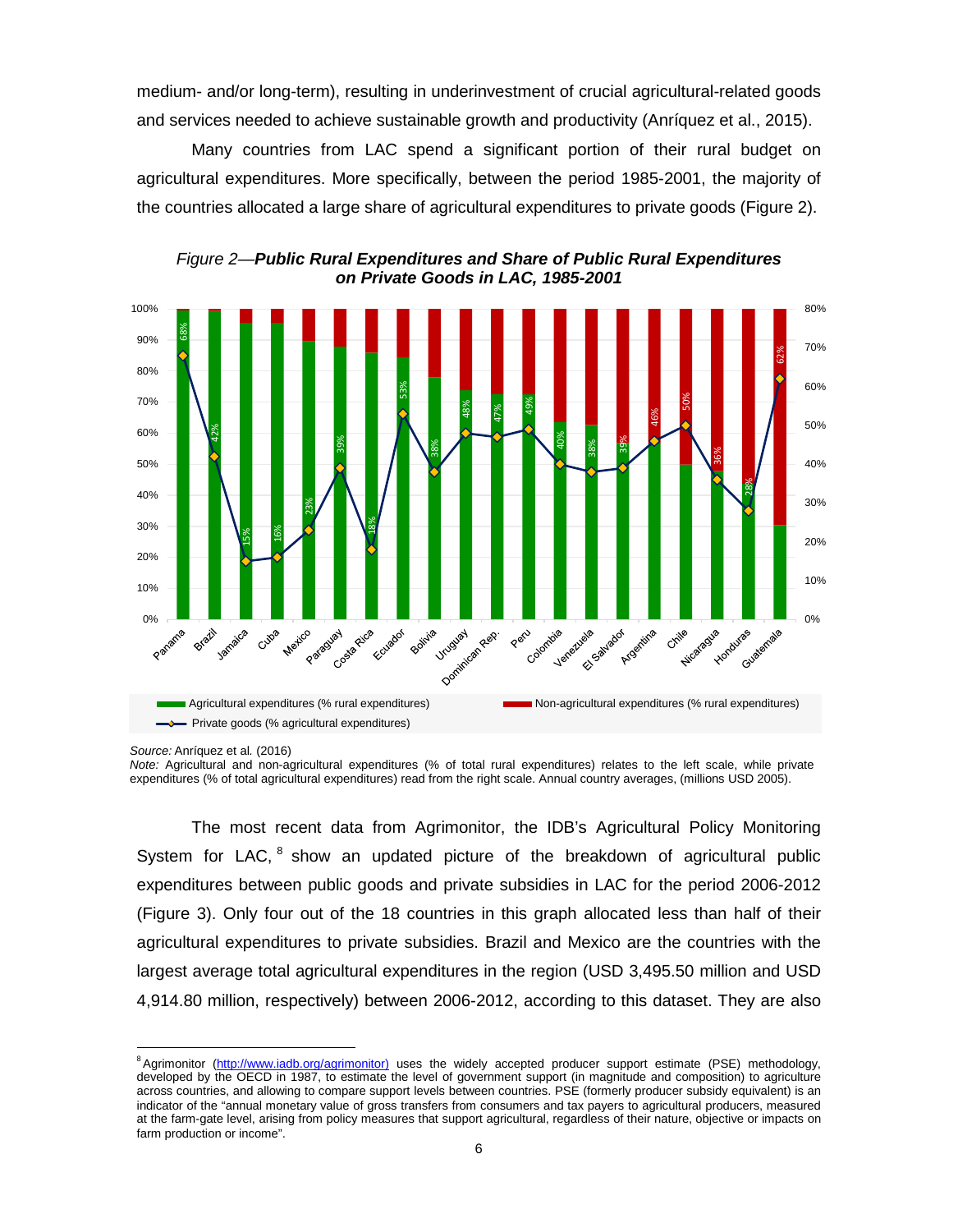the countries with the largest share of total agricultural expenditures allocated to private goods (76 percent and 87 percent, respectively). However, while producer support like the one accounted in PSE has been the main type of agricultural policy in the region over the last few decades, progress has been made in shifting towards less production distorting policies (Gurria, Boyce and De Salvo, 2016).



*Figure 3—Public Expenditures in Agriculture by Country in LAC, 2006-2012*

*Source:* Anríquez et al*.* (2016)

*Note*: Public expenditures on private goods and public goods relates to the left scale, while total agricultural expenditures read from the right scale. Annual country averages, 2006-2012 (millions USD 2005); Some countries only have data for the period 2013-14.

#### <span id="page-11-0"></span>**III. Taxonomy of Public Expenditures in Agriculture**

The classification of agricultural expenditures into *public* goods, *mixed* or *semi-public*  goods, and *private* goods derives from the conceptual frameworks proposed by Lopez (2004) and Komorowska (2010). In principle, public expenditures are categorized according to their economic characteristics, under the view that governments have the prime responsibility to use taxpayers' money to supply *public* goods, including goods and services that are undersupplied as a result of missing markets or market imperfections (Lopez, 2004).

Technically, public expenditures were classified as either (1) *public* goods if they are either (*i*) non-rival and non-excludable or (*ii*) non-rival or non-excludable and palliate the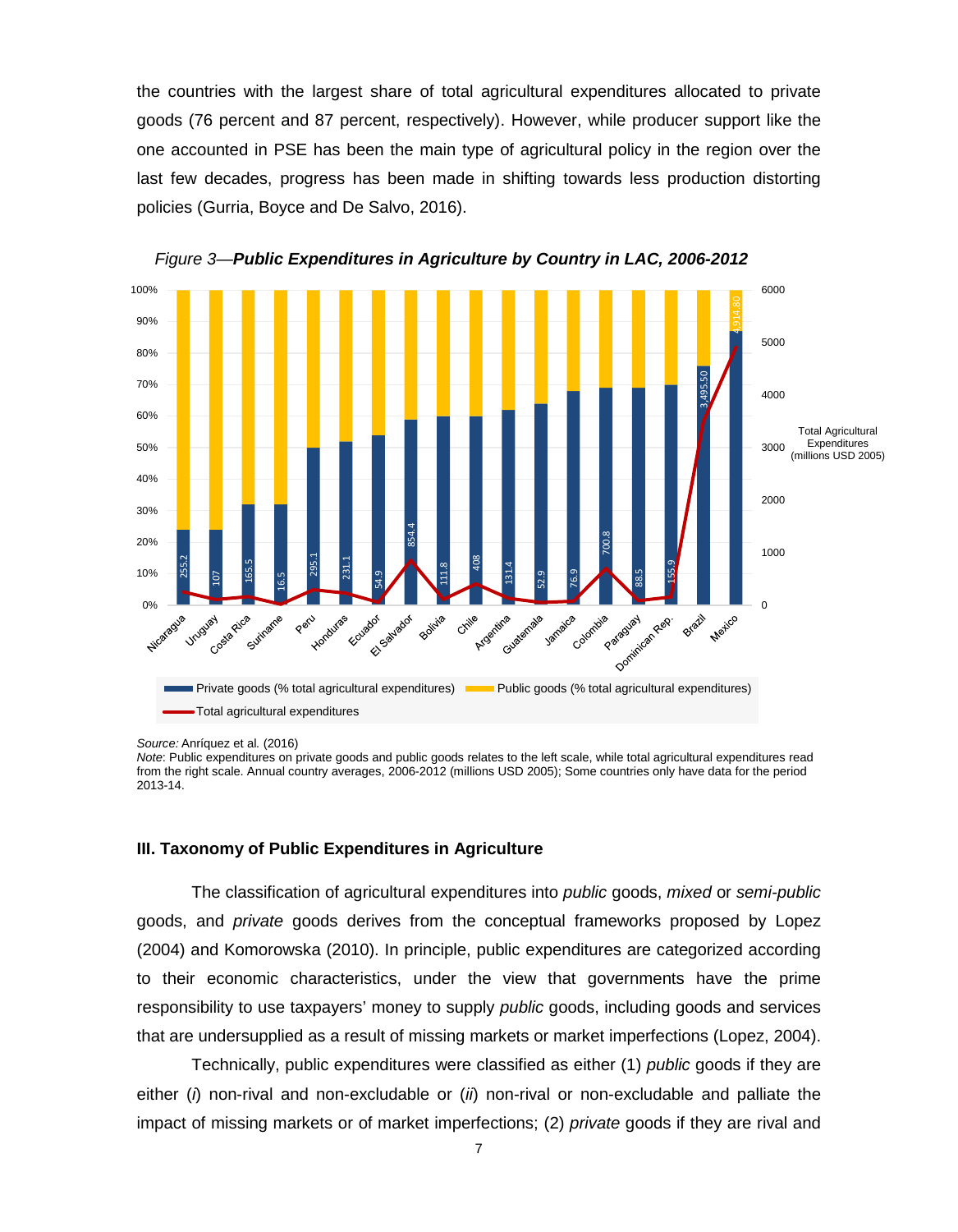excludable; and lastly, (3) *mixed* or *semi-public* goods if they are goods with mostly private gains but with significant positive externalities.

| <b>PUBLIC GOODS</b><br>Non-rival and<br>non-excludable; non-rival<br>or non-excludable and<br>palliate impact of missing<br>markets or market<br>imperfections<br>(e.g. coordination failure,<br>club goods, common-pool<br>resources) | · Emergency mitigation, natural disasters, agricultural health emergency<br>• Agricultural knowledge and innovation; scientific and technological<br>research and extension<br>. Plant and animal health (phyto- and zoo-sanitary); inspection and control<br>• Diffusion of information (some ICTs)<br>• Rural infrastructure<br>• Property rights (e.g. rules, legislation, cadaster, registry); natural resource<br>management; social infrastructure for rural/agricultural communities<br>· Fishery regulation and monitoring<br>• Primary and secondary irrigation infrastructure (large public investments)<br>• Information systems (e.g. climatic, financial, technical, regulatory)<br>• Conservation and recovery of natural resources<br>• Rural social expenditures (e.g. promotion of native ethnic groups,<br>women promotion)<br><b>MIXED OR SEMI-PUBLIC GOODS (GREY AREA)</b><br>Mostly private gains but with significant positive externalities<br>• Technology transfer and extension (e.g. FFS) |
|----------------------------------------------------------------------------------------------------------------------------------------------------------------------------------------------------------------------------------------|----------------------------------------------------------------------------------------------------------------------------------------------------------------------------------------------------------------------------------------------------------------------------------------------------------------------------------------------------------------------------------------------------------------------------------------------------------------------------------------------------------------------------------------------------------------------------------------------------------------------------------------------------------------------------------------------------------------------------------------------------------------------------------------------------------------------------------------------------------------------------------------------------------------------------------------------------------------------------------------------------------------------|
| <b>PRIVATE GOODS</b><br>Rival and excludable                                                                                                                                                                                           | · Soil conservation, forest promotion and/or incentives,<br>targeted environmental investment<br>• Human capital formation<br>• Agricultural health campaigns<br>• Subsidies (direct payments, marketing, production, credit, inputs,<br>capital, energy)<br>• Commercialization<br>• Production promotion<br>. On farm investments on irrigation (tertiary irrigation works).<br>• ICTs (not related to the diffusion of information)<br>• Market development (internal and external support and promotion)<br>• Targeted productive programs                                                                                                                                                                                                                                                                                                                                                                                                                                                                       |

*Table 1—Interventions by Public Expenditures Categories in Agriculture*

Our classification of public expenditures as *mixed* or *semi-public* goods is similar to what Lopez (2004) and Lopez and Galinato (2008) define as "gray area" public expenditures. These are public expenditures that are difficult to categorize as either private or public goods without a more detailed examination of its components to make an educated guess of what proportion of expenditures are private vs. public. For instance, in the case of irrigation infrastructure, a relatively large number or producers benefit from primary and secondary irrigation channels compared to tertiary irrigation works, and they can be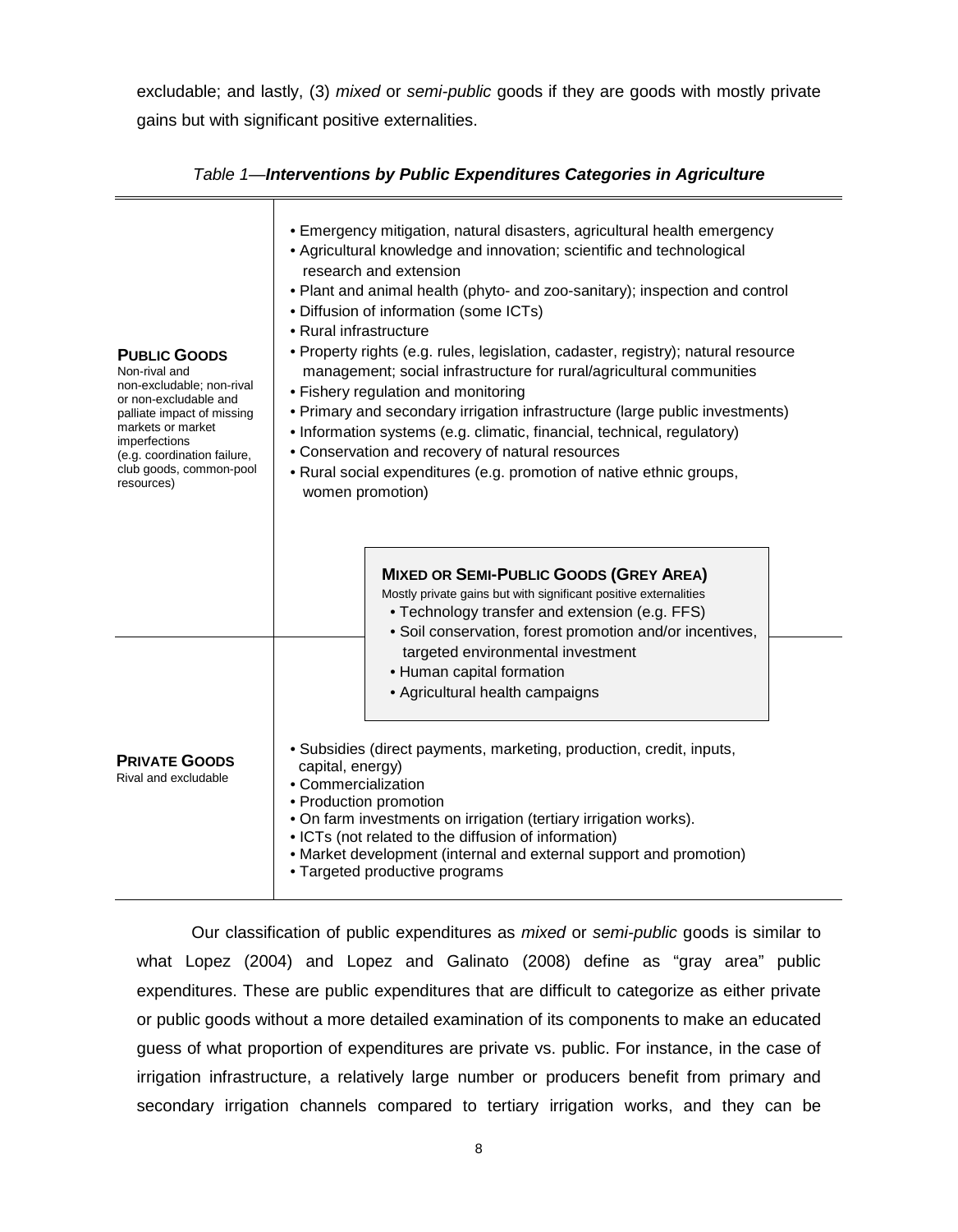considered club goods, while tertiary irrigation works and on-farm investments are normally considered private goods.

Agricultural interventions reviewed in this study were also sub-classified into categories reflecting the types of policies and projects found in LAC. The evaluations reviewed in this study fit into one of the following categories: (1) land titling, (2) animal and plant health, (3) access to information, (4) technology adoption, (5) government subsidies in the form of direct payments, and (6) rural infrastructure. These categories are not mutually exclusive, and interventions typically pursue more than one objective related, or not, to the agricultural sector (Table 1).

#### **Impact Evaluation Search**

For this study, we selected papers which have analyzed the performance of agricultural policies and programs targeting farmers in LAC. All the interventions had the objective of improving some measure of agricultural production, productivity, profitability, and/or income. Also, the papers considered in this study have measured the effectiveness of the interventions using rigorous impact evaluation methodologies, either experimental or quasi-experimental research designs (i.e. randomized controlled trials (RCTs), parametric or non-parametric regression discontinuity (RDD), instrumental variables (IV), differences-indifferences (double or triple), mixed methods, propensity-score matching (PSM) or other matching methods).

These are research papers that have carefully considered, to some extent, the challenges associated with implementing rigorous evaluations of farmer-targeted agricultural interventions. For example, papers that have collected production-based indicators, have examined production and/or profit functions, and measured indirect or spillover effects (Winters, Salazar & Maffioli, 2010; Winters, Maffioli, Salazar, 2011; Farley et al., 2012).

Finally, multiple online database sources were consulted during the literature search process to identify published articles, working papers, technical reports, dissertations, conference papers, and unpublished manuscripts. These sources included online databases (e.g. 3ie, CEGA, J-PAL, IFPRI, IPA), publications from international financial institutions (e.g. IDB, IMF, WB), Google Scholar, and online publishing platforms to access academic journals. A couple of relevant systemic reviews were identified in the process, one on land property rights, and the other on farmer field schools (FFS).

The majority of papers evaluating agricultural interventions in the region have relied on quasi-experimental design methods for the estimation of causal effects. PSM was by far the most widely used IE technique (24 studies), followed by DD (18 studies), IV (5 studies), RD (1 study), and RCT (3 studies). A few of the papers implemented more than one

9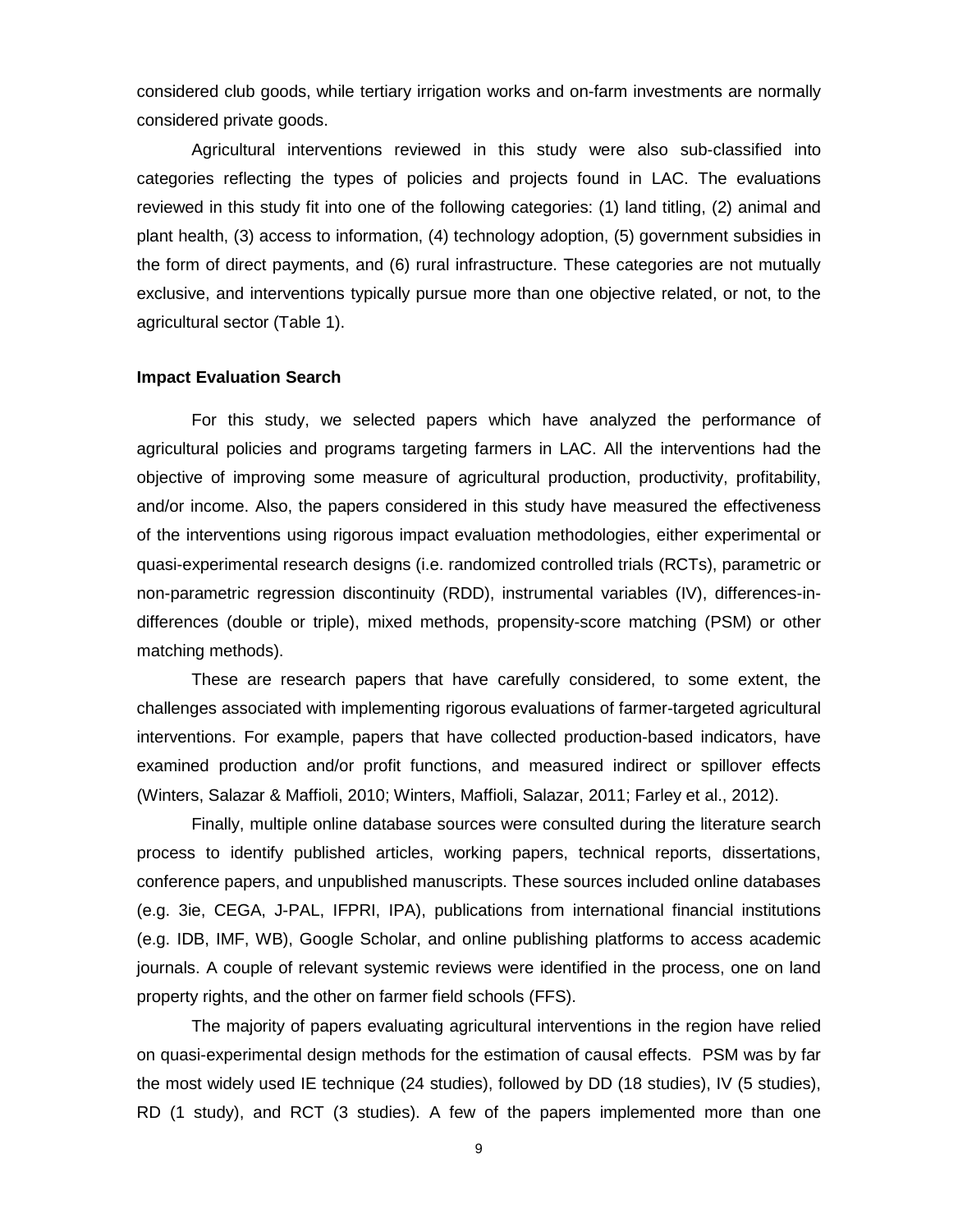methodology, such as PSM-DD<sup>[9](#page-14-1)</sup>. The effects from impact evaluations are mostly contextspecific; therefore, we should be careful when examining the results from these studies, in particular, when making interpretations or predictions about the potential impacts of a similar intervention in a different context (Vivalt, 2015a, 2015b).

#### **IV. Summary of the Effectiveness of Agricultural Interventions on Productivity in LAC.**

This section presents a summary of the existing empirical evidence from impact evaluations implemented in LAC on the effects of agricultural interventions supporting the provision of public goods and a range of different types of private subsidies on agricultural growth and productivity. All of the papers are available in English, except for five in Spanish (DNP-SINERGIA-SISDEVAL, 2001; GRADE, 2010; IARNA and FAUSAC, 2013; Rossi, 2013; Macroconsulta, 2014). As described in the previous section, studies are organized in six categories: (1) land titling, (2) animal and plant health, (3) access to information, (4) technology adoption, (5) government subsidies in the form of direct payments, and (6) rural infrastructure. These studies reported on a range of intermediate and final impact indicators, mechanisms of impact and/or secondary effects' indicators along the causal chain.

For the rest of this section, each category begins with a summary table identifying the most relevant agricultural-related impact indicators from each paper. However, it is important to point out that due to significant heterogeneity across interventions, impact indicators and/or number of IEs, it is not possible to derive a comprehensive conclusion for each category. Impact assessments of agricultural development projects are limited worldwide, not only in in the case of LAC (Del Carpio and Maredia, 2011). This has limited the ability of researchers to combine results from multiple IEs through rigorous metaanalysis in order to further investigate treatment effects from a broader perspective.

| Author(s)                      | <b>Publication</b><br>vear | Country                 | Agricultural-related impact indicator(s)                                                                                                                                                                                                                                                                                                                       |
|--------------------------------|----------------------------|-------------------------|----------------------------------------------------------------------------------------------------------------------------------------------------------------------------------------------------------------------------------------------------------------------------------------------------------------------------------------------------------------|
| Lawry et al.                   | 2014                       | Developing<br>Countries | <b>Systemic Review</b>                                                                                                                                                                                                                                                                                                                                         |
| Torero and Field               | 2005                       | Peru                    | - Welfare dimension (HH total expenditures)<br>- Change in market value of dwelling<br>- Market value of plot<br>- Access to formal credit (e.g. amount requested/received, length, rate)<br>- Risk of expropriation on expected returns to investments (e.g.<br>expenditures on fertilizer, time worked in plot, irrigation system, access to<br>electricity) |
| Zegarra, Escobar<br>and Aldana | 2008                       | Peru                    | - Area owned (hectares)<br>- Value of production per hectare (district level)<br>- Income per hectare and total income<br>- Plot area                                                                                                                                                                                                                          |

#### <span id="page-14-0"></span>*Land Titling*

<span id="page-14-1"></span> $9$  See Table A.1 in the Appendix for a complete list of all the papers included in this literature review.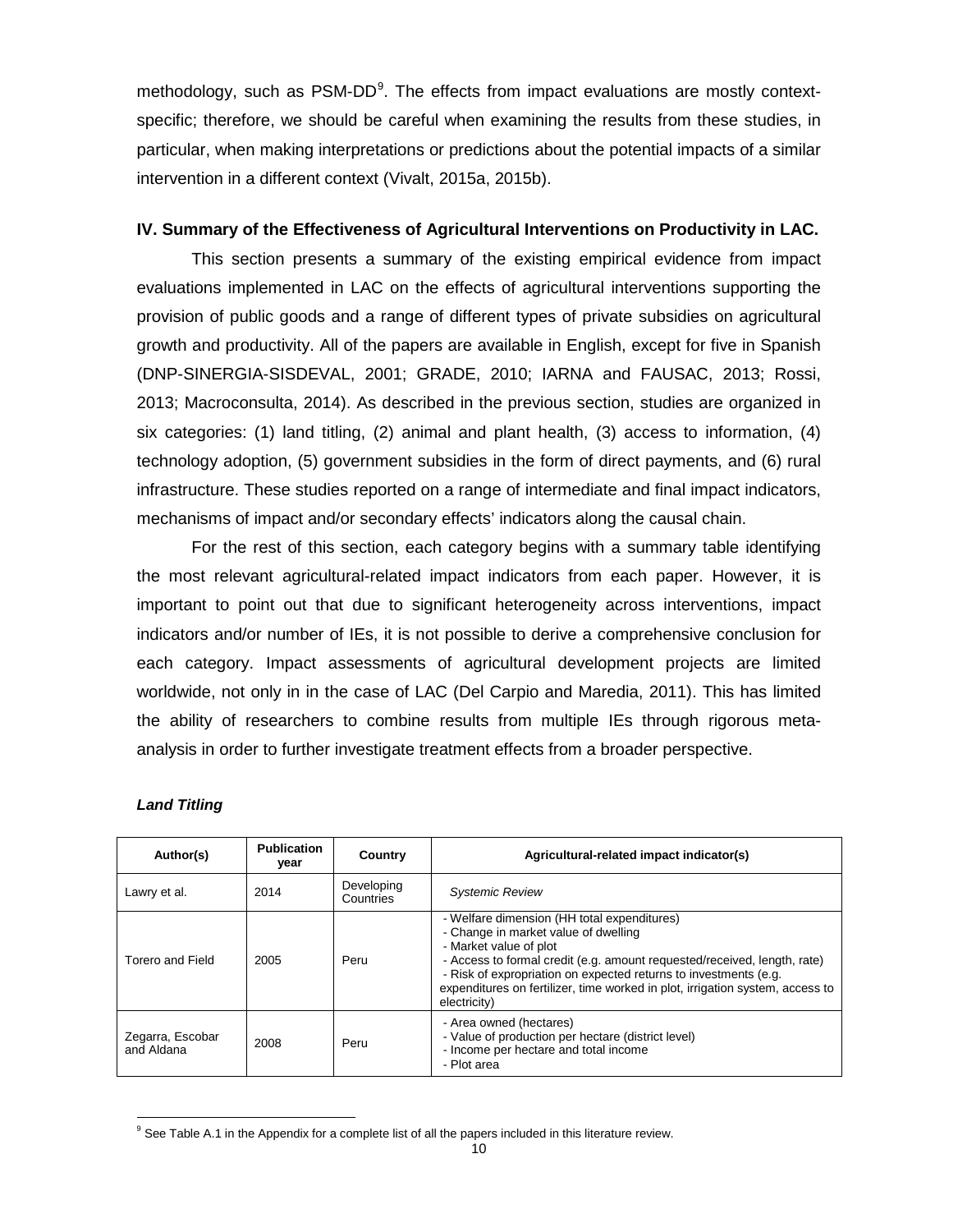| Fort                       | 2008 | Peru      | - Prob. of making land-attached investments<br>- Value of land-attached investments                                                                            |
|----------------------------|------|-----------|----------------------------------------------------------------------------------------------------------------------------------------------------------------|
| Nakasone                   | 2011 | Peru      | - Monthly income: Agricultural self-employment<br>- Agricultural census: Average size of landholding (ha)<br>- Own land (ha)                                   |
| Foltz, Larson and<br>Lopez | 2000 | Nicaragua | - Credit supply<br>- Agricultural investments<br>- Non-agricultural source of income<br>- Farm productivity (total agricultural revenues as a proxy of income) |
| Deininger and<br>Chamorro  | 2004 | Nicaragua | - Agricultural profits from crop production<br>- Operated area<br>- Owned area (cultivated, pasture, other)<br>- Profit per <i>manzana</i> (median)            |
| Bandiera                   | 2007 | Nicaragua | - Effect of ownership on agricultural cultivation (trees)<br>- Prob. of making land-attached investments<br>- Value of land (log)                              |

Economists and policymakers have long recognized the importance of well-defined and well-protected property rights for economic development (Mises, 1920; Hayek, 1945; Demsetz, 1967; Smith, 1776; Coase, 1960; Deininger, 2004). In the absence of secure property rights, agricultural producers face an array of obstacles and limited incentives to make efficient farm investment decisions that could raise agricultural productivity (Norton, 2004). For instance, it hinders the ability of producers to use land as collateral to access financial markets (Feder et al*.,* 1988; Besley, 1995), limiting investment options on essential inputs for production, and infrastructure technologies (Meinzen-Dick, 2014). The negative effect of credit constraints on investment behavior has an influence on economic development and growth, both at the macro and micro level (Levine, 1997; Acemoglu, Johnson, and Robinson, 2001, 2002; Kerekes and Williamson, 2008; Love and Sanchez, 2009).

Land insecurity is also a major roadblock for agricultural development since it enhances the potential for land-related conflict and restricts the development of dynamic land markets, to name a few of its effects. Following conventional economic theory and empirical studies on property rights, land titling programs in rural agricultural settings are designed as a mechanism to bring about the benefits associated with secure property rights. Consequently, land titling programs may be considered as a precondition to foster the capacity of farmers to efficiently and sustainably boost agricultural productivity and promote rural agricultural development. This is particularly important for the agricultural sector in LAC, as it faces significant challenges with regards to land tenure security, which markedly affects indigenous groups, low-income individuals, and women (Valdés Conroy et al., 2014).

In a systematic review of land property rights' interventions targeting smallholder farmers from low- and middle-income countries in Asia, LAC and sub-Saharan Africa, Lawry et al. (2014) found significant evidence of gains in agricultural productivity (40 percent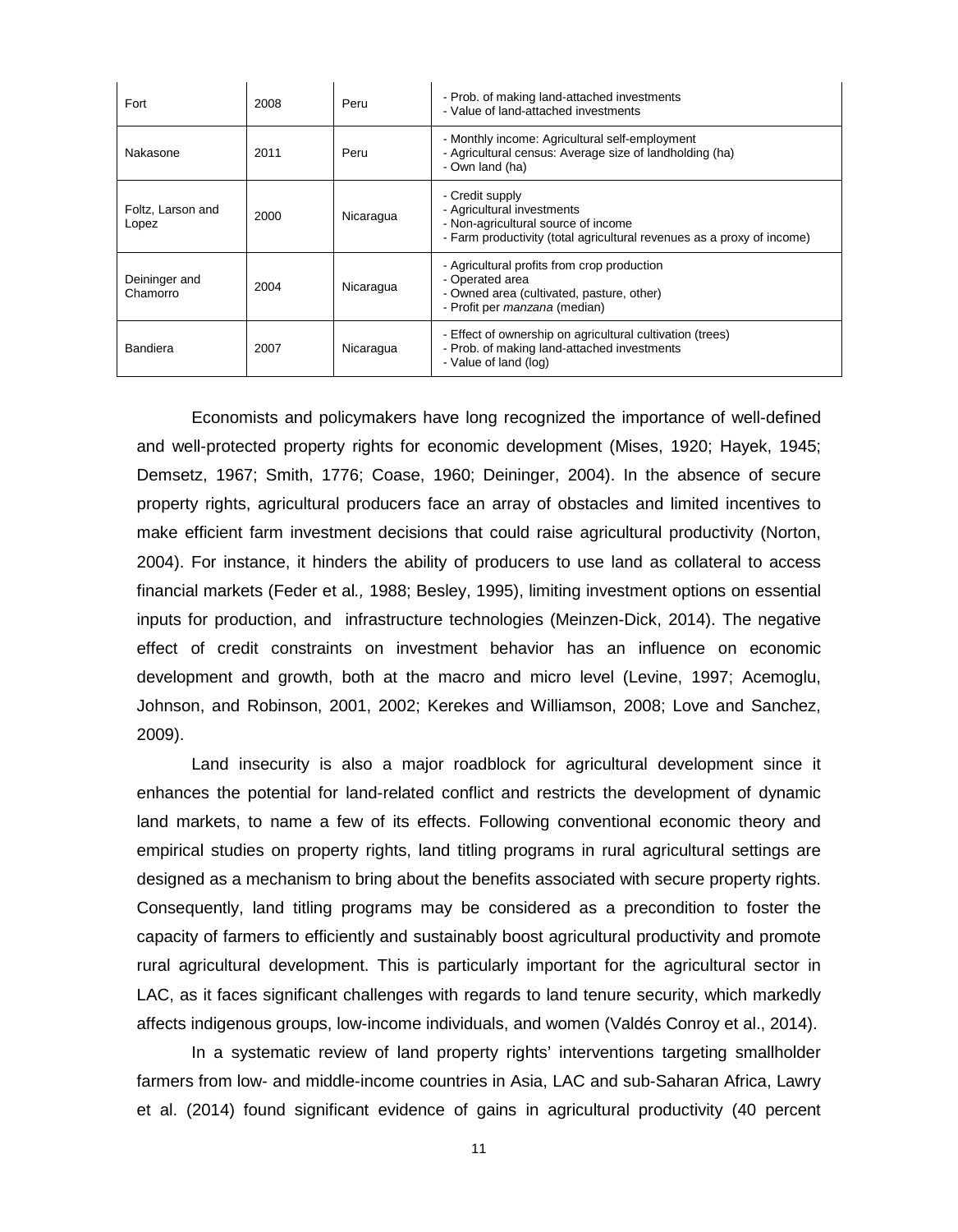across studies), land-attached investments, and farmer income as a result of land titling programs, particularly in Asia and LAC.<sup>[10](#page-16-0)</sup> The authors also point out that productivity gains from land titling programs are likely to take some time before they become apparent and that any tenure reform is likely to have negative social consequences, such displacement of minority groups and significant limitations on women's access to land.<sup>[11](#page-16-1)</sup> The empirical evidence on access to credit and land rental markets was very limited and therefore inconclusive, requiring further scrutiny on the subject.

Within the context of LAC, few impact evaluations have been performed that shed light on the effectiveness of land titling programs on agricultural growth and productivity. For instance, "*Programa Especial de Titulación de Tierras y Catastro Rural"* (PETT) was implemented in 1993 as a massive state-led agricultural land titling program in Peru. Impact evaluations of PETT have found positive and significant impacts on the propensity of farmers to invest in agricultural-related assets (Zegarra, Escobal and Aldana, 2008; Fort, 2008), significant increases in the market value of plots (Torero and Field, 2005), and reallocation of household labor from non-agricultural activities to self-employed agricultural activities on the farmers' own plots (Nakasone, 2011). Zegarra, Escobal and Aldana (2008) found significant effects on income per hectare and investments in permanent crops among beneficiaries identified as being *quantity constrained* in the credit market.<sup>[12](#page-16-2)</sup> Fort (2008) found land-titling had significant effects on the propensity and value of investments, with larger effects for parcels with lower levels of tenure security compared to medium levels of tenure security before PETT, although the explanation is more related to increases in the farmers' willingness to invest rather than access to credit. Torero and Field (2005) found no evidence of the program having an impact on land-attached investments, welfare, and credit access. The authors also pointed out how extreme fragmentation of farmland and large information asymmetries were potential distortions inhibiting the development of rural credit markets. The authors did find positive and significant effects on the market value of plots. They also analyzed the impact of PETT on between- and within-community level public goods provision and observed that organization first focused on providing basic infrastructure (e.g. roads, parks, community centers), and then concentrated on providing public utility infrastructure (e.g. electricity, water, sewage). The results from Nakasone (2011), which is an extension of the work of Torero and Field (2005), suggest a possible channel through which titling could lead to increases in land-attached investments, even

<span id="page-16-0"></span> $10$  The authors report finding clear evidence of productivity gains in 7 out 20 studies that qualified for the review, 5 of which were from LAC (the other two in Asia and Africa). The authors suggest that the observed differences in impacts in Asia and LAC, relative to sub-Saharan Africa (SSA), are likely to be explained by "by the fact that in these regions [Asia and LAC] titling is the dominant pathway for securing land rights … In sub-Sahara Africa, customary tenure systems remain relatively functional

<span id="page-16-1"></span><sup>... [</sup>and] lack adequate constitutional and legal recognition in many countries" (Lawry et al., 2014).<br><sup>11</sup> For example, see Glavin, Stokke and Wiig (2013) on gender disadvantages and Griffiths (2004) on displacement of min groups related to land titling projects in LAC.

<span id="page-16-2"></span><sup>12</sup> *Quantity constrained* defined as having a high probability of applying for a loan but getting rejected or having a high probability of not applying due to subjective feelings of having a high probability of being rejected.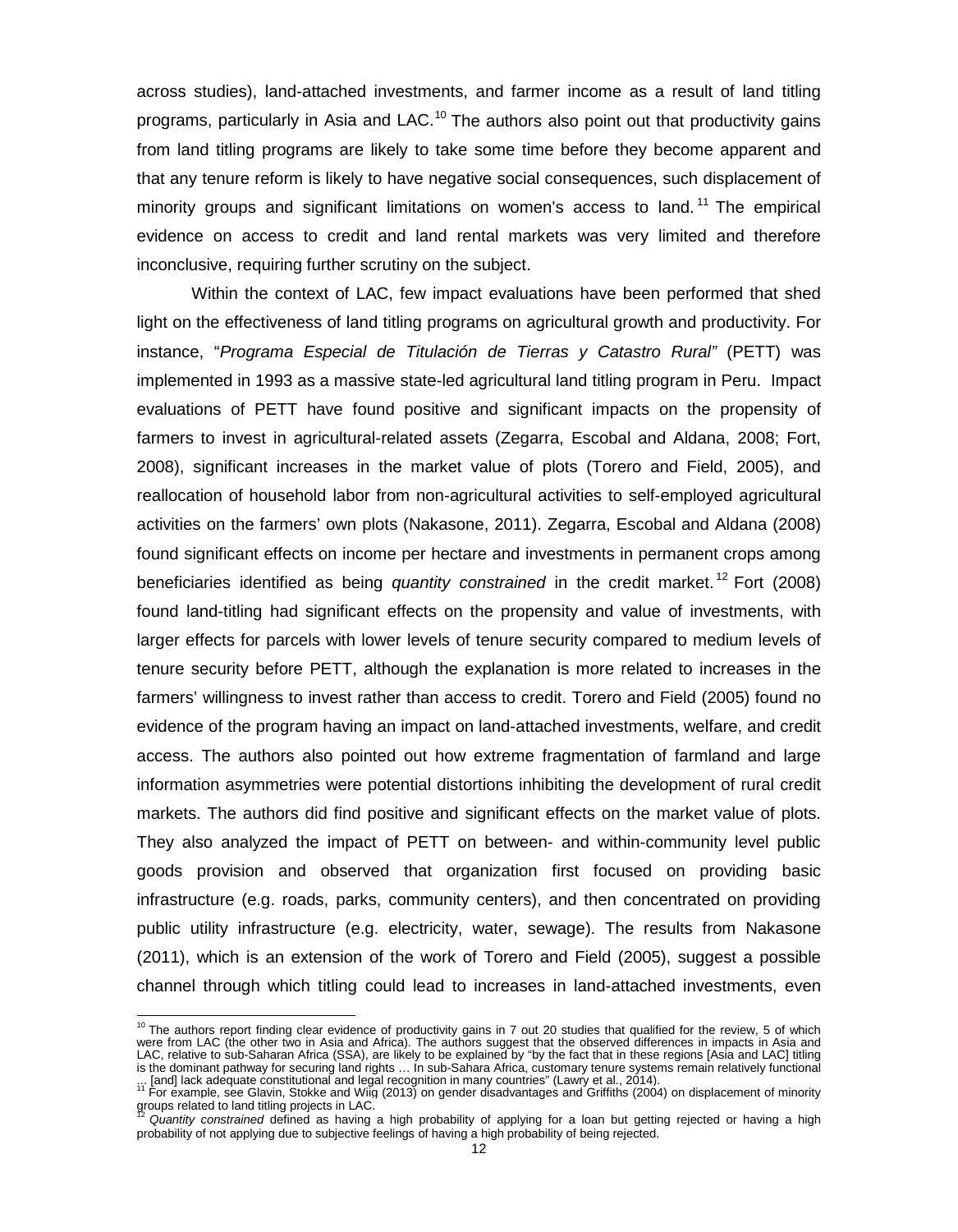when farmers remain credit-constrained after the program. An increase in the number of onfarm hours of work could lead to an increase in agricultural productivity and thus promote land-attached investments.<sup>[13](#page-17-0)</sup>

Another case of a land titling scheme is found in Nicaragua, where land security in the rural sector was considerably affected by major economic, political and social transformations over the last century. Foltz, Larson and Lopez (2000) examined the effects of land tenure insecurity on rural agricultural development. Their empirical results show that land tenure insecurity has significant negative impacts on rural agricultural revenues, with the most insecure land tenure status (no formal legal documentation) having a direct positive relationship with off-farm income, which is not the case for other tenure categories (i.e. partial, land reform and full titles). The results also provide some indication that the lack of clearly defined and well-protected property rights is likely to cause inadequate agricultural investments, inefficient household farm labor allocation and reduced access to rural credit, all of which can have negative impacts on agricultural productivity and profitability. Also, they found that land tenure status and the number of trees on the property were significantly related. As pointed out in Bandiera (2007), tree cultivation is important for agricultural profitability, nutrient recycling, soil conservation, fertility and for the reduction of soil erosion. The author shows that farming techniques are significantly influenced by land ownership, with owner-cultivators being more likely than tenants to grow trees. Analogously, Deininger and Chamorro (2004) found that although land titles from Nicaragua's agrarian reform had certain benefits, fully legally registered land titles are all more important. The authors reported that registered titles had a significant impact on the propensity of undertaking landattached investments by about 8 to 9 percent,  $14$  increased value of registered land by about 30 percent, and allowed producers to adopt more socially optimal asset portfolios.<sup>[15](#page-17-2)</sup>

The body of evidence of land titling programs on agricultural benefits and welfare outcomes in LAC is far from being clear. There is evidence of positive effects on the market value of farm plots, mixed results regarding the impact on land-attached investments, and inconclusive evidence on the hypothesized expanded access to credit. Program evaluations are still facing considerable challenges with regards to understanding the heterogeneity of impacts, mechanisms through which titling programs increase land tenure security, as well as their cost-effectiveness and sustainability (Deininger and Feder, 2009; Gignoux, Macours & Wren-Lewis, 2013; Liscow, 2013). Consequently, land titling programs on their own

<span id="page-17-1"></span><span id="page-17-0"></span>

<sup>&</sup>lt;sup>13</sup> See de Janvry et al (2015) for an evaluation of land rights certificates on migration patterns in Mexico.<br><sup>14</sup> Similarly, de Laiglesia (2004) shows how Nicaragua's land titling program significantly increased the prob land-attached investments by 35 percent. However, Liscow (2013) indicates how in the case of Nicaragua, strengthening property rights led to an unintended increase in deforestation as a result of missing forest conservation policies.<br><sup>15</sup> Both, Foltz, Larson and Lopez (2000) and Deininger and Chamorro (2004), applied multiple regression a

<span id="page-17-2"></span>sectional data and are therefore not considered true impact evaluations. However, they have been included in this report for reference purposes given that both of these studies, as well as Bandiera (2007) and two of PETT's evaluations, Torero and Field (2008) and Fort (2008), were the five studies included in the systemic review of Lawry et al. (2014) on productivity.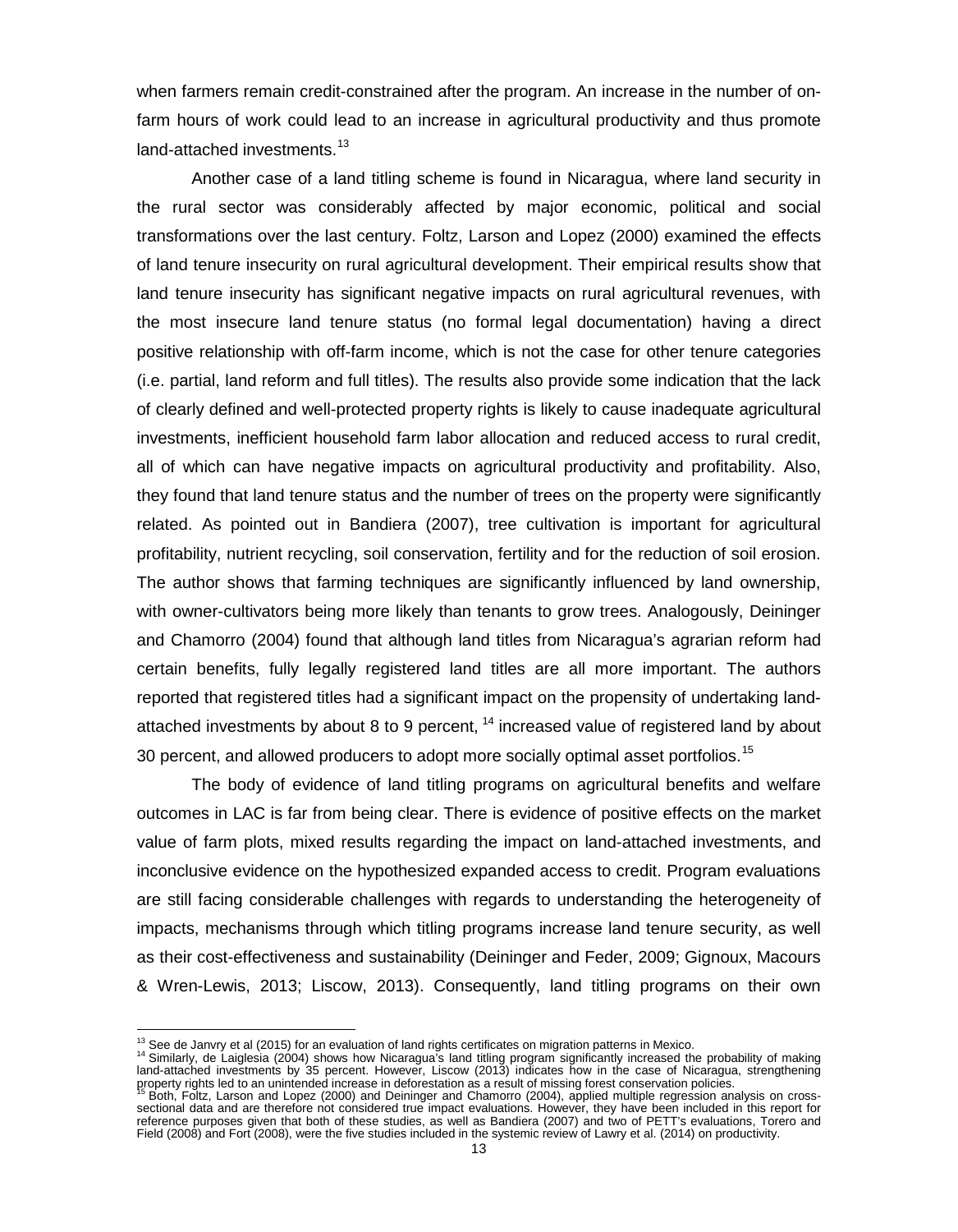should not be viewed as a panacea to achieve the benefits associated with the presence of secure property rights. Careful consideration and assessment of regional and national contexts, combined with the knowledge of local institutions that understand key factors local social relationships, features of the local resources, and complementary services—are critical for the design, implementation and overall impact of future land titling programs in rural LAC (Lawry et al*.,* 2014; Gignoux, Macours and Wren-Lewis, 2013; Williamson, 2011). Moreover, these findings shed light on the need for further institutional reforms within financial, legal and regulatory frameworks in order to fully realize the effects of establishing secure property rights.

| Author(s)         | <b>Publication</b><br>year | Country                 | Agricultural-related impact indicator(s)                                                                                                                                                                                                                                          |
|-------------------|----------------------------|-------------------------|-----------------------------------------------------------------------------------------------------------------------------------------------------------------------------------------------------------------------------------------------------------------------------------|
| Salazar et al.    | 2016                       | Peru                    | - Knowledge/prevention of fruit fly plague<br>- Total agricultural output, sales<br>- Total fruit (non-fruit) output, sales<br>- Value of production of fruit crops<br>- Use and expenditures on insecticides                                                                     |
| GRADE             | 2010                       | Peru                    | - Fruit yields per hectare<br>- Agricultural income<br>- Value of land (self-reported)                                                                                                                                                                                            |
| Waddington et al. | 2014                       | Developing<br>Countries | <b>Systemic Review</b>                                                                                                                                                                                                                                                            |
| Godtland et al.   | 2004                       | Peru                    | - Farmers knowledge (test scores) of pests, fungicides, and resistant<br>varieties                                                                                                                                                                                                |
| Zuger             | 2004                       | Peru                    | - Knowledge tests<br>- Frequency of pesticides application<br>- Quality of pesticides used<br>- User preparing and spraying pesticides<br>- Yields per hectare                                                                                                                    |
| Cavatassi et al.  | 2011b                      | Ecuador                 | - Log of total harvest (Kg/Ha)<br>- Gross margins (\$/ha)<br>- Total potatoes sold (% of harvest)<br>- Value of potatoes harvested (\$/ha)<br>- Price of potatoes sold (\$/kg)<br>- Time of transaction (hr)<br>- Input costs, paid labor, seeds purchased, seeds planted (\$/ha) |
| Cavatassi et al.  | 2011a                      | Ecuador                 | - Gross margins (\$/ha)<br>- Total yield (kg/ha)<br>- Input-output ratio<br>- Inputs use (seeds, labor, tractor, fertilizer)                                                                                                                                                      |
| Labarta           | 2005                       | Nicaragua               | - Yields (kg/ha)<br>- Net revenues (US\$/ha)                                                                                                                                                                                                                                      |

#### <span id="page-18-0"></span>*Animal and Plant Health*

Another major challenge to agricultural productivity in LAC arises from losses in yields due to pests during both pre- and post-harvest (Popp, Petõ and Nagy, 2013; Oerke, 2006). Also, the impact of pests on product quality is likely to have significant adverse effects on export opportunities, and consequently in agricultural development. The role of sanitary and phytosanitary (SPS measures) and other quality-related regulations is to ensure the adoption of a legitimate set of standards to protect animal and plant health and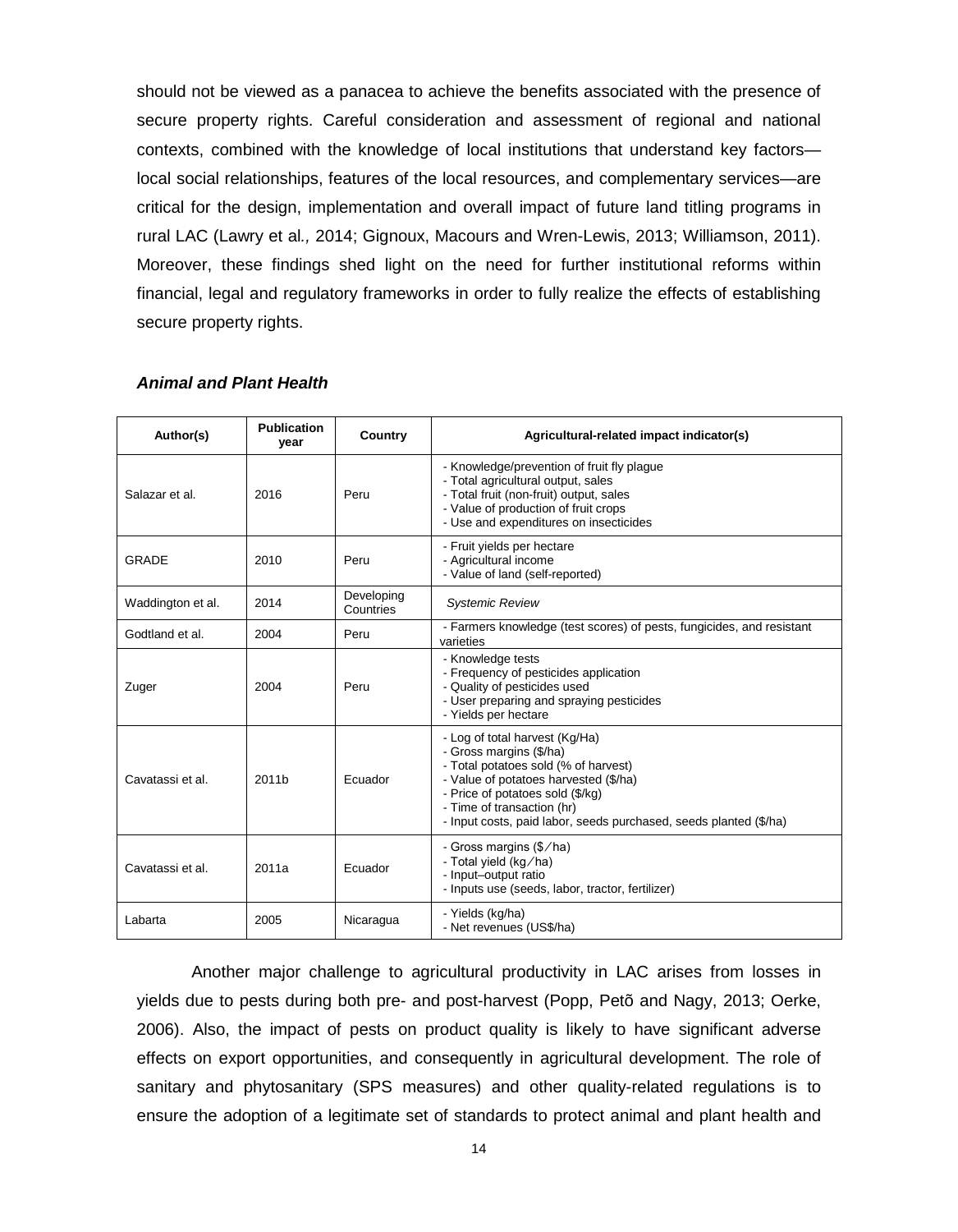food safety, which are critical for minimizing losses, increasing access to external markets, and safeguarding public health.<sup>[16](#page-19-0)</sup> Case studies from the region show that public efforts to strengthen national agricultural health and food safety services can stimulate agricultural exports (Díaz Rios, 2007) and facilitate the adoption of SPS measures (Agosin and Bravo-Ortega, 2009; Hernández et al., 2007). However, compliance with SPS measures and other quality-related regulations remain a challenge in LAC (Shearer, Almeida and Gutierrez Jr, 2009; INTAL, 2014; Ordoñez, Valdés Conroy and Rose, 2015). The economic argument for government intervention in this situation is to correct for market failures arising from asymmetries of information and coordination failures in these particular type of activities. Generally speaking, the solution to this problem is one that operates at larger spatial scales and requires coordination across farms. [17](#page-19-1)

For instance, in 1997, Peru launched an aggressive fruit fly (*Ceratitis capitata*) control and eradication program to boost productivity growth within the fruit sector to stimulate competition in the global marketplace (IADB 1997). Using a RD design, Salazar et al., (2016) analyzed the short-run impacts of the third phase of the program, "*Programa Mosca de la Fruta III",* implemented in the fourth quarter of 2009 in Lima, Ancash and La Libertad. The authors found significant evidence of a positive increase in the productivity of fruit crops (measured as the value of production per plant) of 15 percent, on average, for the treatment group compared to the control group. There was also an increase in total agricultural production (100-145 percentage points), total agricultural sales (230-380 percent), fruit output (65 percent), fruit sales (226 percent), and a higher proportion of fruit sales with respect to total sales (19 percent). There was no evidence of a short-run effect on level and quantity of insecticide use and fruit crop losses. Lastly, beneficiaries were found to be objectively more knowledgeable about the fruit fly and, are more likely to implement control and prevention measures in the future. [18](#page-19-2)

The number of IEs on plant and animal health in LAC is quite limited, therefore, the remaining set of evaluations are related to the farmer field school (FFS) learning approach, which is technically classified as an extension service and covers a broader set of topics.<sup>[19](#page-19-3)</sup> However, a key component of the FFS approach is equally interested in solving the collective action problem of pest management, making it particularly relevant to this subject.

<sup>&</sup>lt;sup>16</sup> See Jank (2004) (Chapter 5) for an overview of SPS requirements on agricultural trade in LAC.

<span id="page-19-1"></span><span id="page-19-0"></span><sup>&</sup>lt;sup>16</sup> See Jank (2004) (Chapter 5) for an overview of SPS requirements on agricultural trade in LAC.<br><sup>17</sup> Additionally, collective action plays a critical role for agricultural and rural development, not only in terms of mar but to correct other market imperfections such as high transaction costs, access to information and financial resources (Markelova et al., 2009).

<span id="page-19-2"></span><sup>&</sup>lt;sup>18</sup> In another evaluation of the program, GRADE (2010) found positive and significant increases in fruit yields (118 percent), self-reported land values (125 percent), and agricultural household income (220 percent). However, this evaluation faces some

<span id="page-19-3"></span>limitations, such as self-reported treatment status and possible violations of the common trend assumption in DD estimation.<br><sup>19</sup> Extension services can cover a wide set of agricultural services, such as advisory and techn development, addressing marketing issues, empowerment and collective action of farmers, providing market information, and partnering with a range of rural service providers and institutions. Farmers are seen as key partners of the development process of the FFS approach. In next section on technology adoption, multiple extension service interventions will be examined, both public and private goods. See Birner et al. (2009) for an in-depth review and history of agricultural extension services.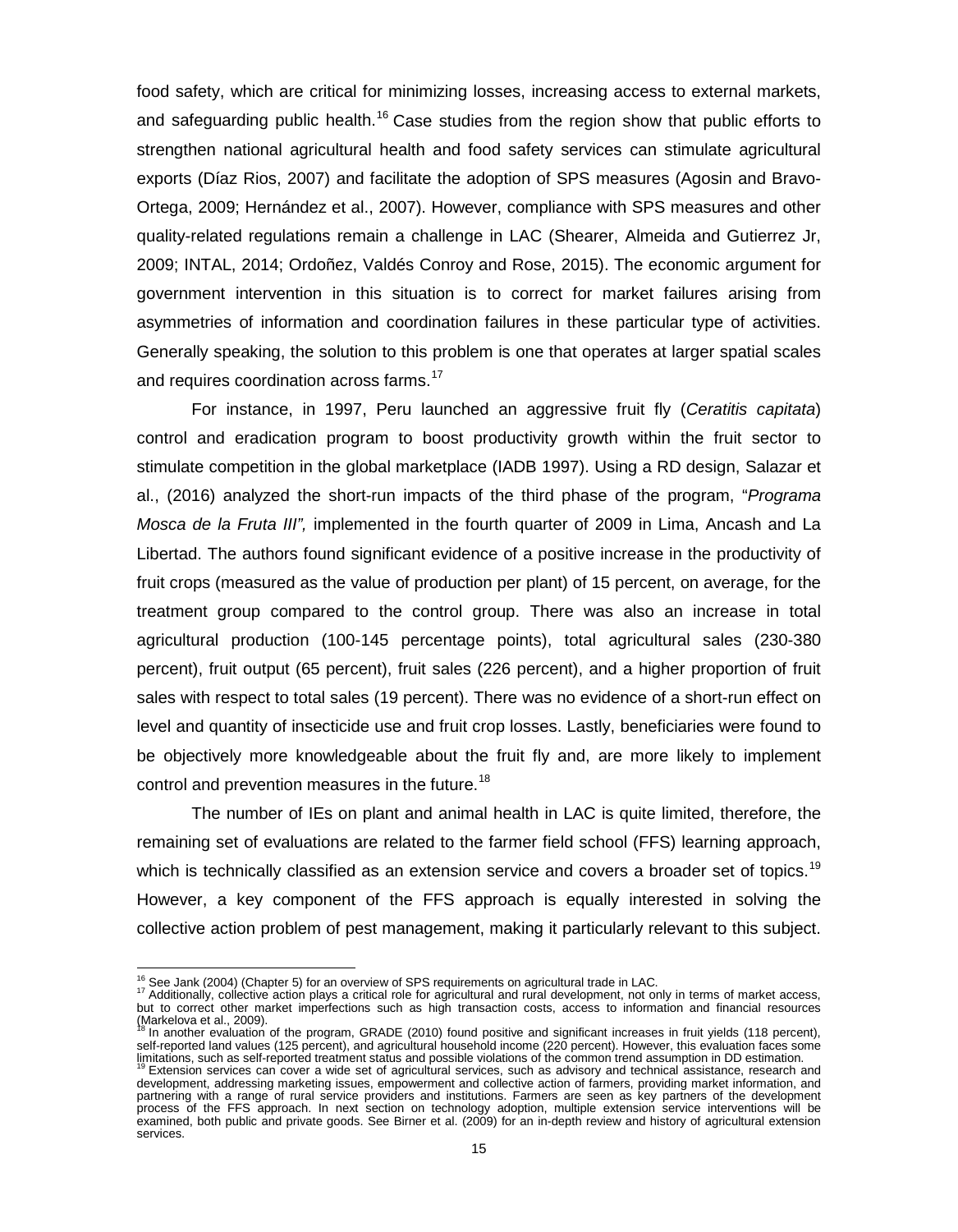First introduced in Southeast Asia in the late 1980s, FFS is a participatory group approach initially proposed as an alternative to the adverse environmental and health consequences of the highly centralized agricultural model adopted during the *Green Revolution.* One of the primary objectives of the FFS methodology is for farmers themselves to engage in a discovery-based research and training model to reduce dependency on chemical pesticides through the adoption of integrated pest management (IPM) techniques, and the implementation of agroecological knowledge for small-scale agricultural systems (Braun and Duveskog, 2011). The FFS model was then adopted throughout the world for a variety of agricultural and non-agricultural topics (Braun et al*.,* 2006).

Combining results from 15 quasi-experimental studies, Waddington et al*.* (2014) conducted a meta-analysis of the impact of FFS programs on the farming practices and production outcomes of farmers growing arable crops in low and middle-income countries.<sup>[20](#page-20-0)</sup> The results indicate FFS participation significantly increased agricultural yields (measured as crop production per hectare) by an average of 13 percent, net revenues by an average of 19 percent<sup>[21](#page-20-1)</sup>, and reduced the estimated *environmental impact quotient* (EIQ) by an average of 39 percent relative to non-participation. The authors also found participation in FFS had significant positive effects on the knowledge of farming practices, reduction of pesticide use and adoption of other beneficial practices. However, there was no evidence of knowledge spillovers or effects on health outcomes, and the results were significantly limited to short-term evaluations with medium risk of bias.<sup>[22](#page-20-2)</sup>

In the 1990s, the International Potato Center (CIP), FAO and other national and regional research organizations began working with potato farmers of the Andean communities in Ecuador, Peru and Bolivia on integrated pest management farmer field school (IPM-FFS) pilot programs. The methodology was adopted in response to critical pest problems, pesticide abuse and the rapid implementation of economic and structural reforms that reduced government expenditures in the agricultural sector (Ortiz, 2006; Braun and Duveskog, 2011). Godtland et al. (2004) analyzed the impact of a IPM-FFS pilot on the knowledge and productivity of Peruvian potato farmers from San Miguel, Cajamarca.<sup>[23](#page-20-3)</sup> The pilot significantly increased the knowledge of program participants by 14 percentage points over comparison farmers. Assuming knowledge has a positive effect on productivity and that

<span id="page-20-0"></span> $^{20}$  A total of 11 studies from LAC were included in the meta-analysis, six studies on IPM-FFS, one study on IPPM-FFS, one study on integrated-management-FFS, and one study on FFS plus income support and marketing. A total of 9 out of the 11 studies were identified as having a *high* risk of bias assessment, and only 5 of the studies implemented an impact evaluation  $\overline{\phantom{a}}$ 

<span id="page-20-1"></span>methodology. <sup>21</sup> The authors found that complementing FFS programs with upstream and downstream interventions (*e.g*. input and marketing support) resulted in larger increases in profits.<br><sup>22</sup> To gauge the presence of bias empirically, the authors assessed threats to internal validity (causal identification), external

<span id="page-20-2"></span>validity (generalizability) and the presence of a file-drawer effect (publication bias). According to the authors' quality assessment, none of the FFS quasi-experimental studies were identified as having low risk of bias, and only 15 (out of 92) were assessed as having *medium* risk of bias and therefore included in the systemic review as evidenced-based policy analysis or "policy-actionable". For instance, the quality assessment of the 11 studies used in the meta-analysis on yields was

<span id="page-20-3"></span>reported as having "Moderate risk of bias and publication bias strongly suspected."<br><sup>23</sup> Knowledge measured by a knowledge test score on pests, fungicides and potato varieties resistant to late blight infection. Productivity measured as potato output-input ratio (quantity of seed harvested/quantity of seed planted per hectare).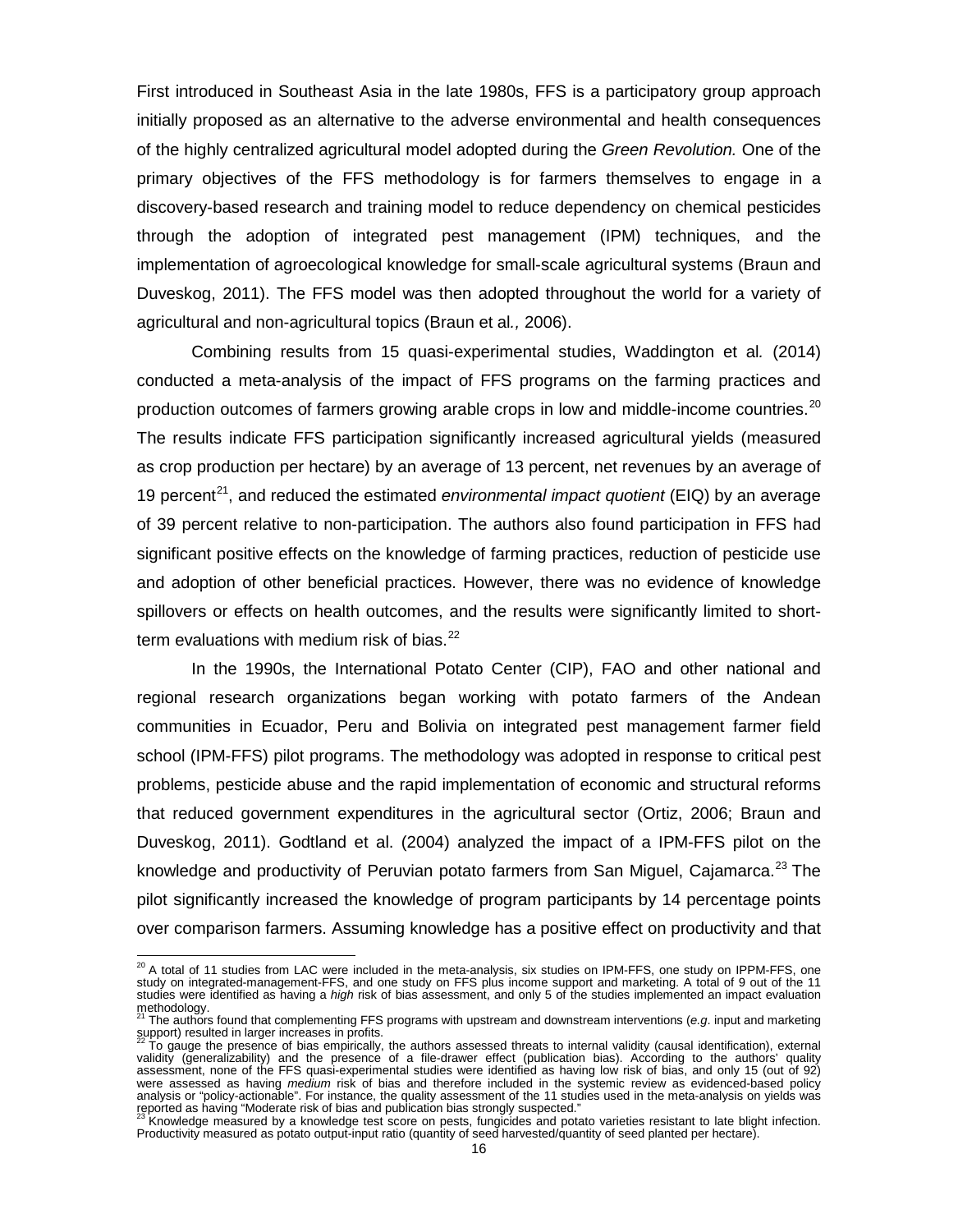knowledge is sustained over time, the authors relied on these short-term impact for a simulation exercise to show that FFSs' had the potential to improve average potato productivity considerably by about 32 percent of the average value in a typical year.<sup>[24](#page-21-0)</sup> Using a linear regression and t-tests, Züger (2004) reports that participation in the pilot had positive and significant effects on yields, derived from the adoption of new varieties and participation in the FFS. On average, adoption of a new variety of potato increased the average yields of participants by 4 tons per hectare (US\$350/ha) per year, and participation in FFS increased average yields by almost 2.7 tons per hectare (US\$236/ha) per year. The author also notes that better crop management knowledge is not necessarily automatically applied on the field, and therefore yields are likely to be directly or indirectly affected over a period of time.

A similar but broader approach was undertaken in Ecuador under the "*Plataformas de Concertación"* program*.* Aimed at reducing poverty and increasing the food security of smallholder potato farmers in the Andes through higher yields and profits, the program provided IPM-FFS training and a range of extension services to improve the integration of farmers into high-value food markets. Cavatassi et al. (2011a, 2011b) report robust and significant positive impacts of *Plataformas* on yields and gross margins, [25](#page-21-1) mainly influenced by a higher percentage of sales, new technologies, increased input use, and approximately 30 percent higher prices. Furthermore, there was no evidence of adverse effects on farmers' health or the environment (Cavatassi et al., 2011b).

Lastly, Labarta (2005) found no evidence of an impact of the IPM-FFS program, "*Programa Manejo Integrado de Plagas en América Central*" (PROMIPAC), implemented in Nicaragua, on the yields and net revenues of rural bean producers who benefited from the program compared to non-beneficiaries. The program had no effects on the adoption of IPM practices or reductions in the toxicity level as a result of the amount of insecticides and herbicides used for production. However, Labarta and Swinton (2006) show that differences in the individual technical characteristics of NGOs delivering these extension services in Nicaragua can have significant effects regarding adoption rate and implementation of technologies. In other words, the actual magnitude of the effects of this program is likely to be masked by differences in the professional expertise of agencies. The Agriculture for Basic Needs (A4N) was another program implemented in Nicaragua, between 2009-2012, to promote sustainable rural development. Although not a farmer field school program per se, A4N provided farmers with technical skills related to group management, saving and lending, marketing, basic experimentation and innovation skills for accessing new

<span id="page-21-0"></span> $^{24}$  The authors specified that since production decisions were taken either prior or during the time of the pitot, they cannot expect that yields from the first year would reflect FFS knowledge. Instead, they used the cross-sectional variation of a subsample of non-beneficiaries to correlate knowledge with yields.<br><sup>25</sup> Yields measured as log of total harvest (kg/ha); Gross margins measured as US dollars per hectare.  $\overline{\phantom{a}}$ 

<span id="page-21-1"></span>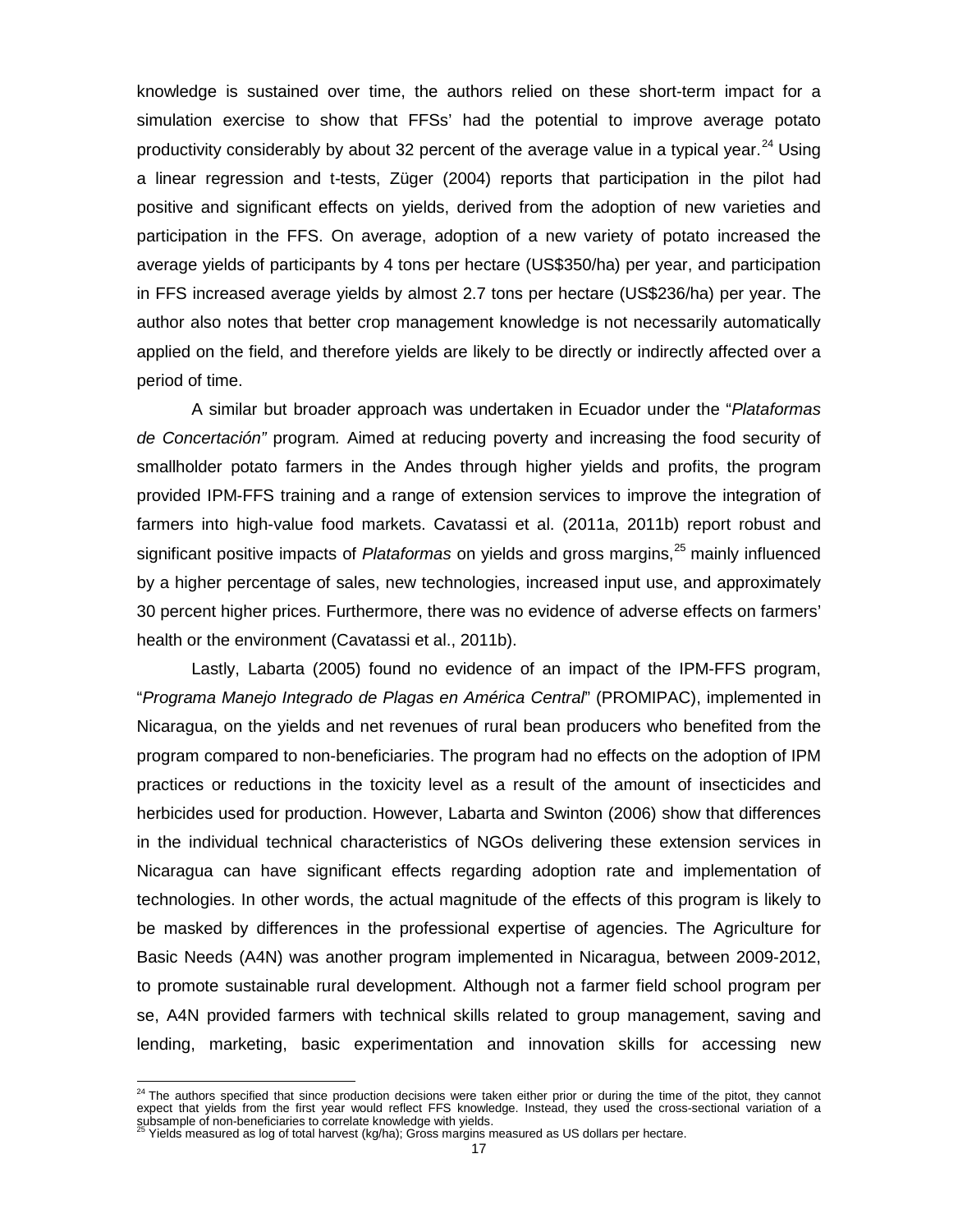technology, and agricultural production and natural resource management skills.<sup>[26](#page-22-1)</sup> Using a PSM-DD estimation, Peralta and Swinton (2013) evaluated the overall effect of the program and found no evidence of an impact on agricultural income and household wealth.

Animal and plant health and food safety practices are critical to the agricultural sector. As seen in the case of the Peruvian fruit fly program, strengthening local agricultural health measures to correct for market failures can have significant positive effects on agricultural productivity. The evidence from individual FFS evaluations in the region, as well as the systemic review by Waddington et al*.* (2014), strongly suggest that the promotion of pest-management practices among farmers are an effective way of stimulating productivity growth. However, the effects of these measures are likely to be influenced by a set of factors, including but not limited to the quality and quantity of implementing agencies, and the availability of complementary inputs and services at the farm level.<sup>[27](#page-22-2)</sup>

| Author(s)                              | <b>Publication</b><br>year | Country             | Agricultural-related impact indicator(s)                                                                                                                                                                                                                 |
|----------------------------------------|----------------------------|---------------------|----------------------------------------------------------------------------------------------------------------------------------------------------------------------------------------------------------------------------------------------------------|
| Salazar et al.                         | 2015                       | Bolivia             | - Value of production: Home-consumption, sales<br>- Household Income p/c (US\$)<br>- Food security                                                                                                                                                       |
| Aramburu et al.                        | 2014                       | <b>Bolivia</b>      | - Value of agricultural production: Home-consumption, sales<br>- Gross margin US\$/ha (logs)<br>- Food security<br>- Traditional/non-traditional crops<br>- Use & expenditures on agri. inputs<br>(e.g. fertilizer, insecticides, fungicides, machinery) |
| Rossi                                  | 2013                       | Argentina           | - Total grape production<br>- Yield proxy (kg/hectare)                                                                                                                                                                                                   |
| Maffioli et al.                        | 2011                       | Argentina           | - Production (tons) and yield (tons/ha)<br>- Grape quality and variety                                                                                                                                                                                   |
| Cerdán-Infantes.<br>Maffioli and Ubfal | 2008                       | Argentina           | - Yield, quality and value (logs)                                                                                                                                                                                                                        |
| Peralta and Swinton                    | 2013                       | Nicaragua           | - Agricultural income and assets<br>- Agri. conservation practices, expenditures on inputs, access to<br>credit/savings                                                                                                                                  |
| <b>IARNA and FAUSAC</b>                | 2013                       | Guatemala           | - Yields: Corn and beans<br>- HH income, per capita<br>- Food security                                                                                                                                                                                   |
| Gonzales et al.                        | 2009                       | Dominan<br>Republic | - Productivity and value per unit of land cropped of rice and other<br>products<br>- Reproductive efficiency index (REI), cattle<br>- Average weight and value per head of cattle<br>- Average milk production and average value of milk production      |

#### <span id="page-22-0"></span>*Technology Adoption*

<span id="page-22-1"></span><sup>&</sup>lt;sup>26</sup> Initially, the program followed an official eligibility criterion for the selection of beneficiaries; however, program managers had difficulties enforcing this criterion during the implementation process, allowing non-eligible village members to participate. Also, program beneficiaries had to decision to opt-in to multiple interventions. The program promoted conservation agriculture, production of nutritious crops, adoption of improved crop varieties, micro-livestock management, integrated pest management and practices to reduce post-harvest crop loss, post-harvest processing, expanded participation in markets, and promotion of farmer innovation groups. In addition, the program provided agricultural assets —metallic silos, agricultural infrastructure materials, water storage infrastructure, and small animals (Peralta and Swinton, 2013).

<span id="page-22-2"></span> $27$  For instance, Buck and Alwang (2011) performed an experiment and a randomized training intervention to study the behavior of Ecuadorian farmers. The authors found evidence that farmers who trust agricultural technicians learn more during extension services.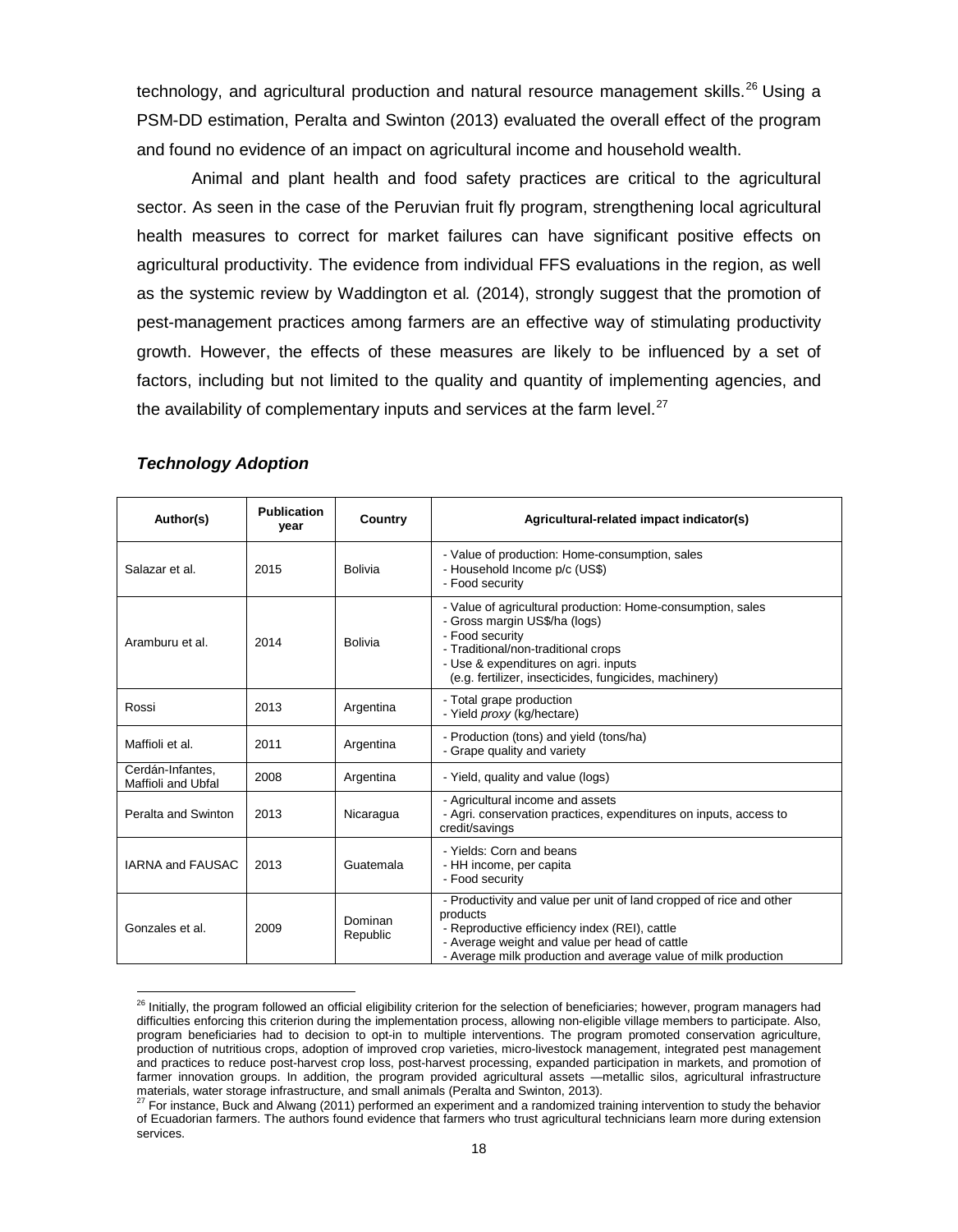| Bravo-Ureta, Cocchi<br>and Solis       | 2006 | El Salvador | - Area treated with soil conservation practices<br>- Area treated with soil conservation structures and agroforestry<br>combined                                                                                                                                                                                                                                                                                                         |
|----------------------------------------|------|-------------|------------------------------------------------------------------------------------------------------------------------------------------------------------------------------------------------------------------------------------------------------------------------------------------------------------------------------------------------------------------------------------------------------------------------------------------|
| Solís, Bravo-Ureta &<br>Quiroga        | 2007 | El Salvador | - Adoption of soil conservation practices<br>- Total household production                                                                                                                                                                                                                                                                                                                                                                |
| Cocchi                                 | 2004 | El Salvador | - Adoption of soil conservation practices<br>- Output diversification, household income                                                                                                                                                                                                                                                                                                                                                  |
| Bravo-Ureta et al.                     | 2011 | Honduras    | - Total value of agricultural production<br>- Total land devoted to agricultural production (ha)                                                                                                                                                                                                                                                                                                                                         |
| Blair et al.                           | 2012 | El Salvador | - Net annual productive income: Sales<br>- Net annual income: Productive income, wages, business income, and<br>additional income (including remittances)<br>- Net annual HH consumption: Expenses on food, household items,<br>utilities.<br>health care, transportation, and education, among others.<br>- Production, sales, and prices Number of items produced and sold, as<br>well as<br>the price per unit sold in the past year. |
| Tjernström, Toledo<br>and Carter       | 2013 | Nicaragua   | - Value of production: Total value of production in the target crop<br>- Per-capita household consumption,<br>- Capital investments<br>- Manzanas planted: total area that a household planted in the RBD<br>target crop<br>- Improved seed: total area that a household planted in the RBD target<br>crop                                                                                                                               |
| <b>NORC</b>                            | 2012 | Honduras    | - Net income from horticulture crops and basic grains<br>- Net expenditure on horticultural crops and basic grains<br>- Net household income<br>- Total household consumption<br>- Labor expenses                                                                                                                                                                                                                                        |
| Cerdan-Infantes,<br>Maffioli and Ubfal | 2009 | Uruguay     | - Adoption of certified varieties: Percentage from certified varieties<br>- Density of Plantation: Number of trees per ha<br>- Productivity: Yield as the total production per ha<br>- Value of Production: Value of production per ha                                                                                                                                                                                                   |
| Maffioli et al.                        | 2013 | Uruguay     | - Adoption of certified varieties: Percentage from certified varieties<br>- Density of plantation: Number of trees per ha<br>- Productivity: Yield as the total production per ha                                                                                                                                                                                                                                                        |
| Maffioli and Mullally                  | 2014 | Uruguay     | - Calves production (calf births)<br>- Net calf sales                                                                                                                                                                                                                                                                                                                                                                                    |
| Lopez and Maffioli                     | 2008 | Uruguay     | - Reproductive efficiency index (REI) in breeding activities<br>- Rate of adoption of managerial practices                                                                                                                                                                                                                                                                                                                               |
| Arráiz et al.                          | 2015 | Haiti       | - Number of Francique/other mango trees, total number<br>- Total sales<br>- Sales by tree<br>- Adoption of improved, commercialization, post-harvest practices                                                                                                                                                                                                                                                                           |

Technology adoption in agriculture refers to the adoption of technological goods and associated services, such as improved crop varieties, changes in agronomic practices and irrigation infrastructure. These technologies have the potential of generating significant agricultural developments that promote productivity, economic growth, food security, and sustainability. Unfortunately, as seen in the previous section, adoption and profitable use of agricultural technologies remains low in developing countries as a result of market failures and a finite understanding of the needs and preferences of (potential) users, notably among small-scale farmers in low- and medium-income countries (Nilsson, Madon and Sastry, 2014).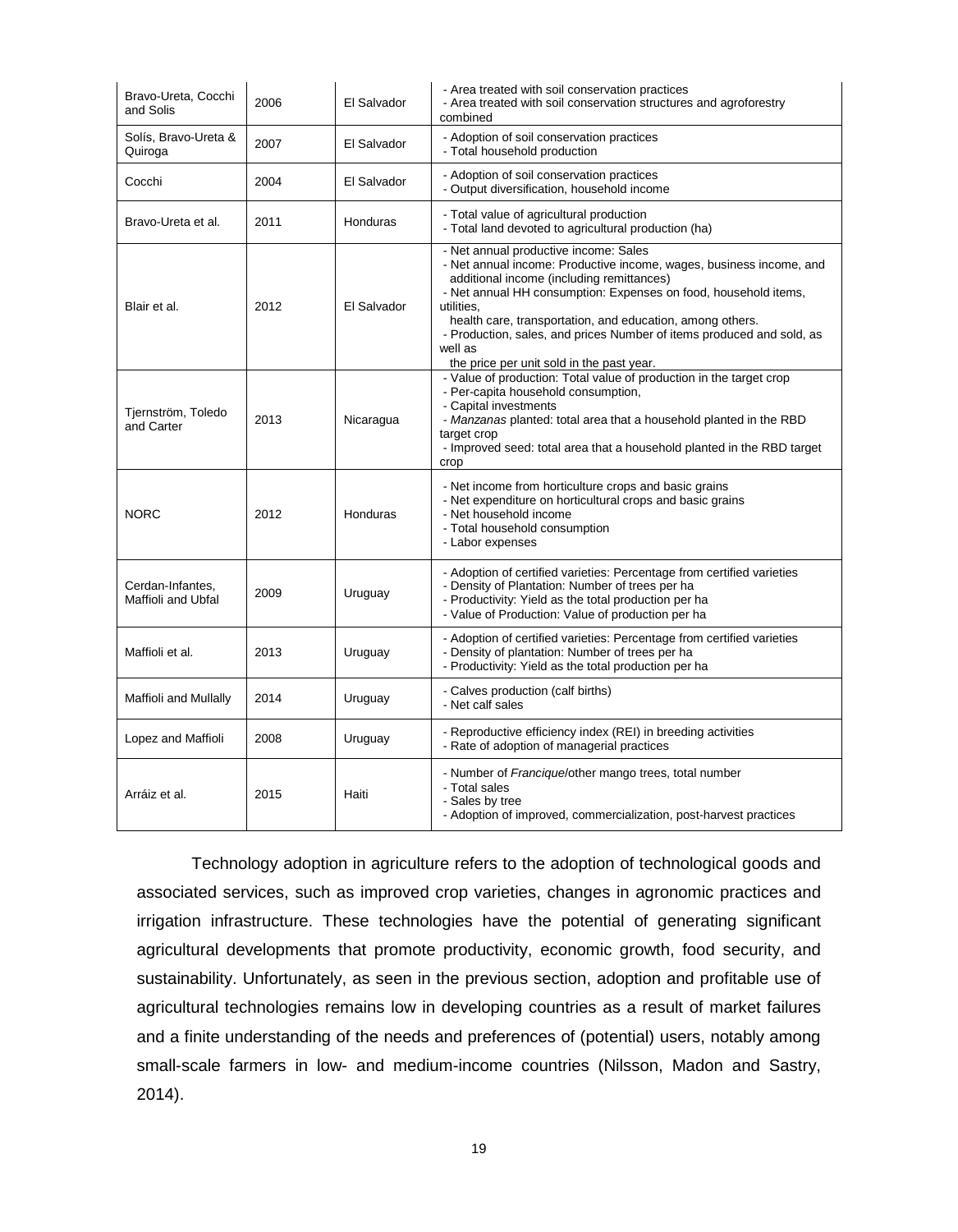The academic literature has identified a number of potential market failures associated with the limited adoption and efficient use of agricultural technologies in many countries. For instance, information asymmetries can impact adoption if individuals do not fully understand the benefits or how to efficiently and properly make use of it (Hall and Maffioli, 2008). Agricultural technologies can also create positive spillovers or externalities and nevertheless remain at low levels of adoption than what would be economically desirable, as seen in the case of the fruit fly prevention and eradication program in Peru. The negative effect of land tenure insecurity on land-attached investments, limited infrastructure, poorly functioning supply chains, suboptimal access to input, output, and credit markets, are all examples of factors that influence negatively the development and adoption of agricultural technologies. Finally, risk and uncertainty, particularly in countries where savings and insurance policies are rarely available, are also significant limitations to technological adoption in many developing countries (Boudot, Butler and Dugal, 2013; Jack, 2013).

In Bolivia, the program CRIAR, "*Programa de Apoyos Directos para la Creación de Iniciativas Agroalimentarias Rurales",* implemented in 2011, offered co-financing of up to 90 percent of the cost of adopting and implementing new agricultural technologies among rural smallholder producers, with the objective of improving agricultural income and food security. In an evaluation of CRIAR, Salazar et al. (2015) found positive and significant impacts on the productivity, agricultural income and food security of program beneficiaries over non-beneficiaries.<sup>[28](#page-24-0)</sup> On average, beneficiaries' annual value of production per hectare increased by 92 percent.<sup>[29](#page-24-1)</sup> Furthermore, using average community-level prices to reduce noise from price volatility, the average value of production per hectare becomes more significant and increases to approximately 148 percent. The results also show that participation increased net agricultural household income by 36 percent, and the probability of being food secure by 20 to 30 percent, on average. In a preliminary analysis of the program, Aramburu et al*.* (2014) found significant changes in the crop portfolios of beneficiaries in favor of higher value non-traditional crops, increased input usage and input expenditures. Beneficiaries are also found to be significantly more likely to sell in markets, arguably at more competitive prices.

In the provinces of San Juan and Mendoza in Argentina, "*Proyecto de Integración de Pequeños Productores a la Cadena Vitivinícola"* (PROVIAR) was implemented to improve the efficiency, productivity, stability and profitability of small-scale rural grape growers through integration into wine value chains. The project was composed of three components:

<span id="page-24-0"></span> $^{28}$  Productivity measured as the log value of production per hectare; agricultural income measured as household income and household income per capita; food security measured with the FAO index of food security.<br><sup>29</sup> "Value of production was calculated with prices reported by farmers. In the case where sales were not reported, the average

<span id="page-24-1"></span>price at the community level for a particular crop was used instead."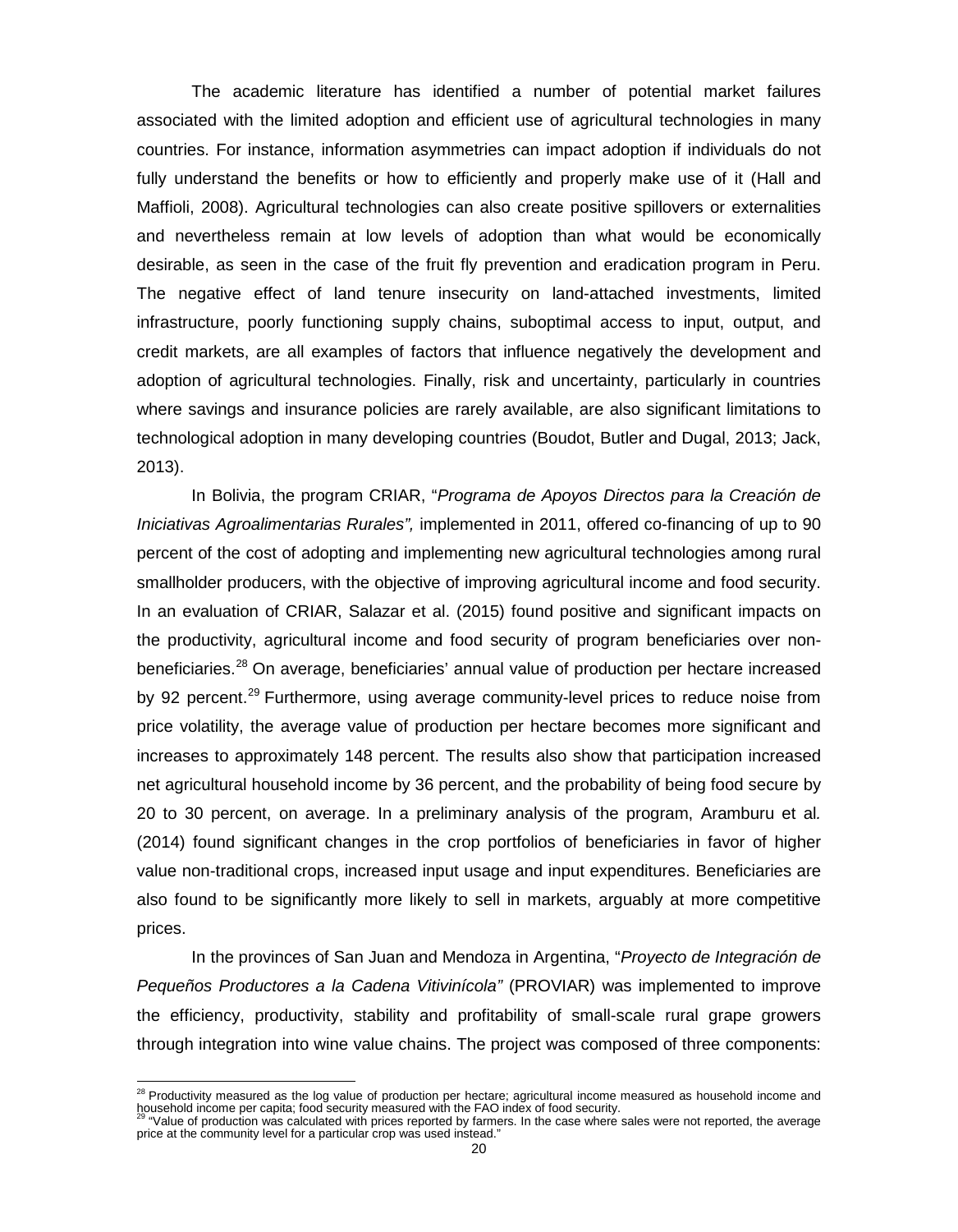development of associative schemes to promote cooperation, supporting the implementation of integrated business plans and institutional strengthening. Rossi (2013) evaluated the effect of providing up to 50 percent of the value of the technologies that form part of the proposed integrated business plans. $30$  Using a DD identification strategy, the author found positive and significant short-run average effects of PROVIAR on the production (7.8% increase) and productivity (7.9 percent increase) of beneficiaries compared to non-beneficiaries;<sup>[31](#page-25-1)</sup> the results suggest impacts are mainly derived from the use of anti-hail nets. Similarly, "*Programa de Servicios Agrícolas Provinciales"* (PROSAP) offered free, publicly financed private extension services to encourage the adoption of new technologies and production methods to grape growers in Mendoza. Using a five-year panel with fixed effects model, Maffioli et al. (2011) find that the overall impact of PROSAP on the yields of beneficiaries was negative and significant.<sup>[32](#page-25-2)</sup> However, the authors demonstrate that this is likely to be the case because adoption of new technologies, knowledge and products requires an "adjustment period." They show that PROSAP was successful in promoting the adoption of higher-quality grape varieties and that the negative impact on yields fades out after the first year. Further, Cerdán-Infantes, Maffioli and Ubfal (2008) specify how a plausible explanation of these results is related to the need to balance program flexibility and targeting so that the program can deliver goods and services to the particular needs of beneficiaries. For instance, participants at the bottom of the productivity distribution experienced increases in yields of about 40 percent, while those at the top saw a decrease in yields and an increase in the quality of grapes. The authors suggest that the lack of positive impacts on yields is consistent with the adoption of new varieties because higherquality varieties tend to have lower productivity per hectare compared to lower-quality varieties (Azpiazu and Basualdo, 2003).

Following the increase in world food commodity prices in late 2007 and early 2008 (see Appendix, Figure A.1), agricultural input subsidies, particularly fertilizer schemes, began to regain considerable attention throughout Asia, SSA, and LAC. (Demeke et al, 2014). In Guatemala, "*Programa de Fertilizantes"* (PROFER) was implemented in 2000 with the objective of improving maize and bean yields and increasing food security among smallscale producers (averaging 0.98 hectares of cultivated land) by providing co-financed fertilizer. [33](#page-25-3) Using cross-sectional data to perform a preliminary impact evaluation of the

<span id="page-25-0"></span><sup>&</sup>lt;sup>30</sup> PROVIAR granted non-refundable in-kind contributions in the form of anti-hail nets, wood, wire, irrigation improvements, nursery and/or agricultural machinery.<br><sup>31</sup> Production measured as total production of all varieties of grapes in a given year; Productivity (kg per hectare) is

<span id="page-25-1"></span>approximated through a proxy constructed as the ratio of total production in a given year to total area of vineyard farm, not precisely cultivated area.<br><sup>32</sup> Yields measured as production in tons per hectare. Maffioli et al. (2011) uses a panel fixed-effects model to estimate

<span id="page-25-2"></span>program impacts, and is therefore not considered an impact evaluation. The project originally planned for a publicly subsidized intervention, but this co-payment was never materialized. <sup>33</sup> PROFER's subsidy, benefits and distribution mechanisms underwent several changes over the years. In some years,

<span id="page-25-3"></span>fertilizer was directly distributed, while in others it was distributed as a coupon. In addition, the quantity of fertilizer and subsidy amount varied over time and in some years benefits also included seeds and farm tools.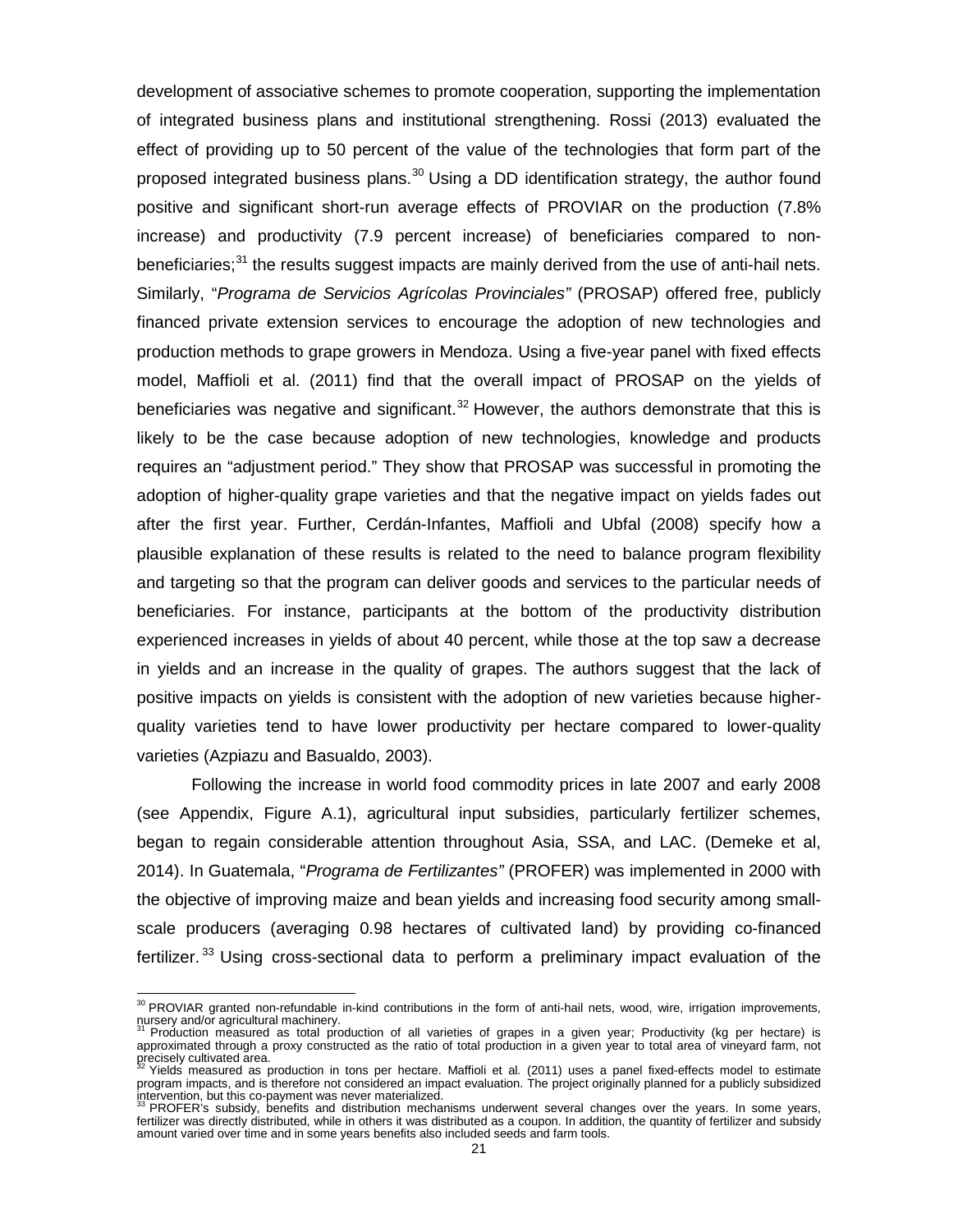program, IARNA and FAUSAC (2013) found significant evidence that participation in PROFER reduced average bean yields by 1.54 quintals per hectare, possibly due to inefficient application techniques. With respect to maize yields, although average yields increased among program beneficiaries, the effect was not statistically significant. Also, the program had no impact on food security, household income and household per capita income.

Gonzales et al*.* (2009) examined the effect of "*Programa de Apoyo a la Transición Competitiva Agroalimentaria*" (PATCA) in the Dominican Republic. To improve the efficiency of crop growers, cattle breeders, and milk producers, PATCA provided co-financing for the private provision of agricultural technologies and extension services.<sup>[34](#page-26-0)</sup> Using a propensity score matching technique, the authors found PATCA's land-leveling and pasture conservation techniques implemented by rice producers and cattle breeders, respectively, had statistically significant positive impacts on productivity.<sup>[35](#page-26-1)</sup> Productivity per unit of land (ha) cropped more than doubled among rice growers while the average weight per head of cattle increased by 17 percent compared to non-beneficiaries. However, no evidence of an impact on the quality of production was identified for the overall group of crops growers, breeders and milk producers, presumably due to limitations in program design and differential levels of effectiveness across different crop varieties.

As the largest public expenditure investment in the rural agricultural sector of the country as of 2004, "*Programa Ambiental de El Salvador*" (PAES) was designed to increase the income of rural farmers by promoting soil productivity, adoption of conservation technologies and product diversification. Bravo-Ureta, Cocchi and Solis (2006) evaluated the factors contributing to the adoption of soil conservation and agroforestry technologies. The authors found adoption of soil conservation practices and structures to be positively correlated with schooling, off-farm income, crop diversification, technical assistance, years with PAES and participation in social organizations, the frequency of extension visits and access to local markets. Also, it was identified that the adoption of soil conservation technologies among PAES beneficiaries had positive effects on the technical efficiency of farms (Solís, Bravo-Ureta & Quiroga, 2007) and annual farm income (Cocchi, 2004; Bravo-Ureta et al., 2006; Cocchi & Bravo-Ureta, 2007). [36](#page-26-2) Bravo-Ureta, Cocchi and Solis (2006) also conclude that these findings support the idea that access to infrastructure and markets stimulated the adoption and diffusion of technologies.

<span id="page-26-0"></span> $34$  Technologies (percentage of cost covered) included land leveling (85%); zero or non-farming (minimum plowing - 60%); introduction of new tree species (85%); modernization of water irrigation techniques (60%); and pasture conservation (67%). Program eligibility was based on legal possession of land title, therefore only legal owners, tenants and sharecroppers were

<span id="page-26-1"></span>selected as beneficiaries.<br><sup>35</sup> Productivity per unit of land cropped as a proxy for rice producers; Reproductive Efficiency Index (REI), defined as the ratio between calves (< 1 year) and cows (> 1 year), as well as average weight per head of cattle as proxies of productivity for cattle breeders.

<span id="page-26-2"></span><sup>36</sup> Both, Solís, Bravo-Ureta & Quiroga (2007) and Cocchi (2004) are not impact evaluations.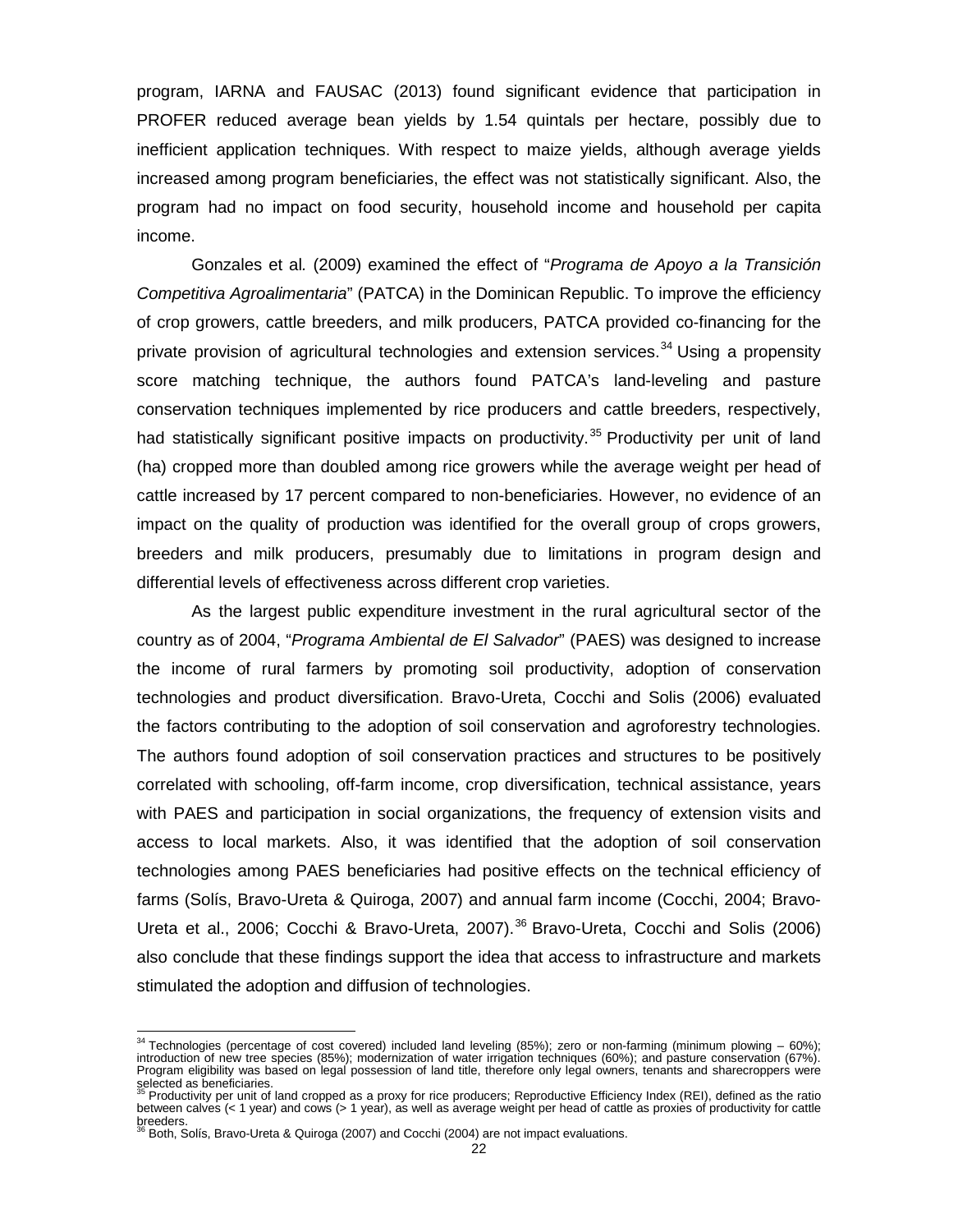Similarly, the Natural Resources Management Unit for Priority Watersheds (MARENA for its Spanish acronym) program in Honduras aimed at improving the competitiveness of small-scale hillside farmers. The program was implemented between 2004 and 2009, and it provided co-financing for technology packages and technical assistance for product diversification and adoption of sustainable agricultural production systems.[37](#page-27-0) Bravo-Ureta et al*.* (2011) find positive and significant effects on the total value of agricultural production (TVAP) of beneficiaries, with annual increases in the range of US\$245 and US\$296 relative to non-beneficiaries. However, no evidence of spillovers was identified in the study. Furthermore, Bravo-Ureta, Greene and Solís (2012) estimated a stochastic production technology frontier to compare the technical efficiency (TE) of program beneficiaries with the control group. On average, the authors found that TE was higher for MARENA beneficiaries, ranging from 0.67 to 0.75 for beneficiaries and from 0.40 to 0.65 for the control group.

Motivated by the mutual objective of fostering economic growth and poverty reduction in Central America, the Millennium Challenge Corporation (MCC) has independently signed at least one multi-year investment agreement, or compact, with the Republics of El Salvador, Honduras, and Nicaragua. Each agreement includes a component especially designed to boost the income of small-scale farmers by improving their productive and competitive capacities through technical and financial assistance. In El Salvador, Blair et al*.* (2012) evaluated the effects of the Production and Business Services (PBS) activity, one of the three components of the project supervised and administered by FOMILENIO.<sup>[38](#page-27-1)</sup> This activity provided technical assistance and training, in-kind donations (such as agricultural inputs), demonstrations plots and group training sessions, technical and financial support to enterprises created/supported by the program, and investments in innovative agricultural projects. After one year of implementation, the authors did not find any statistical evidence of an effect on the employment, household income and consumption, overall rates of technological adoption, product diversification, investments or input costs of PBS beneficiaries in the dairy and horticultural chains. The results show positive effects on the use of specific technologies in both chains; however, the only significant impact attributed to the PBS activity was on the average net productive income of beneficiaries in the dairy value chain (a positive average difference of USD 1,849 relative to non-beneficiaries).<sup>[39](#page-27-2)</sup> In Honduras, NORC (2012) showed that the Farmer Training and Development Assistance

<span id="page-27-0"></span> $37$  MARENA's technical assistance focused on the following activities: agroforestry and soil conservation; protection, sustainable use and development of forest; environmentally sustainable coffee production; dual-purpose livestock production; small irrigation systems for diversified production; and seed production.<br><sup>38</sup> The first five-year (2007-2012) agreement was signed in November 2006 for a total of USD 461 million. A second agreement  $\overline{a}$ 

<span id="page-27-1"></span><sup>(</sup>FOMILENIO II) was signed in September 2014 for a total of USD 277 million. The first agreement, as well as the one signed with Nicaragua and Honduras, was primarily focused on infrastructure development.<br><sup>39</sup> The implementing parties defined income at the producer level, versus household level, as a key economic outcome of

<span id="page-27-2"></span>interest.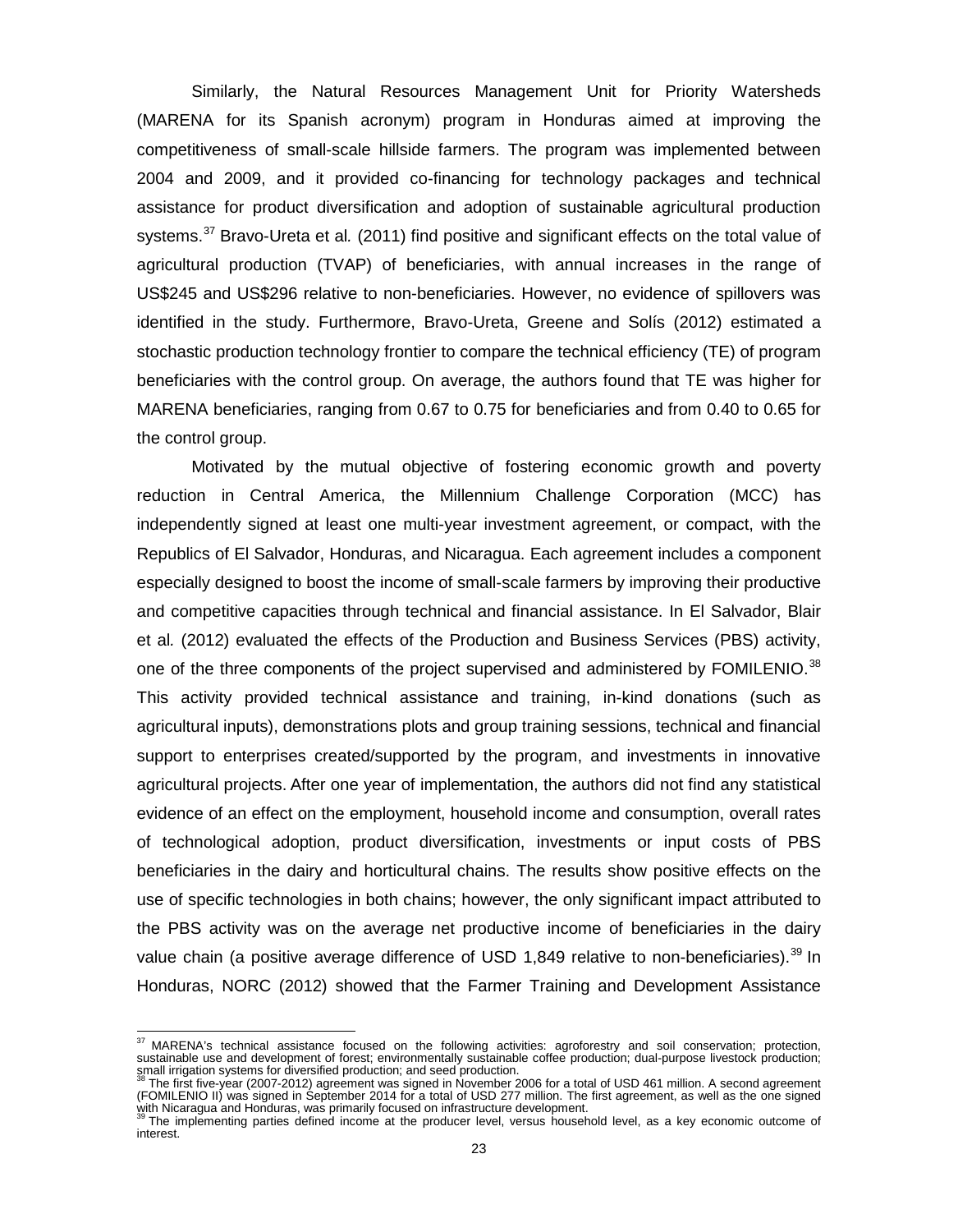(FTDA) program had a significant positive effect on the net income of beneficiaries engaged in the production of high-value horticultural crops. On average, after four years in the program, net income was 11,360 lempiras (USD 601) higher for FTDA beneficiaries relative to non-beneficiaries.<sup>[40](#page-28-0)</sup> However, there was no evidence of an effect on household income and expenditures or the proportion of farmers growing horticultural crops.

In Nicaragua, the Rural Business Development (RBD) program was launched in Leon and Chinandega (Region II) in 2005. The RBD program provided technical assistance (access to technologies and markets), marketing support, and financial assistance (provision of agricultural materials and equipment). Following a cluster randomization roll-out design, Tjernström, Toledo and Carter (2013) found significant increases in the farm income (measured as the total value of production) of program participants of about 15 percent (USD 1,200 over average baseline levels) over non-participants. The effects on capital investment and household consumption were positive but not statistically significant.  $41$ However, using a fixed effects semiparametric estimator, the authors evaluated how program impacts grow substantially over time, particularly in the case of capital investments.

The Uruguayan Livestock Program (ULP) was created to strengthen the competitiveness of the livestock sector value chain. The program offered subsidies to smalland medium-scale producers to cover up to 50 percent of the cost of extension services to implement innovative farm-management practices and business plans. Maffioli and Mullally (2014) found that the ULP subsidy led to a significant and positive increase in the production and net sales of participating cattle breeders in 2009 and 2010. Lopez and Maffioli (2008) evaluated a pilot of the program using a DD with PSM approach and found program participation to be effective at promoting the adoption of managerial practices while no evidence was found in terms of the productivity or specialization.

In response to the intensifying regional and international pressure on the agricultural sector of Uruguay in the late 1990s, the "*Programa de Reconversión y Fomento de la Granja"* (PREDEG), a partially public-funded private extension service program, was implemented to boost agricultural productivity through technological adoption, particularly among small- and medium-sized producers.<sup>[42](#page-28-2)</sup> Maffioli et al. (2013), in an extension of the work by Cerdan-Infantes, Maffioli and Ubfal (2009), examined the effects of PREDEG on the adoption of technologies and yields of orchard producers (apples and peaches). The author found evidence that the program had positive and significant impacts on the density of

<span id="page-28-0"></span><sup>&</sup>lt;sup>40</sup> FTDA provided direct technical assistance and on-going training, financial support (in the form of agricultural equipment) and extension services in commercial high-value horticulture promotion and marketing to enable the implementation of  $\overline{\phantom{a}}$ 

<span id="page-28-1"></span>technologies. Exchange rate: USD 1 = 18.9 Lempiras.<br><sup>41</sup> Capital investment as the value of farm expenditures such as tools and equipment; household consumption as expenditures on food, health, education, yearly use-value of household durables, and other non-farm expenditures. Dollar values measured In 2005 PPP-adjusted USD.<br>in 2005 PPP-adjusted USD.<br><sup>42</sup> PREDEG aimed at boosting productivity, increasing net income for producers and operators, implementing SPS measures,

<span id="page-28-2"></span>identifying commercially viable projects and securing access to international markets. The program was divided into four components: (1) technological development, (2) quality control, (3) marketing development and (4) institutional strengthening.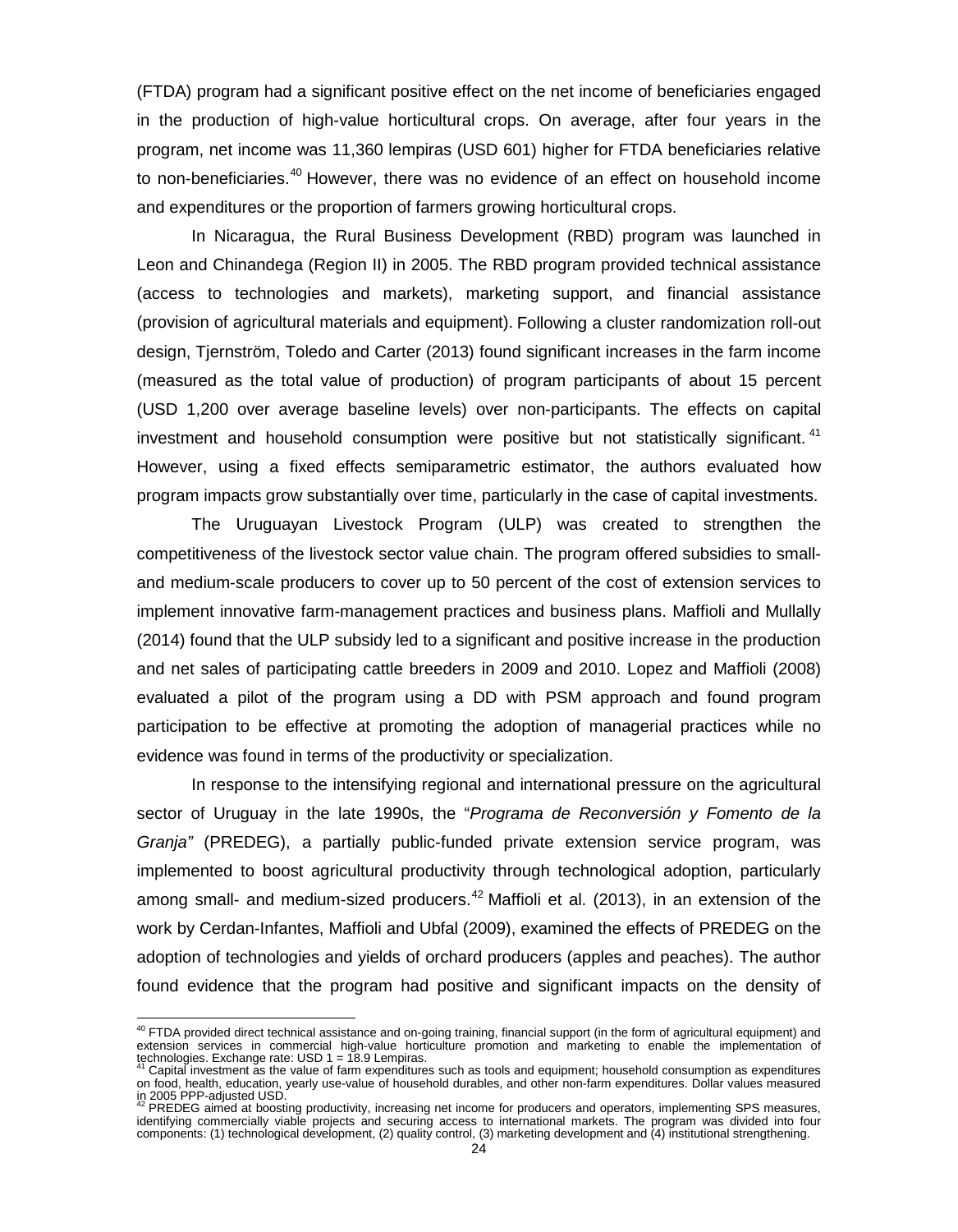plantation of apple producers two years after implementation, and approximately three years after in the case of peach producers. There is also evidence that the program had a positive effect on the adoption of certified varieties. However, there was no indication of an impact on productivity (measured as total production per hectare).<sup>[43](#page-29-1)</sup>

Another intervention related to the adoption of crop variety was implemented in Haiti in 2010. The project promoted the creation of producer business groups (PBGs) among small mango farmers. The objective of the project was to increase the income of mango farmers through greater production and the development of an export-oriented value chain. The project provided members of PBGs with extension services covering best practices in mango production (i.e. harvest and postharvest, pruning and tree care, nursery care, and orchard-related extension services), commercialization, basic business literacy and promoted the adoption of the *Francique* mango variety. Using panel data from a baseline survey in 2012 and a follow-up survey in 2013, Arráiz et al. (2015) implemented a combination of matching and DD to evaluate the short-term impact of the program on income. The results indicate a significant positive effect on the adoption of the Francique mango variety (12.3 trees). Beneficiaries sold a significantly higher share of mango production through PBGs; however, no statistical difference was found between both groups regarding total production or sales.

As can be seen from this general review of evaluations of agricultural technology adoption programs in the region, evidence of the impact on productivity is mixed. For instance, some studies find positive and significant effects on agricultural productivity (Gonzales et al., 2009; Rossi, 2013; Salazar et al., 2015; Arráiz et al., 2015), while others find mixed or no effects on productivity (Blair et al., 2012; Lopez and Maffioli, 2008; Del Carpio et al., 2011); Maffioli et al., 2011; Maffioli et al., 2013; Maffioli and Mullally, 2014). However, in the case of technology adoption, multiple authors pointed out the need for farmers to adjust to the new technology before it can be efficiently applied and translated into more efficient production (de Janvry, 2010; Maffioli et al., 2011; Züger, 2004).

#### <span id="page-29-0"></span>*Access to Information*

With the integration of food markets, globalization has generated new opportunities as well as serious challenges for the agricultural sector. For example, on the one hand, global supply chains have created improved market access and new demand opportunities for producers, and on the other hand, small-scale farmers lack the capital and organizational capacity to meet volume and quality requirements (World Bank, 2007. Ch.5). Also, small-scale farmers in developing countries are frequently characterized by information

<span id="page-29-1"></span> $43$  Adoption of certified varieties defined as a percentage of production coming from certified (improved) varieties and density of plantation as the number of trees per hectare. Productivity yields measured as total production per hectare.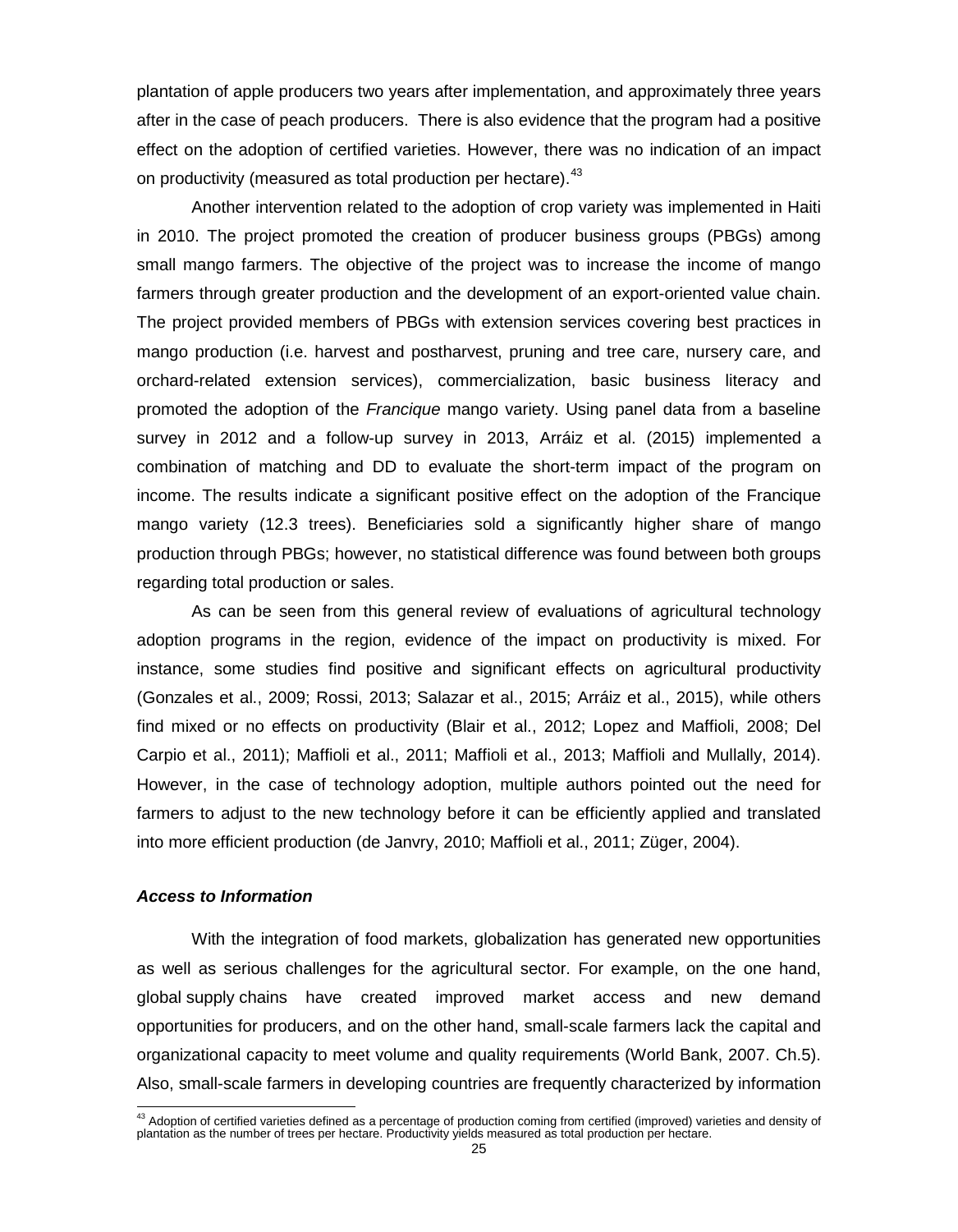asymmetries and high transaction costs. However, information and communications technologies (ICTs) have unleashed an incredible array of potential cost-effective solutions to enhance the productivity and sustainability of small-scale farmers, providing unique opportunities to include smallholders into supply chains (McNamara et al*.* 2011).

| Author(s)              | <b>Publication</b><br>year | Country  | Agricultural-related impact indicator(s)                                                                                                                                                                                                                                       |
|------------------------|----------------------------|----------|--------------------------------------------------------------------------------------------------------------------------------------------------------------------------------------------------------------------------------------------------------------------------------|
| Beuermann              | 2013                       | Peru     | - Value per kg. sold<br>- Annual production (kg)<br>- Annual input costs: seeds, fertilizer, pesticides, transportation, wages<br>- Profitability: production (value)/costs<br>- Child labor: Agri. work, school enrollment<br>- Adult labor: family and hired labor           |
| Camacho and<br>Conover | 2011                       | Colombia | - Knowledge of prices (local, municipal, state markets)<br>- SMS as a substitute source of sales information<br>- Price differential reported by farmers compared to official market data<br>- Price dispersion<br>- Crop loss                                                 |
| Nakasone               | 2014                       | Peru     | - Agricultural prices (US\$)<br>- Spillover effect on agricultural prices (US\$)<br>- Effect of market information on market crop choice<br>- Effect of market information on production and market involvement<br>- Effect of market information on sales volumes (decisions) |

The impact of telecommunications infrastructure on the economic growth of developed and developing nations has been significantly positive (Röller and Waverman, 2001; Waverman, Meschi and Fuss, 2005; Sridhar and Sridhar, 2008). Similarly, ICTs can be used at the local level by farmers and integrated into national programs by governments to increase agricultural productivity (Pehu et al*.,* 2011). Evidence shows that ICTs can have significant effects on agricultural productivity, for example through the adoption of modern industrial inputs for production (Lio and Liu, 2006). ICTs, therefore, play an influential role in the development and growth of the agricultural sector. Key improvements are derived from factors such as enhanced information on financial services, provision of agricultural-related data, weather forecasts, and greater access to market-related information.

In a recent analysis of the effects of ICTs on the agricultural sector of developing countries, Nakasone, Torero and Minten (2014) find that although mobile phones are widely available and seem to enhance market performance in rural settings, the evidence with regards to farm prices or impacts on other agricultural-related outcomes are ambiguous. As expected, effects are larger in areas with higher initial levels of asymmetric information (e.g. lower mobile phone penetration). However, quality of information becomes increasingly important with the rise of cellular phone penetration. The results suggest that only highvalue commodities are significantly impacted when farmers receive specific pricing, by agricultural variety, information. Rigorous evidence on the use of agricultural extension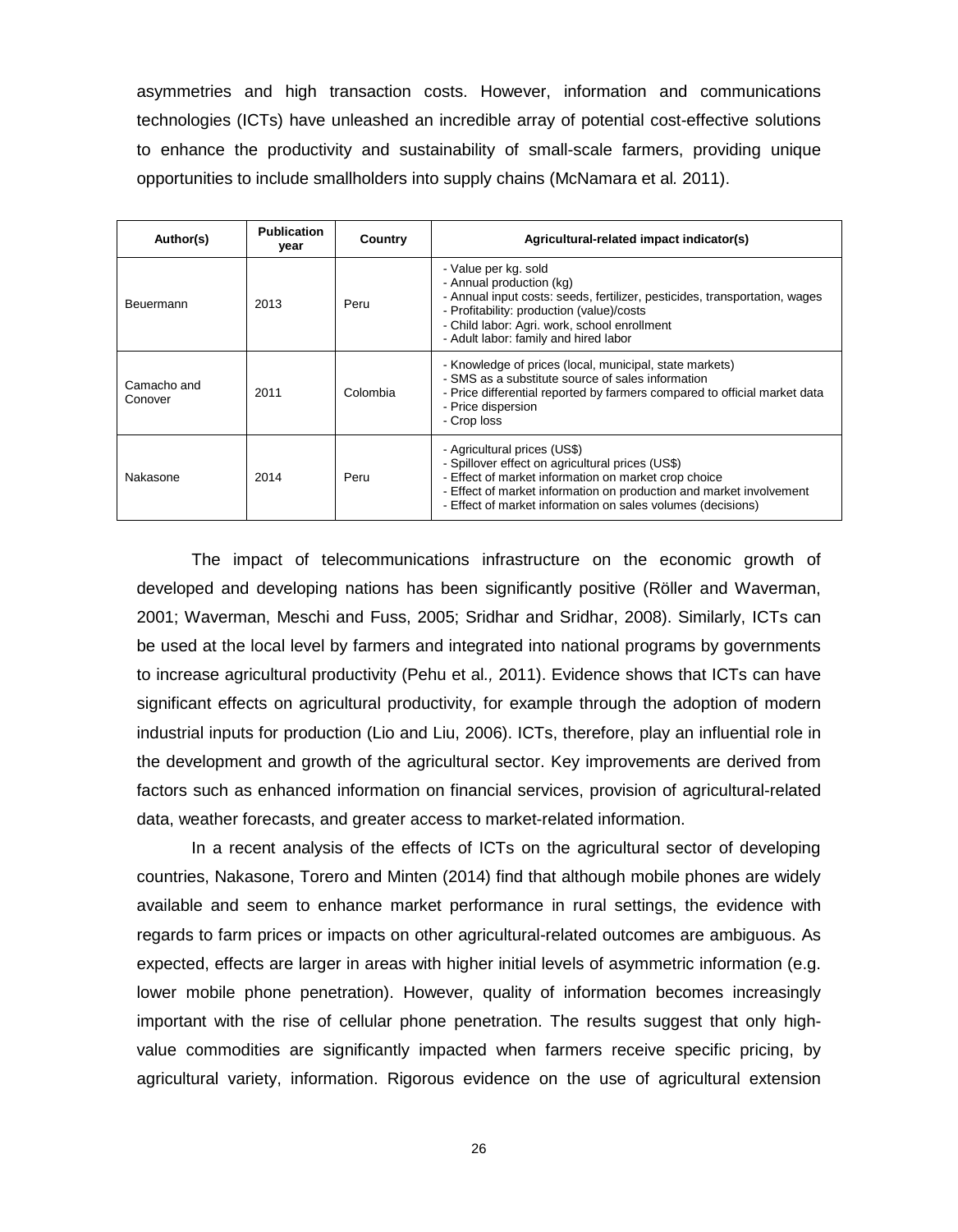services using mobile phones in LAC is scarce, and penetration of ICTs, in general, are lagging behind in rural areas (Goyal and Gonzáles-Velosa, 2013).

Following the privatization of state-owned telecommunications enterprises in Peru during the early 1990s, 20-year concessions were auctioned throughout the country to private operators that requested the lowest-subsidy from the Peruvian Telecommunications Investment Fund (FITEL, for its acronym in Spanish). FITEL was created as part of a privatization contract to install and operate at least one public payphone in targeted rural villages lacking access to any phone service (fixed or mobile) due to a technical or economic infeasibility. Combining random differences in the timing of phone rollout across sampled villages through household surveys, Beuermann (2013) found a significant increase in agricultural profitability of 19.7 percent, a significant drop in agricultural input costs of 23.7 percent, and a negative effect on the likelihood of child labor utilization. These results are robust to the inclusion of control variables, as well as differential trends by geographical regions. However, payphones did not have an effect on the quantity of agricultural production. Chong, Galdo and Torero (2009) analyzed the same policy in the southern region of Peru, considered among the poorest regions in the country, and found significant increases in per-capita farm income of 17 to 21 percent.

In Colombia, Camacho and Conover (2011) investigated the welfare consequences of randomly allocating price, weather and administrative information through short message service (SMS) among small rural producers who owned cellular phones. The results show that program beneficiaries were more aware of actual competitive pricing data for their products. This impact is reflected by the statistically significant lower price dispersion of beneficiaries compared to non-beneficiaries. Also, program beneficiaries were also less likely to suffer crop losses. However, better knowledge about market conditions did not translate to better sale prices, agricultural revenue or household expenditures; likely due to the short timeframe of the intervention. A similar intervention was implemented in Honduras. Vegetable growers who owned a cell phone were provided with periodic market information via SMS. Burgos, Rodríguez and Espinoza (2011) examined the impact of the intervention and finds positive and significant effects on the economic returns of vegetable growers. Compared to non-beneficiaries, beneficiaries receiving price data were able to negotiate better prices for their vegetables.

More recently, Nakasone (2014) explores the effect of providing detailed market price information via SMS on the marketing outcomes of small landlords from the Montero Valley in the central highlands of Peru. Using a randomization strategy at the village level, basic mobile phones were allocated to farmers during the harvest season. The devices were restricted to SMS and calls from the intervention team. The messages provided relevant information from regional markets, including product, quality and price quote. The results

27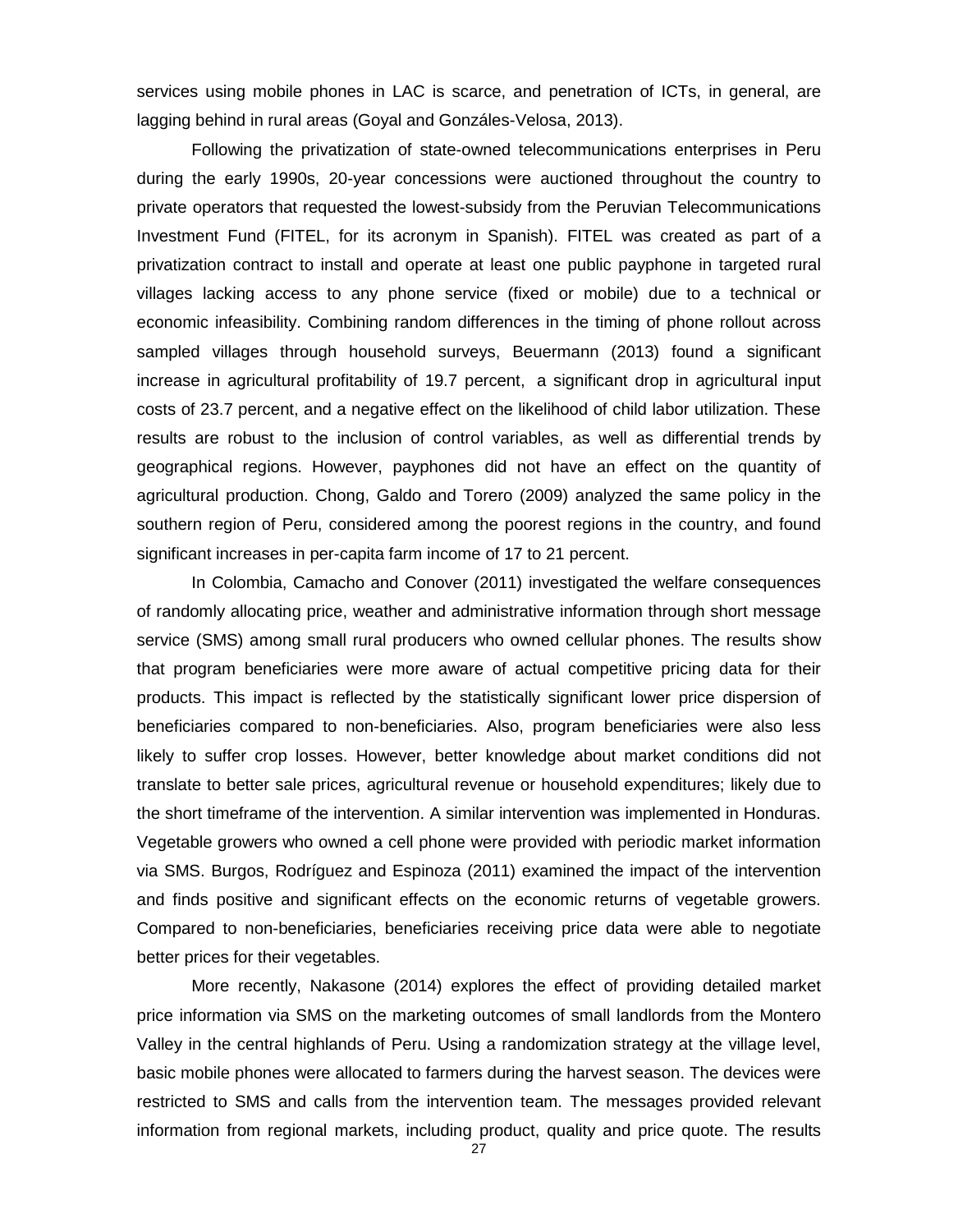show that the sales prices of households receiving pricing information increased by 13 to 14 percent relative to non-beneficiaries, mainly driven by increases in prices of perishable crops rather than non-perishable crops. Moreover, price information significantly increased the probability of engaging in commercial transactions, yet insignificant positive effects on the intensive margin and no evidence of spillover effects were found. In other words, the results indicate that price information had significant effects on the bargaining power of producers with traders and not on the volume of sales to markets. The author suggests further investigating the impact of price information dissemination and implementation as it seems to have very different effects depending on the context.

The main lesson derived from these impact evaluations looking at the effects of access to agricultural information in the region, especially market-related information, is that reducing disparities and gaps in information seems to have positive and significant impacts on farmers' ability and capacity to negotiate better prices or more attractive terms of sale. While this evidence suggests that reduction in search costs is likely to be a major mechanism through which ICTs affect agricultural profitability and consequently productivity, the evidence is still scarce. For instance, many agricultural economies in LAC may find it difficult to benefit or efficiently adopt ICTs due to limited infrastructure, educational levels, inadequate investments in complementary services or by limited integration of farmers into networks and value chains (Goyal and González-Velosa, 2013; Rodrigues and Rodríguez, 2013). Moreover, in terms of evaluating the impacts of ICTs on agricultural development, Nakasone, Torero and Minten (2014) identified two main challenges: (1) ICTs generate a wide variety of micro and macro level economic benefits; and (2) ICTs comprise numerous types of technologies, therefore impacts will extensively depend on the context and use of specific technologies.

| Author(s)                             | <b>Publication</b><br>vear | Country  | Agricultural-related impact indicator(s)                                                                                                                                                                                                           |
|---------------------------------------|----------------------------|----------|----------------------------------------------------------------------------------------------------------------------------------------------------------------------------------------------------------------------------------------------------|
| Salazar, Winters and<br>Maffioli      | 2010                       | Mexico   | - Value of yields per hectare<br>- Average gross margin<br>- Value of inputs per hectare, seeds, fertilizer, fungicides, labor<br>- Access to technology (tractor, agri. machinery, irrigation)                                                    |
| Gertler, Martinez<br>and Rubio-Codina | 2012                       | Mexico   | - Total agricultural income,<br>- Animal ownership/sold,<br>- Home consumption<br>- Access to credit                                                                                                                                               |
| DNP-SINERGIA-<br><b>SISDEVAL</b>      | 2011                       | Colombia | - Costs of production per hectare (monthly)<br>- Net agricultural income per hectare (monthly)<br>- Total agricultural income<br>- Investment in agricultural production<br>- Use of technical assistance, agri. machinery, improved seeds, credit |

#### <span id="page-32-0"></span>*Direct Payments*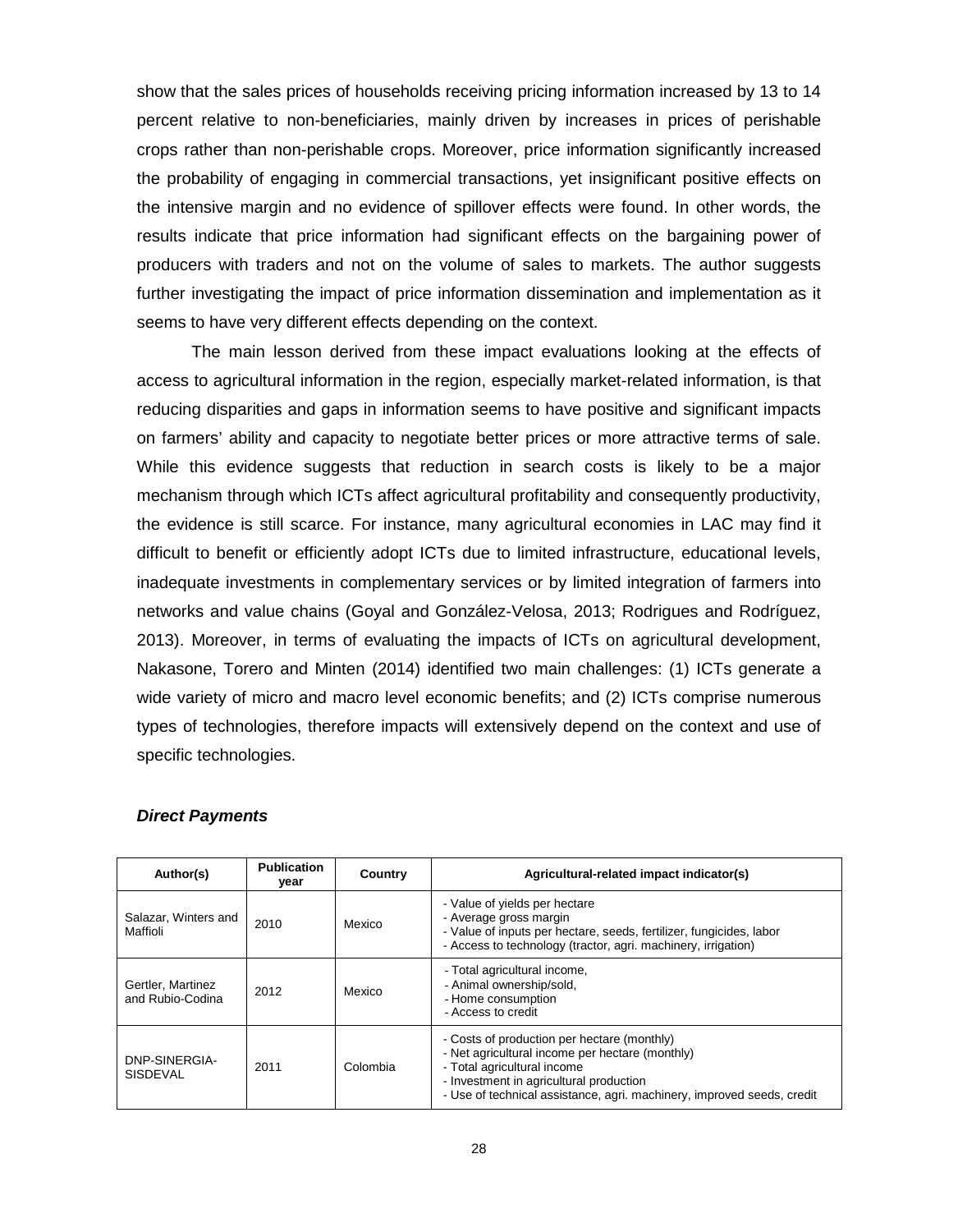Agricultural development is also influenced by government subsidies to farmers and agribusinesses. Subsidies come in various forms, but a common feature is an economic transfer, usually as direct cash payments (Lingard, 2002). In Latin America, for example, multiple countries implemented direct cash payment schemes to mitigate the expected adverse effects of trade liberalization on small-scale rural farmers. The objective of these subsidies was to raise the income of small-scale rural farmers who were not going to be able to compete in the global markets against low-priced imports from relatively productive countries with agricultural sectors that had suitable infrastructure, robust credit markets, extension services, subsidized production and adequate investments in R&D (Pérez, Schlesinger and Wise, 2008).

For instance, the budget that the federal government of Mexico allocates to the rural sector has been expanded since the 1990s (OECD, 2007). Direct cash payments decoupled from production, "*Programa de Apoyo Directo al Campo"* (PROCAMPO), now PROAGRO Productivo<sup>[44](#page-33-0)</sup>, was implemented in 1994 as the main policy instrument of the rural agricultural sector to compensate traditional staple producers after the introduction of the North American Free Trade Agreement (NAFTA). In this particular context, empirical evidence suggests that decoupled payments could influence production decisions<sup>[45](#page-33-1)</sup>, yet only a limited number of evaluations on PROCAMPO's impact have been conducted, and they have generally measured economic welfare, not outcomes associated with agricultural productivity. As pointed out in Salazar, Winters and Maffioli (2010), it is infeasible to carry out an evaluation of the overall effects of the program since it was implemented over two decades ago; therefore, only particular periods or "added impact" can be analyzed. The authors find that in 2002, PROCAMPO had heterogeneous impacts on agricultural productivity, with program beneficiaries having greater access to the use of agricultural technology and greater capacity to make larger expenditures on variables inputs of production. However, when analyzing the effects at a disaggregated level by farm size, the authors find the above results are especially true for small farmers (< 5 hectares) and not for larger farmers (> 5 hectares). Also, there was no evidence of long-term productive investments to spawn significant multiplier effects. It could be the case that long-term investments were carried out outside of the period analyzed in the study, and therefore not captured by the results in 2002. For instance, Sadoulet, de Janvry and Davis (2001) show that the multiplier effect of the *ejido* sector<sup>[46](#page-33-2)</sup> for the period 1994-1997 ranges between 1.5 and 2.6. The results were heterogeneous across households with higher multipliers for

<span id="page-33-0"></span><sup>44</sup> As of January 2014, *PROCAMPO* has been transformed into *PROAGRO Productivo,* equivalent to PROCAMPO plus a new incentive component which "aims to promote agricultural production and promote a more productive, competitive and fair implementation for the countryside." (SAGARPA, 2014)<br><sup>45</sup> See Goodwin and Mishra (2006); Bhaskar and Beghin (2008).<br><sup>46</sup> *Ejido*s are communal land assigned by the Mexican government to peasant communities where shifting a

<span id="page-33-1"></span>

<span id="page-33-2"></span>practiced. The e*jido* system is one of the legal forms of land tenure in Mexico. It was abolished by the Spanish regime and reinstated after the peasant-led Mexican Revolution (1910-1920). See Muñoz‐Piña, de Janvry and Sadolute (2003).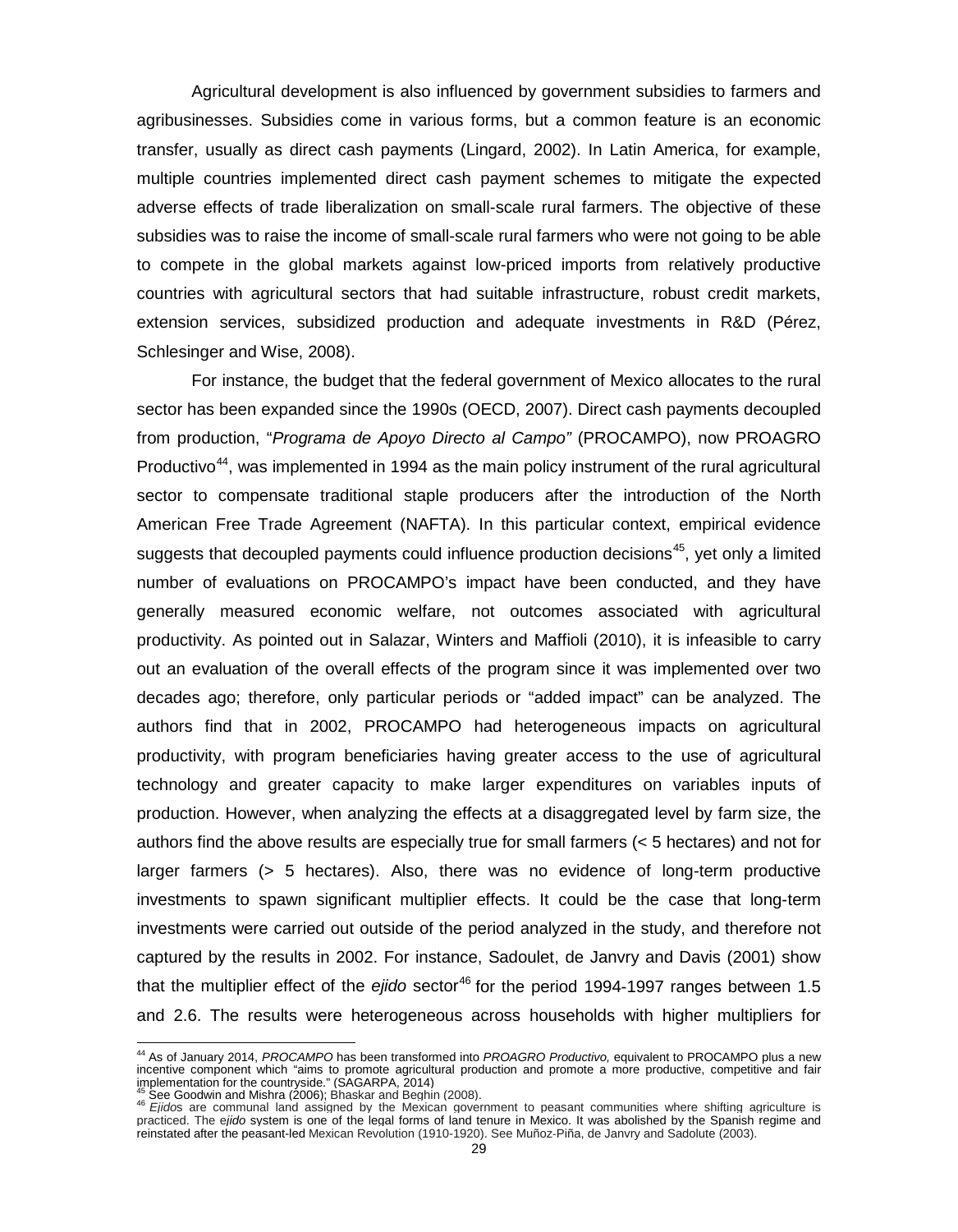beneficiaries with medium and large farms. They also find PROCAMPO primarily increases the use of inputs but no evidence of technological change or the introduction of new activities to significantly influence agricultural productivity.

The acclaimed *Oportunidades* (formerly *Progresa)* program is another major cash transfer scheme introduced by the Mexican Government in the 1990s. $47$  Based on the experience of *Bolsa Escola,* the pioneer conditional cash transfer (CCT) scheme implemented in LAC by the Brazilian Government in 1995, *Oportunidades* provided cash transfers for a three-year period to female household heads or wives of household heads. Transfers were conditional on children's school attendance (between 60 and 225 pesos per month for children less than 18 years of age, depending on grade level and gender) and/or family members obtaining preventive health care and attendance to nutritional educational sessions or "pláticas" (fixed transfer of 90 pesos per month per family). The program was introduced in the rural sector, and it was later expanded to urban areas. Following a randomized experimental design, Gertler, Martinez and Rubio-Codina (2012) evaluated the impact of the rural *Oportunidades* program on the investment and consumption behavior of program beneficiaries. In particular, the authors analyzed the effect of the program on marginal propensity to invest in productive assets and entrepreneurial activities, and ultimately on agricultural income. On average, household beneficiaries consumed 74 percent of each transferred peso and invested the rest. As a result, the authors found significant evidence of an increase in agricultural income (9.6 percent after 1.5 years of exposure), and long-run consumption (41.9 pesos per capita per month after 5.5 years) for program beneficiaries, relative to the control group. Lastly, the authors conclude that beneficiaries are less likely to revert to pre-program poverty levels if they were to be dropped from the program.

In Colombia, the Ministry of Agriculture and Rural Development (MADR for its Spanish acronym) implemented "*Programa Agro Ingreso Seguro"* (AIS) in 2008, a nationwide program to develop the agricultural sector through direct financial incentives and competitiveness support components. [48](#page-34-1) DNP-SINERGIA-SISDEVAL (2011) evaluated the impact of AIS on a set of variables, including competitiveness, productivity, adoption of technologies, agricultural income and agricultural investments of household producers and agribusinesses.<sup>[49](#page-34-2)</sup> Regarding household productivity, measured as average net monthly income per hectare, it was significantly lower for beneficiaries of irrigation projects under AIS

<span id="page-34-0"></span><sup>47</sup> Initially called *Programa de Educación, Salud y Alimentación* (Progresa), the program was launched in 1997 (in the rural sector), renamed *Oportunidades* by mid-2002 (expanding the program to urban areas), and replaced by *Prospera* in 2014<br>(Larraga, 2016). It is considered one of the largest and longest-running CCT programs in the world.

Special credit lines with preferential interest rates and financial support for investments in agricultural projects, technical

<span id="page-34-2"></span><span id="page-34-1"></span>assistance and irrigation and/or drainage projects.<br><sup>49</sup> Competitiveness measured as monthly costs per hectare; productivity as net monthly income per hectare; farm income as monthly income per hectare; investments as monthly investment per hectare; and complementary services as the percentage change in the use of such services (i.e. technical assistance).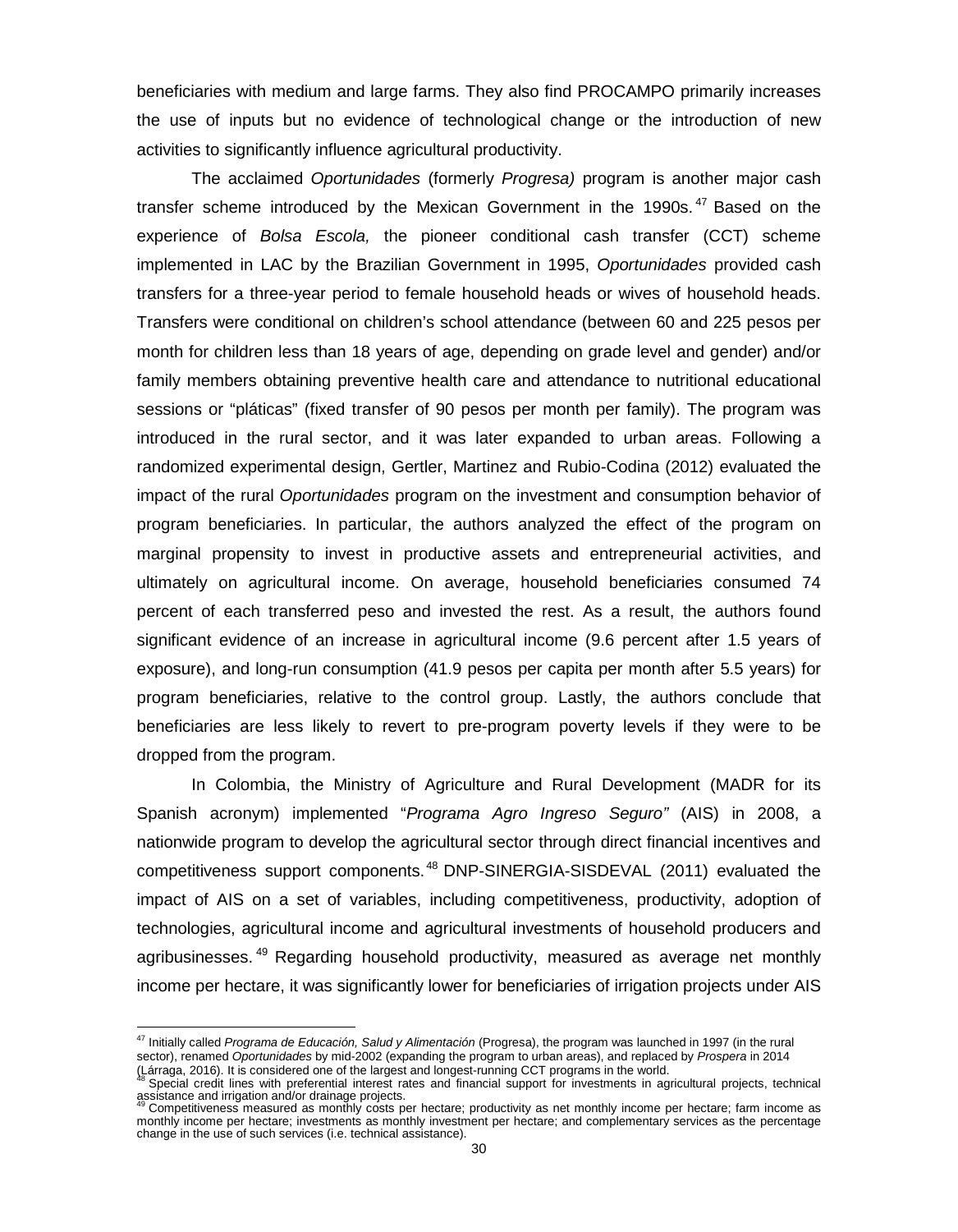compared to control households with irrigation projects outside of AIS. Similarly, compared to household producers receiving credit outside of the program, AIS credit only had positive effects on the productivity of large household producers. When examining the productivity of AIS credit beneficiaries relative to non-beneficiaries without credit, the authors found significant positive effects on the overall productivity of households and households producing permanent crops.

Rigorous evaluations regarding the effectiveness of decoupled direct payments schemes in LAC are scarce. Even though the main objective of both programs, PROCAMPO and AIS, was to compensate producers for income losses resulting from agricultural trade liberalization, the empirical evidence suggests some positive effects on the use of agricultural inputs and technologies, but there is no clear evidence on the effectiveness of these programs to stimulate long-run agricultural productivity. In the case of *Oportunidades*, Gertler, Martinez and Rubio-Codina (2012) show how the CCT scheme had significant impacts on agricultural income and long-run consumption.

| Author(s)                       | <b>Publication</b><br>vear | Country   | Agricultural-related impact indicator(s)                                                                                                                                                                                          |
|---------------------------------|----------------------------|-----------|-----------------------------------------------------------------------------------------------------------------------------------------------------------------------------------------------------------------------------------|
| Alcázar, Nakasone<br>and Torero | 2007                       | Peru      | - HH expenditures and sources of electricity, price per Kw, monthly<br>failures<br>- HH hours of work & time allocation for farm/non-farm activities<br>- Per capita expenditures, % of non-agricultural income, hours of leisure |
| Arráiz and Calero               | 2015                       | Peru      | - Expenditures on energy (candles, batteries, coal, fuel, firewood)<br>- Use of time in productive and leisure activities<br>- Monthly per capita income<br>- School enrollment, family health and fertility                      |
| Escobal and Ponce               | 2008                       | Peru      | - HH per capita income and consumption<br>- Agricultural (non) self-employment, wage employment<br>- HH livestock                                                                                                                 |
| Del Carpio et al.               | 2011                       | Peru      | - HH expenditures and income (logs)<br>- HH wage/self-employment (logs)<br>- Total agricultural production and sales (logs)                                                                                                       |
| Macroconsulta                   | 2014                       | Peru      | - Time to: <i>chacra</i> , place to sell agricultural products<br>- Agricultural production: area, sales<br>- Expenditures per capita                                                                                             |
| Danida                          | 2010                       | Nicaragua | - Travel time<br>- Employment in agricultural, production diversification for market sale<br>- Landholding size for agricultural use, land value<br>- Access to electricity grid, inflow of development projects                  |
| Rand                            | 2011                       | Nicaragua | - Hours worked per week<br>- Travel time and access to markets                                                                                                                                                                    |

#### <span id="page-35-0"></span>*Rural Infrastructure*

The importance of rural infrastructure (e.g. transportation, energy, water and sanitation, irrigation, and ICTs) for agricultural growth, poverty reduction, food security, and sustainable development has been widely documented in the literature (Lipton and Ravallion, 1995; Pinstrup-Andersen and Shimokawa, 2006; IDB, 2013; Jouanjean, 2013; Anderson and Strutt, 2014; Torero, 2014; Villar and Ramírez, 2014; Lozano and Restrepo,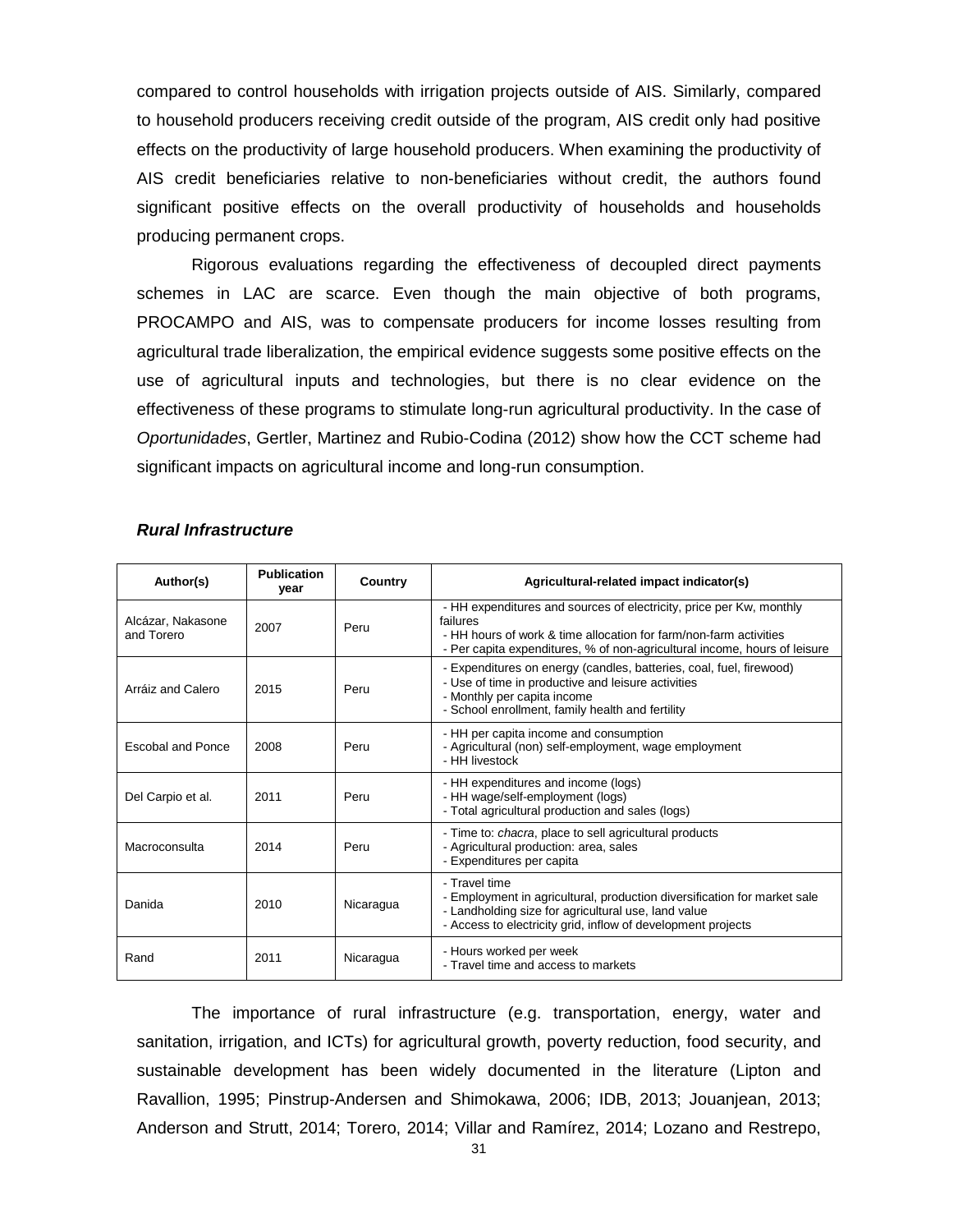2015, to name a few). As a result, infrastructure has become one of the main priorities in the policy agenda of countries in LAC (Calderón and Servén, 2010). Estimates suggest that regional investments in infrastructure would need to increase by at least another 2 percent of GDP, over an extended period, to meet the demand for adequate, equitable, sustainable and climate-friendly infrastructure (Serebrisky, 2014). In this section, we will summarize the empirical evidence from impact evaluations of infrastructure projects implemented in the energy and transport sector in LAC (i.e. rural electrification and rural roads).

In the early 1990s, the Peruvian economy started a process of structural transformation which included the privatization of state-owned enterprises. For the electric sector, privatization was part of a broader reform that included the separation of power generation, transmission, and distribution. However, privatization of the electric sector took several years before it was completed. In other words, there were several years in which electricity services were provided by the private sector to some parts of the country, and by state-owned enterprises to others where privatization had not yet taken place. Alcázar, Nakasone and Torero (2007) took advantage of this scenario (incomplete privatization) to compare differences in access, service quality, and other outcomes of the provision of rural electricity between private and state-owned enterprises. The authors found evidence of significant improvements in the quality and supply of the electricity service of firms managed by the private sector, relative to state-owned enterprises. Also, improvements in the electricity service had significant effects on the labor outcomes of rural households. In particular, beneficiaries of private provision allocated more of their working time to non-farm activities (10 percent). The authors believe these effects are an indication of the presence of both a substitution effect (i.e. reduction of hours spent on farm activities in favor of non-farm activities) and a potential price effect (i.e. households will receive higher salaries and therefore will need to work fewer hours in total).

To further elaborate on the impact of access to electricity in rural communities, we look at case study of a smaller electricity program implemented in the Department of Cajamarca, Peru, in 2009. The *Luz en Casa* (Light at Home) program provided basic electricity services powered by solar-powered home systems (SHSs) to isolated and scattered communities. Beneficiaries paid a monthly service fee of \$3.50 to cover the rent, maintenance and amortization of the equipment.<sup>[50](#page-36-0)</sup> Arraiz and Calero (2015) evaluate the impact of the program using the PSM methodology, where the counterfactual is composed of future beneficiaries of the program to control for self-selection. The authors found evidence of a decrease in the expenditures of program beneficiaries on traditional sources

<span id="page-36-0"></span> $^{50}$  SHSs had the potential to power three low-energy bulbs for at least four hours/day, low-energy consumption appliances such as a TV, radio, and cellular phone. The monthly fee (\$3.5) was less than the average monthly energy costs incurred by households without the program.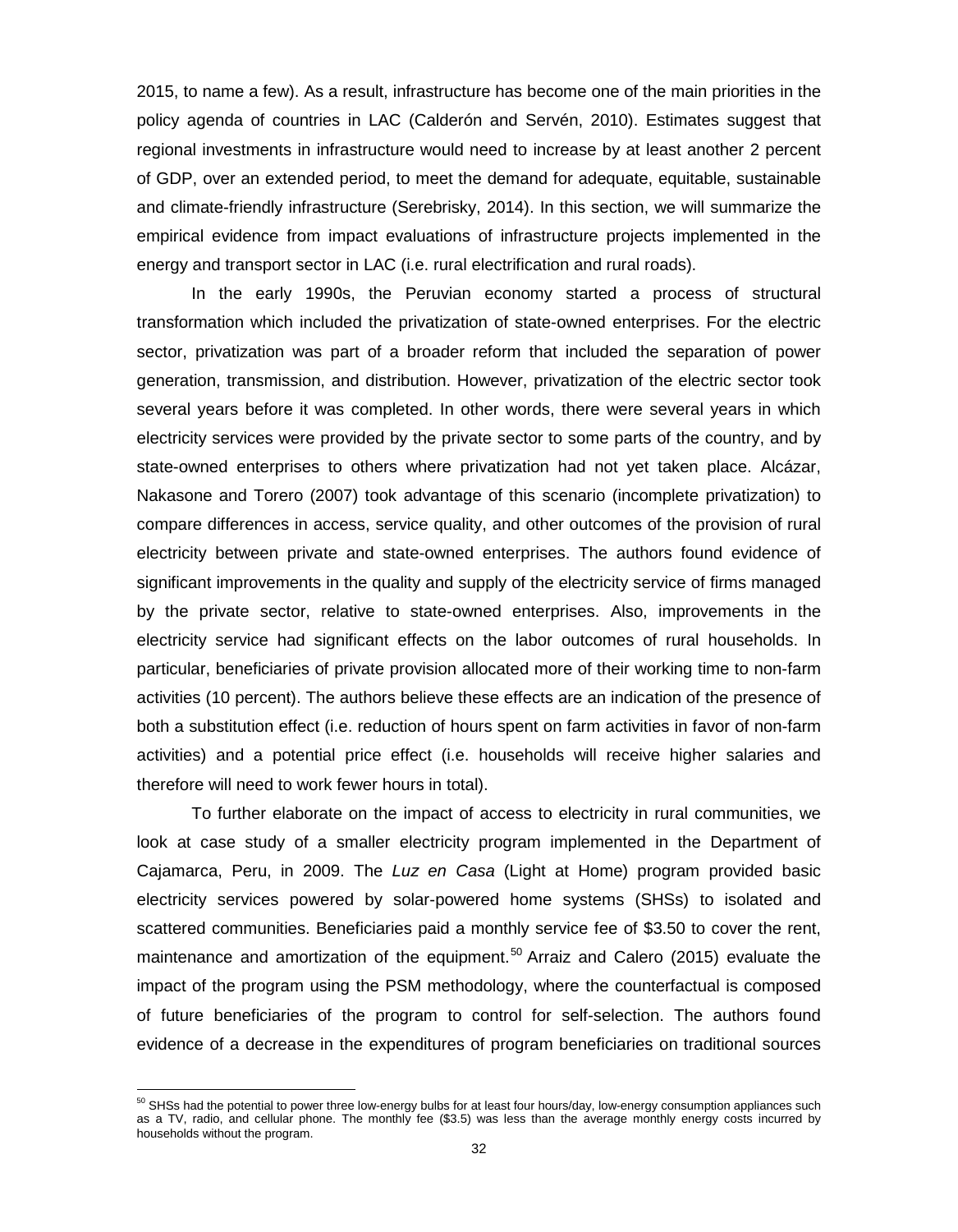of energy (i.e. candles and batteries) compared to the control group. On average, household beneficiaries spend more time awake, children spent more time doing homework, enrollment rates in secondary education increased, women spent more time taking care of children, cooking, doing laundry and weaving and less time in productive activities outside their homes. However, there were no significant differences between treated and control groups regarding income or poverty status.

In a more recent study, Barron and Torero (2014) evaluate the short-term impact of a grid extension and intensification program on time allocation in northern El Salvador. The program was rolled out in three phases, allowing the authors to implement an experimental evaluation of the program. The program subsidized the cost of the installation while households were responsible for covering the cost of their internal wiring and a connection fee (approximately US\$ 100). To evaluate the impact of the program, the authors took a random sample of 500 rural households located in areas covered by the first phase of the program. Rebate vouchers covering portion of the cost of the connection fee (200 households were randomly allocated to receive 'low-discount' vouchers covering 20 percent of the fee, another 200 households were randomly allocated to receive 'high-discount' vouchers covering 50 percent of the fee, and the remainder 100 households served as the control group) were randomly allocated.  $51$ In terms of the educational outcomes of schoolage children, on average, the probabilities of studying at home and performing schoolrelated activities increased significantly for the treated group (54 and 84 percentage points, respectively), compared to the control group. In relation to the labor outcomes of adult women, electrification led to an increase in the participation of non-farm employment and the probability of operating a home business (46 and 25 percentage points, respectively). Additionally, the authors found significant improvements in indoor air pollution, which reduced the incidence of acute respiratory infections among children under 6 (65 percent), and lower exposure to pollutants among household members, especially adult males (59 percent) (Baron and Torero, 2015).

Another evaluation of an infrastructure development project was carried out by Del Carpio et al*.,* (2011). The authors evaluated the effects of the first phase of the Peruvian Irrigation Subsector Project (PSI), a large irrigation rehabilitation project implemented along the Peruvian coast from the late 1990s until 2005. The primary objective of the PSI was to raise agricultural production and productivity by enhancing the efficiency and sustainability of existing public irrigation systems.<sup>[52](#page-37-1)</sup> Using household surveys and geographic information systems, the authors carried out a DD estimation and found that the PSI had differential

<span id="page-37-0"></span><sup>&</sup>lt;sup>51</sup> The vouchers were non-transferable and valid for up to 9 months. In addition, household beneficiaries had to cover the full cost of the connection fee upfront and then apply for a rebate equivalent to the benefits of the voucher.<br><sup>52</sup> PSI rehabilitated, rebuilt or improved irrigation infrastructure systems (e.g. over 300 km of canals, improved

<span id="page-37-1"></span>investments in collective irrigation infrastructure) in several districts.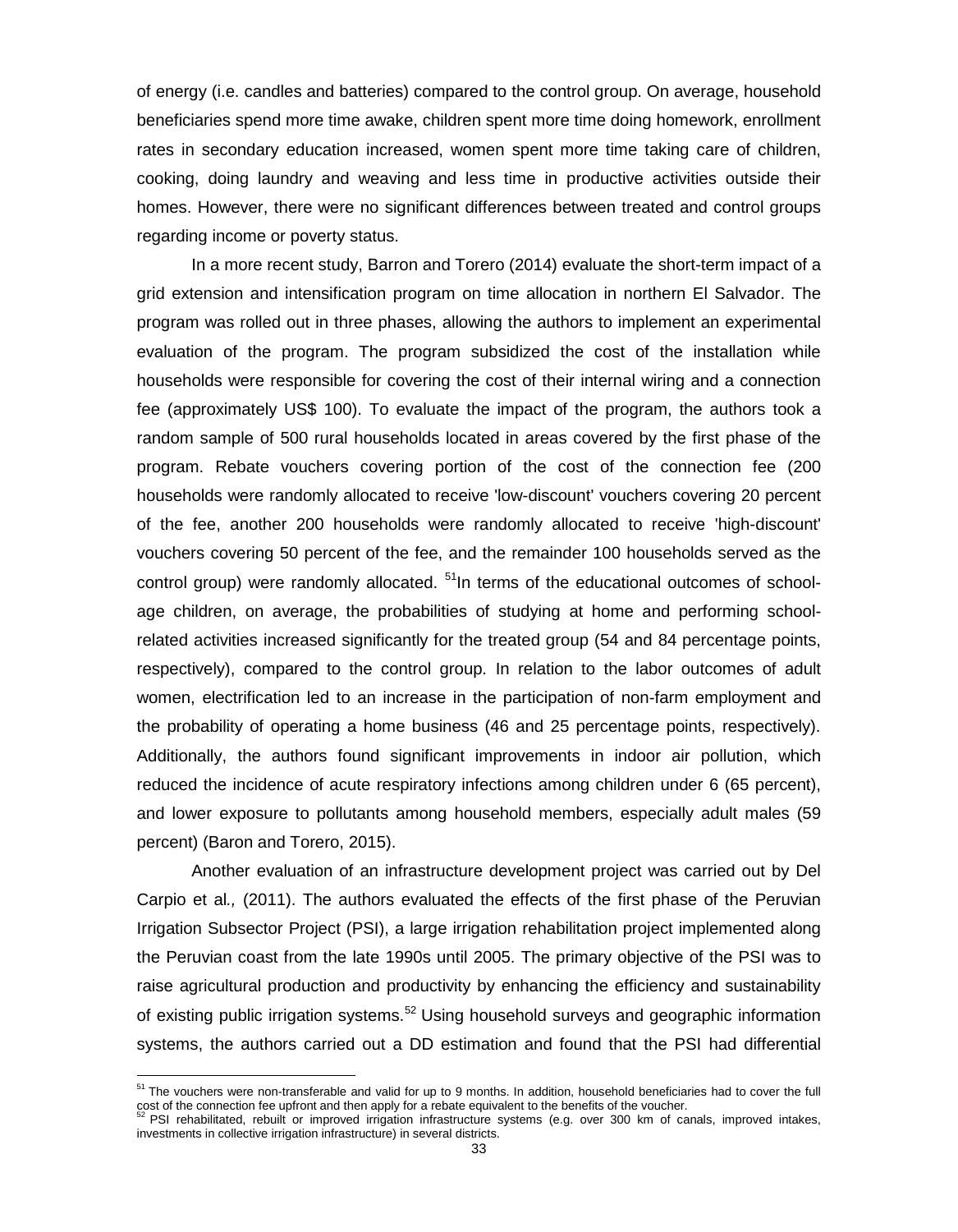impacts between small and large beneficiaries. In particular, household expenditures increased significantly for "small" beneficiaries of the irrigation project (17%), however, the evidence indicates the increase in household expenditures was not a result of greater agricultural production or productivity, but of better employment opportunities from larger farmers. Farm output and agricultural sales significantly declined for beneficiaries classified as "poor" under the official national poverty classification by 62% and 47%, respectively. In contrast, for the top 25 percent of treated households experienced significant increases in agricultural production (72%) and sales (83%), compared to the control group.

The last set of papers in this literature review analyzes the welfare effects of rural road infrastructure projects. We began with an evaluation of the first phase of the Peruvian Rural Roads Rehabilitation and Maintenance Program (PCR). [53](#page-38-0) PCR-I was implemented between 1995-2000 in 314 districts with high concentration of poverty. Using the PSM technique, Escobal and Ponce (2008) analyzed the impact of the project on per capita household income, the composition of per capita household income, and per capita household consumption level. Results from the evaluation indicate that household beneficiaries, for the motorized road case, experienced a significant increase in annual per capita income of over US\$ 120, equivalent to 35 percent of the control household's average income. Furthermore, annual non-agricultural wage income, for the motorized road case, also increased significantly by over US\$ 110. However, no effects were identified regarding per capita consumption. The second phase of the program (PCR-II) was implemented between 2001-2006, and a new phase, *Programa de Transporte Rural Descentralizado* (PTRD), was implemented in December 2013. To estimate the effect of PCR I, PCR II and PTRD, Macroconsulta (2014) used a DD approach with data from 2004, 2006, and 2013 to control for selection bias. In the case of *caminos vecinales*, the authors found significant reductions in travel time to school and sales points for agricultural products (5.6 and 26.3 minutes, respectively), improvements in access to schooling and health services (14 and 10 percentage points, respectively), an increase in working hours per week (2.3 hours), an expansion of cultivated area (0.36 hectares), an increase in per capita expenditures, and a reduction in extreme poverty (14 percentage points). Interestingly, the proportion of production sold and the share of production sold in the market decreased significantly (5 and 14 percentage points, respectively), while production sold on-farm and to intermediaries increased significantly by 10 percentage points.

The Danish International Development Agency (DANIDA) has been supporting the rural transport sector in Nicaragua since the 1980s, especially under the program PAST

<span id="page-38-0"></span><sup>53</sup> As described in World Bank (2005), PCR focused on two types of roads, *caminos vecinales—*dirt roads connecting to secondary roads and providing access to towns and villages via public service or freight trucks*—* and *caminos de herradura* low quality paths used to transport goods, generally located in areas with irregular terrain.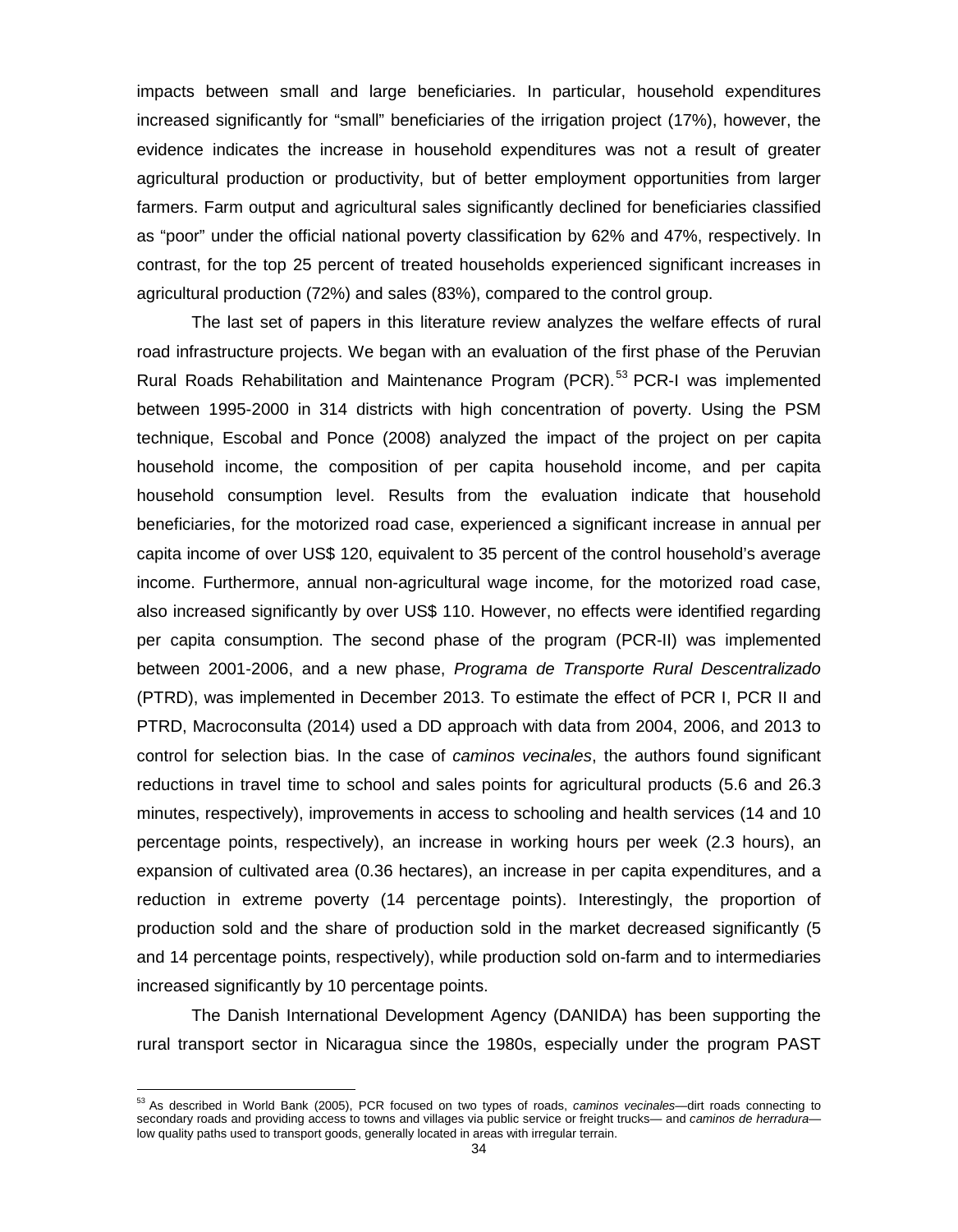(*Programa de Apoya al Sector Transporte*). PAST aims at reducing rural poverty by improving the socio-economic conditions of rural communities through a reduction in transport costs and enhanced access to social and economic services. The first phase of the intervention (PAST-I, 1999-2004) required an investment of 164.4 million Danish Kroner (DKK).[54](#page-39-1) Dainda (2010) carried out a PSM-DD analysis to evaluate the impact of PAST I, in Las Segovias, on a wide set of indicators. In summary, Dainda (2010) found that land holding size increased by approximately 50 percent within treated communities, and that land value per unit of land increased significantly for treated and control groups; however, the differences between both groups were not statistically significant. Compared to the control group, on average, the in-flow of development projects increased significantly for the treated communities (0.636 projects), a significantly greater percentage of treated communities had access to publicly provided electricity (9.8 percentage points), the share of household heads working within the same municipality increased significantly for treated communities (16.5 percentage points), and travel time to the nearest health center decreased significantly for the treated communities (5.867 minutes per km, walking). Furthermore, Rand (2011) found a significant increase in the number of hours worked per week (9.5 to 12.3 hours) compared to the control group. The author also mentions an interesting pattern in the dynamics of the labor market: newly created service jobs are taken by workers previously working in agriculture, whereas individuals moving out of unemployment, they do so mainly through self-employment in agriculture.

Overall, the empirical evidence from rural infrastructure projects (i.e. electrification and rural roads) reports significant positive effects on labor (Alcázar, Nakasone and Torero, 2007; Escobal and Ponce, 2008; Dainda, 2010; Rand, 2011; Barron and Torero, 2014; Macroconsulta, 2014), educational (Macroconsulta, 2014; Arraiz and Calero, 2015), income and poverty outcomes (Escobal and Ponce, 2008; Macroconsulta, 2014). Despite this evidence and the aggregate body of research on the effects of infrastructure on economic development, in general, LAC has relatively low levels of investments in infrastructure (Serebrisky et al., 2015).

#### <span id="page-39-0"></span>**V. Conclusion**

 $\overline{a}$ 

In LAC, the empirical evidence on the effectiveness of specific interventions supporting the provision of public goods and a range of different types of private subsidies on agricultural productivity varies considerably across projects, and in some cases, the

<span id="page-39-1"></span><sup>&</sup>lt;sup>54</sup> Other immediate objectives of the program included: (1) ensuring the sustainability of the infrastructure by sharing responsibilities at the municipal and community levels; (2) strengthening the capacities of regional transport councils (RTCs), as well as local and regional government for planning, defining priorities, negotiating and maintaining the infrastructure; and (3) establishing and implementing strategies on the issues of gender equality, environmental protection, and indigenous rights. Phase I provided assistance to the rehabilitation and reconstruction of rural roads in the North and South Atlantic Autonomous Regions, and Las Segovias. (Danida, 2010).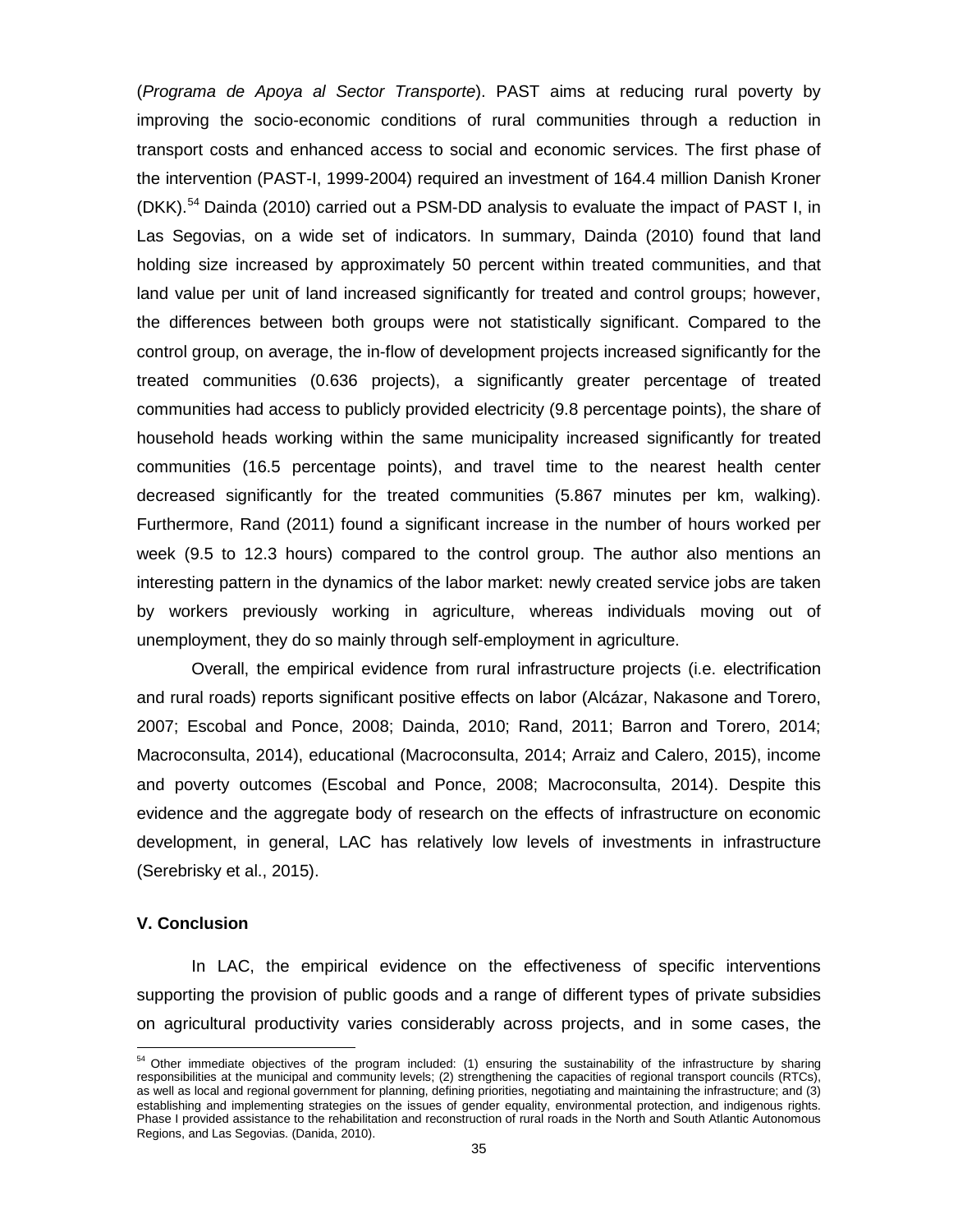evidence is confined to a few studies. For land titling programs, the evidence shows significant impacts regarding agricultural investments and positive effects on property values. The evidence also shows that programs that strengthen animal and plant health have significant effects on agricultural productivity, agricultural prices and sales. With regards to agricultural technology adoption programs, some studies have identified positive and significant effects on yields, but in general, the evidence of impacts on productivity is mixed. Some of the limitations identified with technology adoption programs include the need for beneficiaries to adjust to the new technology and heterogeneity in the quality of agencies providing the product and/or service. The empirical evidence on access to information, particularly market information, shows that reducing disparities and gaps in information have significant impacts on the ability of farmers to obtain higher prices. Also, there is very limited evidence regarding the effects of direct payment programs on agricultural productivity and their impacts on helping farmers overcome constraints that inhibit investments. Lastly, rural infrastructure plays a key role in the sustainable development of the agricultural sector. Its role has been discussed extensively in the policy literature, and the empirical evidence seems to confirm the notion that deficiencies in the region's infrastructure hinder economic growth.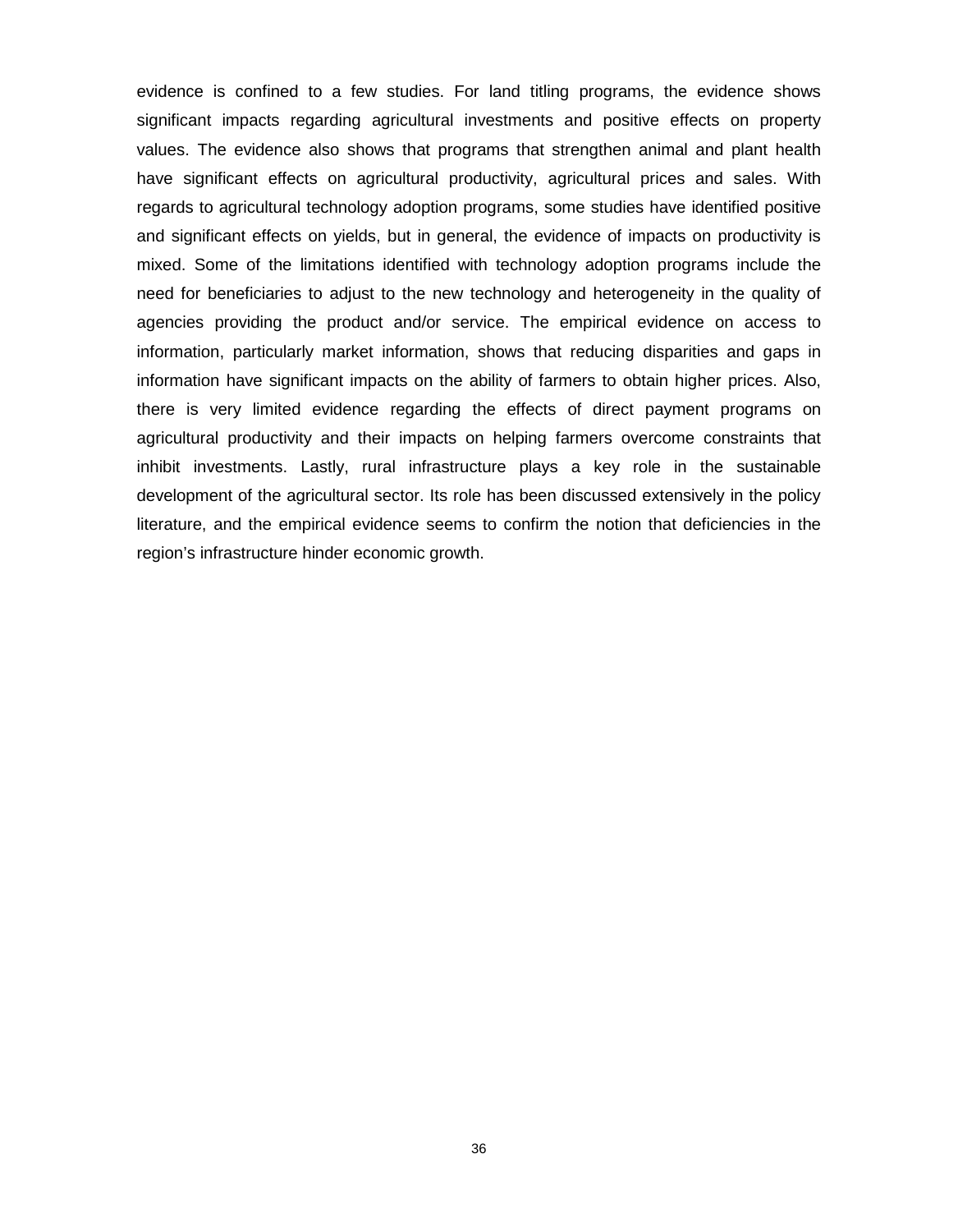#### **Bibliographic References**

- Acemoglu, D., Johnson, S., & Robinson, J. (2002). Reversal of Fortune: Geography and Institutions in the Making of the Modern World Income Distribution. *The Quarterly Journal of Economics,* 117(4), 1231–94.
- Acemoglu, D., Johnson, S., & Robinson, J. (2011). The Colonial Origins of Comparative Development: An Empirical Investigation. *The American Economic Review*, 91(5), 1369-1401.
- Acosta-Ormaechea, M., & Morozumi, A. (2013). *Can a Government Enhance Long-Run Growth by Changing the Composition of Public Expenditure?* IMF Working Paper WP/13/162. International Monetary Fund, Washington, DC.
- Agosin, M., & Bravo-Ortega, C. (2009). *The Emergence of New Successful Export Activities in Latin America: The Case of Chile*. IADB Research Network Working Paper #R-552. Inter-American Development Bank, Washington, DC.
- Alcázar, L., Nakasone, E., & Torero, M. (2007). *Provision of Public Services and Welfare of the Poor: Learning from an Incomplete Electricity Privatization Process in Rural Peru*. Research Network Working Paper #R-526, Inter-American Development Bank.
- Alexandratos, N., & Bruinsma, J. (2012). *World Agriculture Towards 2030/2050: The 2012 Revision.* ESA Working Paper No. 12-03. FAO, Rome.
- Anderson, K., & Strutt, A. (2014). *Food Security Policy Options for China: Lessons from Other Countries*. *Food Policy*, 49, 50-58.
- Anríquez, G. (2006). *Governance and Rural Public Expenditures in Latin America: The Impact in on Rural Development*. ESA Working Paper No. 07-01. FAO, Rome.
- Anríquez, G., Foster, W., Ortega, J., Falconi, C., & de Salvo, C. (2016). *Public Expenditures and the Performance of Latin American and Caribbean*. IDB Working Paper No. IDB-WP-722. Inter-American Development Bank, Washington DC.
- Aramburu, J., Flores, M., Salazar, L., & Winters, P. (2014). *When a Short-term Analysis is Not a Shortterm Approach: Impacts of Agricultural Technology Adoption in Bolivia.* IADB Working Paper No. IDB-WP-539. Inter-American Development Bank, Washington, DC.
- Arráiz, I., & Calero, C. (2015). *From Candles to Light: The Impact of Rural Electrification*. IDB Working Paper Series No. IDB-WP-599, Inter-American Development Bank, Washington, DC.
- Arráiz, I., Calero, C., Jin, S., & Peralta, A. (2015). *Planting the Seeds: The Impact of Training on Mango Producers in Haiti.* ID Working Paper Series No. IDB-WP-610. Inter-American Development Bank, Washington, DC.
- Azpiazu, D., & Basualdo, E. (2003). *Industria Vitinícola*. Estudios Sectoriales. CEPAL, Buenos Aires.
- Bandiera, O. (2007). Land Tenure, Investment Incentives, and the Choice of Techniques: Evidence from Nicaragua. *World Bank Economic Review*, 21(3), 487–508.
- Barron, M., & Torero, M. (2014). *Electrification and Time Allocation: Experimental Evidence from Northern El Salvador*. MPRA Paper No. 63782, Munich Personal RePEc Archive.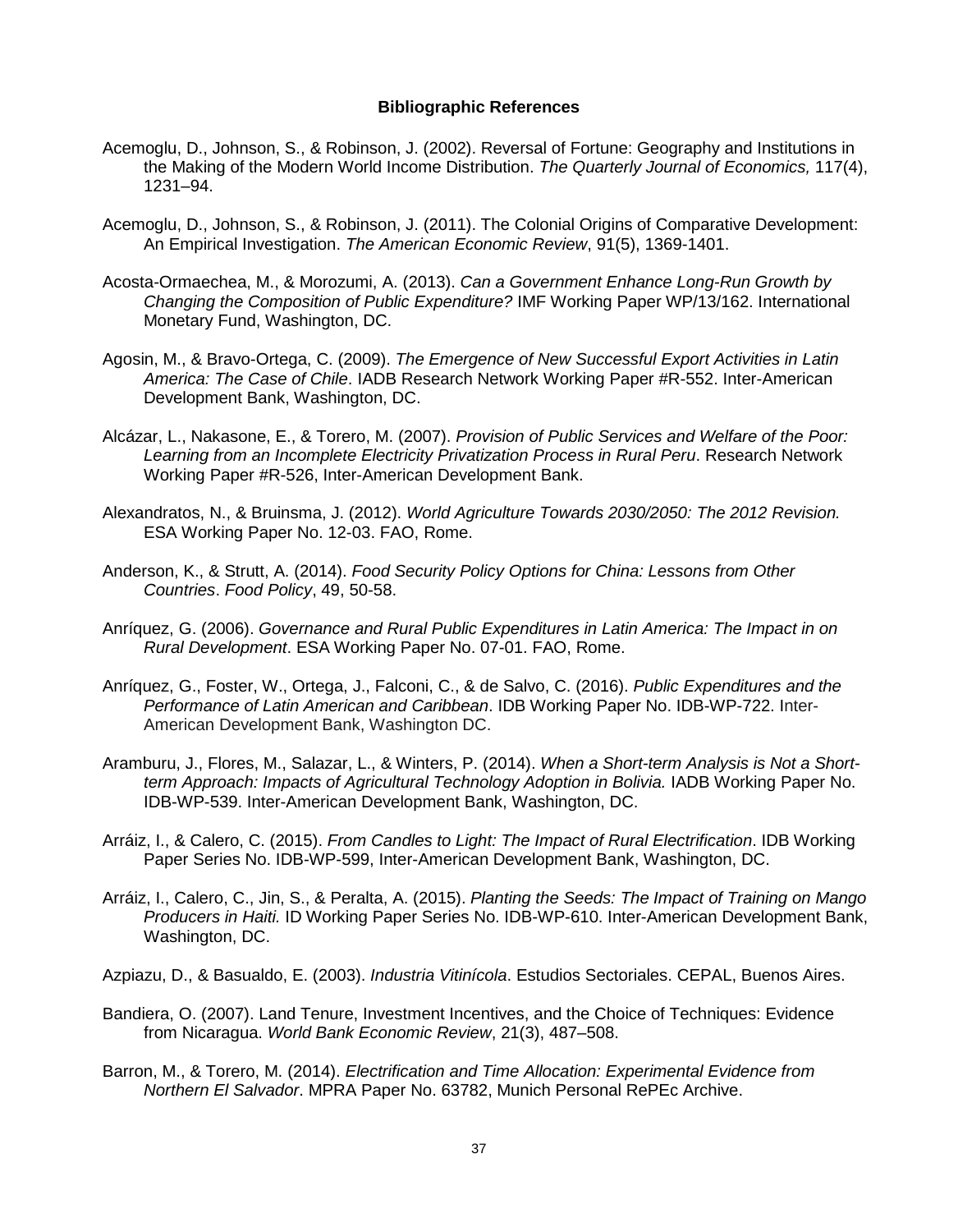- Barron, M., & Torero, M. (2015). *Household Electrification and Indoor Air Pollution*. MPRA Paper No. 61424, Munich Personal RePEc Archive.
- Besley, T. (1995). Property Rights and Investment Incentives: Theory and Evidence from Ghana. *Journal of Political Economy,* 103(5), 903-937.
- Beuermann, D. (2013). *Information and Communication Technology, Agricultural Profitability, and Child Labor in Rural Peru.* IADB Working Paper No. IDB-WP-454. Inter-American Development Bank, Washington, DC.
- Bhaskar, A., & Beghin, J. (2008). *How Coupled are Decoupled Farm Payments? A Review of Coupling Mechanisms and the Evidence*. Department of Economics, Iowa State University.
- Birner, R., Davis, K., Pender, J., Nkonya, E., Anandajayasekeram, P., Ekboir, J., ... & Cohen, M. (2009). From Best Practice to Best Fit: A Framework for Designing and Analyzing Pluralistic Agricultural Advisory Services Worldwide. *Journal of Agricultural Education and Extension*, 15(4), 341-355.
- Blair, R., Campuzano, L., Moreno, L., & Morgan, S. (2012). *Impact Evaluation Findings After One Year of the Productive and Business Services Activity of the Productive Development Project, El Salvador*. Mathematica Policy Research No. 7640. Mathematica, Washington, DC.
- Boudot, C., Butler, A., & Dugal, N. (2013). Evaluating Technologies for Agricultural Development: How to Capture the True Impact? *Secheresse*, 24(4), 374-84.
- Braun, A., & Duveskog, D. (2011). The Farmer Field School Approach: History, Global Assessment and Success Stories. *Background Paper for the IFAD Rural Poverty Report*.
- Braun, A., Jiggins, J., Röling, N., van den Berg, H., & Snijders, P. (2006). *A Global Survey and Review of Farmer Field School Experiences*. Report Prepared for ILRI. Endelea, Wageningen, The Nethrelands.
- Bravo‐Ureta, B., Almeida, A., Solís, D., & Inestroza, A. (2011). The Economic Impact of MARENA's Investments on Sustainable Agricultural Systems in Honduras. *Journal of Agricultural Economics*, *62*(2), 429-448.
- Bravo-Ureta, B., Cocchi, H., & Solis, D. (2006). *Adoption of Soil Conservation Technologies in El Salvador: A Cross-Section and Over-Time Analysis.* IADB Office of Evaluation and Oversight, Working Paper No. OVE/WP-18/06. Inter-American Development Bank, Washington, DC.
- Bravo-Ureta, B. E., Greene, W., & Solís, D. (2012). Technical Efficiency Analysis Correcting for Biases from Observed and Unobserved Variables: An Application to a Natural Resource Management Project. *Empirical Economics*,43(1), 55-72.
- Bravo-Ureta, B., Solis, D., Cocchi, H., & Quiroga, R. (2006). The Impact of Soil Conservation and Output Diversification on Farm Income in Central American Hillside Farming. *Agricultural Economics*, 35(3), 267-276.
- Buck, S., & Alwang, J. (2011). Agricultural Extension, Trust, and Learning: Results from Economic Experiments in Ecuador. *Agricultural Economics*, 42(6), 685-699.
- Burgos, A., Rodríguez, M., & Espinoza, S. (2011). *The Impact of ICT on Vegetable Farmers in Honduras.* IADB Working Paper No. IDB-WP-243. Inter-American Development Bank, Washington DC.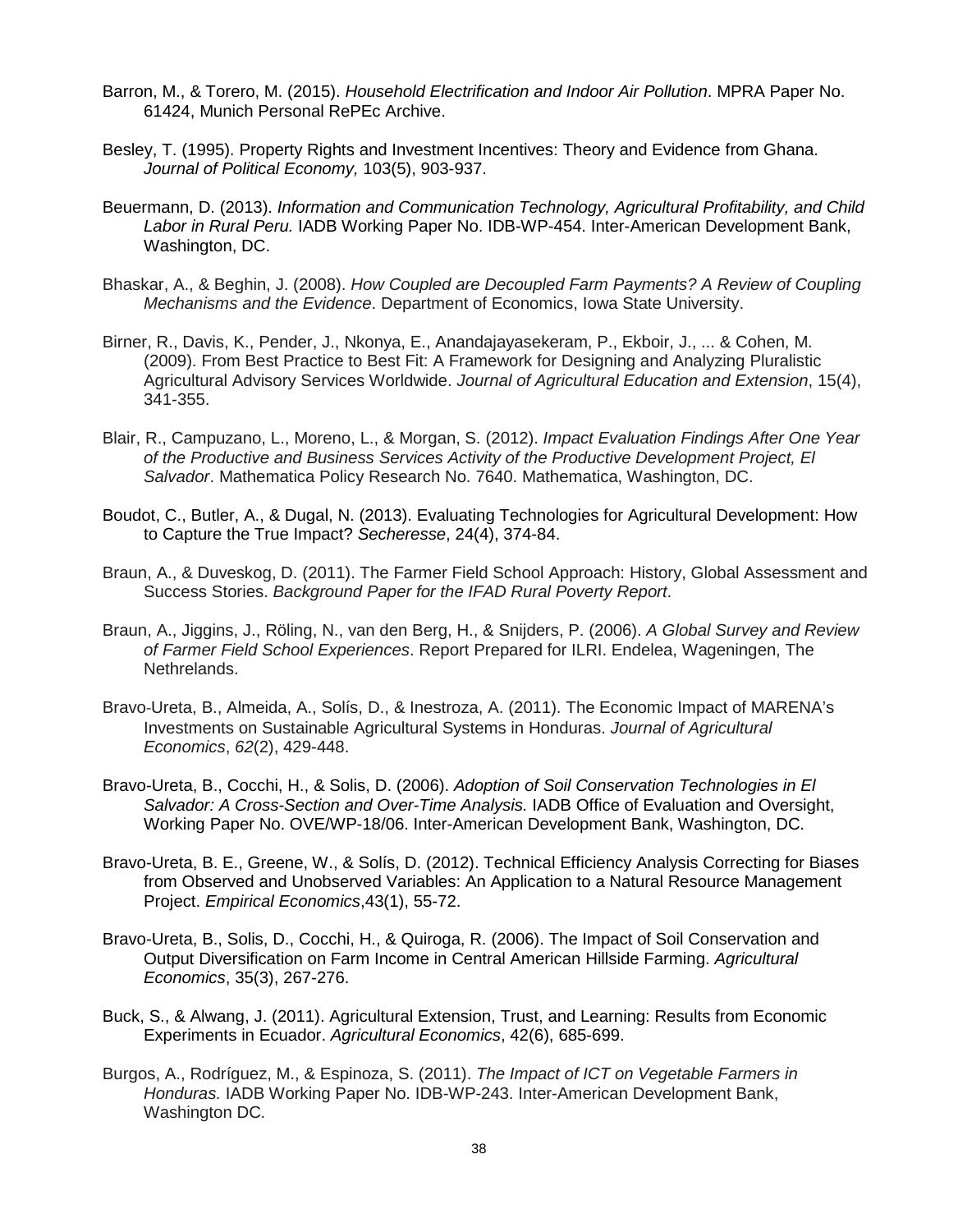- Calderón, C., & Servén, L. (2010). *Infrastructure in Latin America*. Policy Research Working Paper WPS5317, World Bank, Washington, DC.
- Camacho, A., & Conover, E. (2011). *The Impact of Receiving Price and Climate Information in the Agricultural Sector*. IADB Working Paper No. IDB-WP-220. Inter-American Development Bank, Washington, DC.
- Cavatassi, R., Gonzalez-Flores, M., Winters, P., Andrade-Piedra, J., Espinosa, P., & Thiele, G. (2011a). Linking Smallholders to the New Agricultural Economy: The Case of the Plataformas de Concertación in Ecuador. *Journal of Development Studies*, 47(10), 1545-1573.
- Cavatassi, R., Salazar, L., González‐Flores, M., & Winters, P. (2011b). How do Agricultural Programmes Alter Crop Production? Evidence from Ecuador. *Journal of Agricultural Economics*, *62*(2), 403-428.
- Cerdan-Infantes, P., Maffioli, A., & Ubfal, D. (2008). *The Impact of Agricultural Extension Services: The Case of Grape Production in Argentina*. Office of Evaluation and Oversight, IADB Working Paper No. OVE/WP-05/08. Inter-American Development Bank, Washington, DC.
- Cerdan-Infantes, P., Maffioli, A., & Ubfal, D. (2009). *Improving Technology Adoption in Agriculture through Extension Services: Evidence from Uruguay.* Office of Evaluation and Oversight, IADB Working Paper No. OV/WP-04/09. Inter-American Development Bank, Washington, DC.
- Chaherli, N., & Nash, J. (2013). *Agricultural Exports from Latin America and the Caribbean: Harnessing Trade to Feed the World and Promote Development*. World Bank, Washington, DC.
- Chong, A., Galdo V., & Torero M. (2009). Access to Telephone Services and Household Income in Poor Rural Areas Using a Quasi-Natural Experiment for Peru. *Economica*, 76(304), 623-648.
- Coase, R. (1960). The Problem of Social Cost. *Journal of Law and Economics,* 3(1), 1–44.
- Cocchi, H. (2004). *Soil Conservation, Output Diversification and Farm Income: Evidence from Hillside Farmers in Central America*. Ph.D. Dissertation, University of Connecticut.
- Cocchi, H., & Bravo-Ureta, B. (2007). *On-site costs and benefits of soil conservation among hillside farmers in El Salvador*. Office of Evaluation and Oversight, IADB Working Paper No. OVE/WP-04/07. Inter-American Development Bank, Washington, DC.
- Danida (2010). *Impact Evaluation of DANIDA Support to Rural Transport Infrastructure in Nicaragua*. DANIDA, Ministry of Foreign Affairs of Denmark.
- Deininger, K. (2004). Land Policies and Land Reform. World Bank, Washington.
- Deininger, K., & Chamorro, J. (2004). Investment and Equity Effects of Land Regularization: The Case of Nicaragua. *Agricultural Economics*, (30), 101-116.
- Deininger, K., & Feder, G. (2009). Land Registration, Governance, and Development: Evidence and Implications for Policy. *The World Bank Research Observer*, 24(2), 233-266.
- de Janvry, A., Dustan, A., & Sadoulet, E. (2010). Recent Advances in Impact Analysis Methods for Expost Impact Assessments of Agricultural Technology: Options for the CGIAR. *Unpublished Working Paper, University of California-Berkeley*.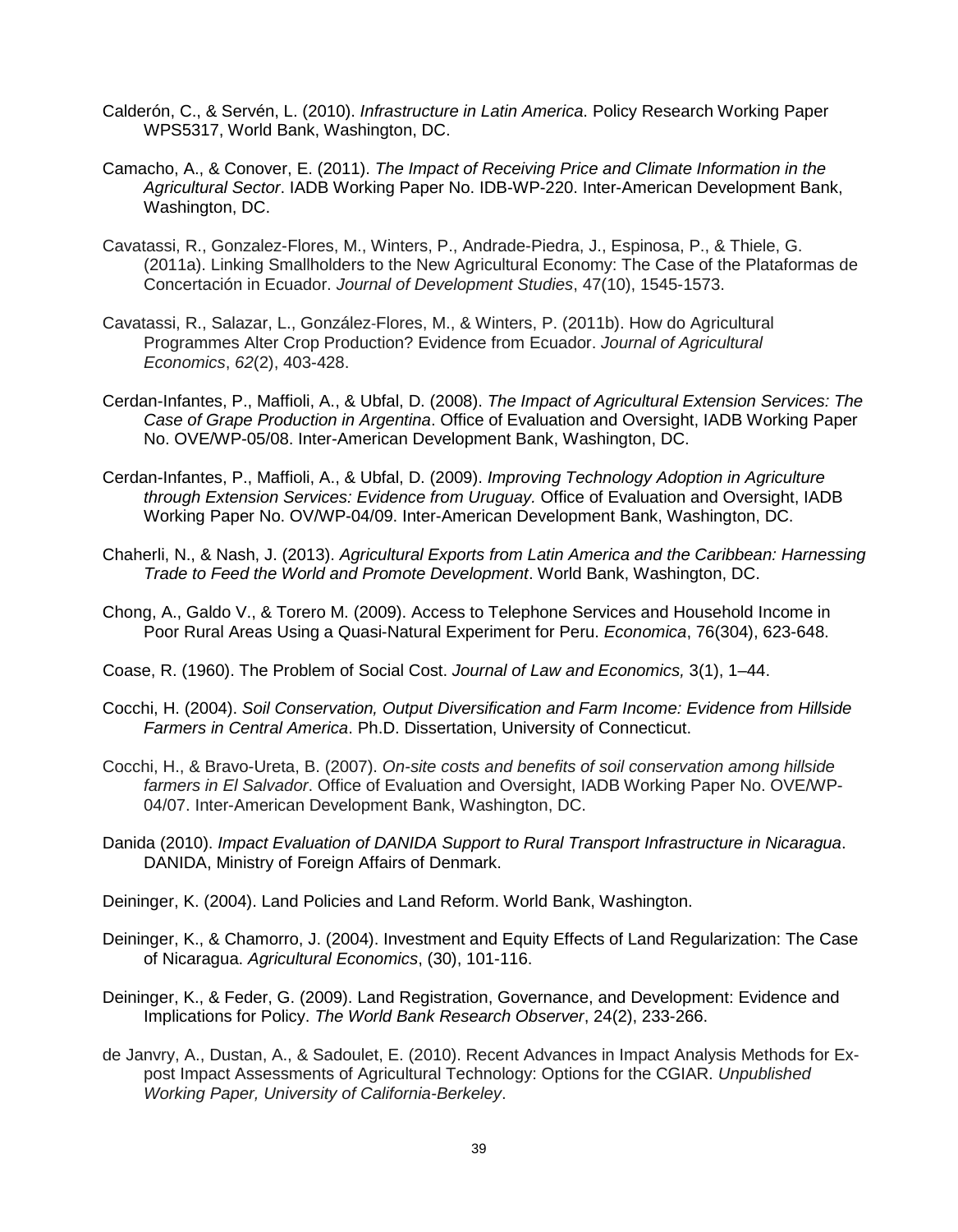- de Janvry, A., Emerick, K., Gonzalez-Navarro, M., & Sadoulet, E. (2015). Delinking Land Rights from Land Ese: Certification and migration in Mexico. *American Economic Review*, 105(10), 3125-49.
- de Laiglesia, J. (2005). Investment and Credit Effects of Land Titling and Registration: Evidence from Nicaragua. In *Annual Conference of Verein für Socialpolitik. Kiel: Research Committee on Development Economics*.
- Del Carpio, X. V., Loayza, N., & Datar, G. (2011). Is Irrigation Rehabilitation Good for Poor Farmers? An Impact Evaluation of a Non‐Experimental Irrigation Project in Peru. *Journal of Agricultural Economics*, 62(2), 449-473.
- Del Carpio, X. V, & Maredia, M. (2011). Impact Evaluations in Agriculture: An Assessment of the Evidence. World Bank, Washington, DC.
- Demsetz, H. (1967). Toward a Theory of Property Rights. *The American Economic Review,* 57(2), 347- 359.
- Diaz Rios, L. (2007). *Agro-industries Characterization and Appraisal: Asparagus in Peru*. AGSF Working Document 23, FAO.
- DNP-SINERGIA-SISDEVAL (2001). *Evaluación de Impact al Programa Agro Ingreso Seguro (AIS) – Informe Final*. DNP-SINERGIA-SISDEVAL Manuscript (available upon request).
- Escobal, J., & Ponce, C. (2008). Enhancing Income Opportunities for the Rural Poor: The Benefits of Rural Roads. *Economic Reform in Developing Countries*, 307.
- Fan, S. (2008). *Public Expenditures, Growth, and Poverty: Lessons from Developing Countries* (Vol. 51). International Food Policy Research Institute (IFPRI).
- Fan, S., Jitsuchon, S., & Methakunnavut, N. (2004). *The Importance of Public Investment for Reducing Rural Poverty in Middle-Income Countries.* DSGB Discussion Paper No. 7, International Food Policy Research Institute.
- FAO. (2015). Trade and Food Security: Achieving a Better Balance Between National Priorities and the Collective Good. *The State of Agricultural Commodity Markets 2015-2016.* FAO. Retrieved from <http://www.fao.org/publications/soco/the-state-of-agricultural-commodity-markets-2015-16/en/>
- FAO. (2015b), "FAO Food Price Index" dataset: <http://www.fao.org/worldfoodsituation/foodpricesindex/en/>
- Farley, K., Lucas, S., Molyneaux, J., & Penn, K. (2012). *Principles into Practice: Impact Evaluations of Agriculture Projects*. Millennium Challenge Corporation.
- Feder, G., Onchan, T., Chalamwrong, Y., & Hongladarom, C. (1988). *Land Policies and Farm Productivity in Thailand.* Baltimore: John Hopkins University Press.
- Flachsbarth I, Willaarts B, Xie H, Pitois G, Mueller ND, Ringler C, et al. (2015). The Role of Latin America's Land and Water Resources for Global Food Security: Environmental Trade-Offs of Future Food Production Pathways. *PLoS ONE,* 10(1), e0116733.
- Foltz, J., Larson, B., & Lopez, R. (2000). *Land Tenure, Investment, and Agricultural Production in Nicaragua*. Harvard Institute for International Development, Development Discussion Paper No. 738. Harvard, Massachusetts.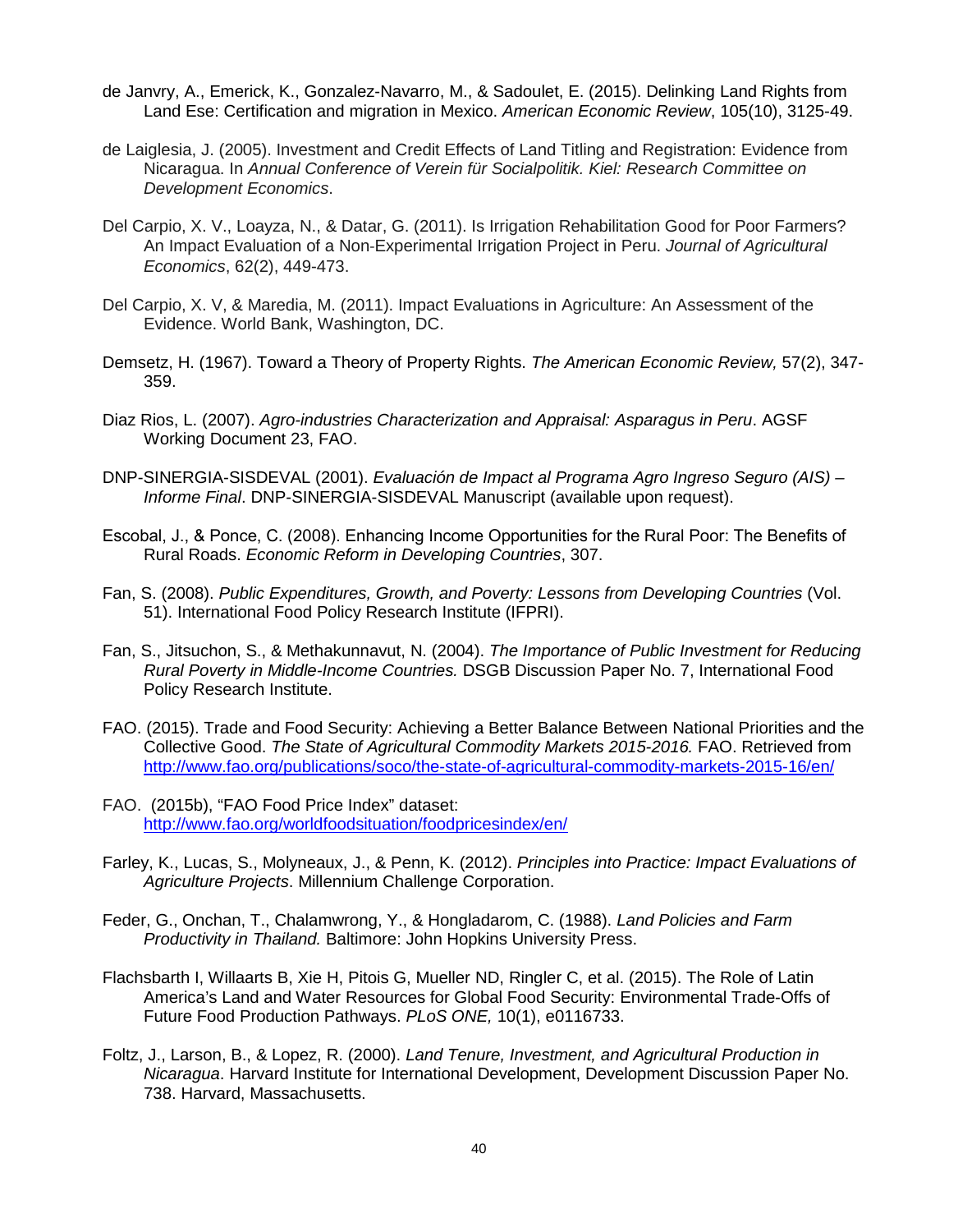- Fort, R. (2008). The Homogenization Effect of Land Titling on Investment Incentives: Evidence from Peru. *NJAS - Wageningen Journal of Life Sciences,* 55(4), 325-343.
- Gertler, P. J., Martinez, S., & Rubio-Codina, R. (2012). Investing Cash Transfers to Raise Long-Term Living Standards. *American Economic Journal: Applied Economics*, 4(1), 164-192.
- Gignoux, J., Macours, K., & Wren-Lewis, L. (2013). *Evaluating the Impact of Land Administration Programs on Agricultural Productivity and Rural Development*. IADB Technical Note No. IDB-TN-506. Inter-American Development Bank, Washington, DC.
- Glavin, G., Stokke, K., & Wiig, H. (2013). The Impact of Women's Mobilisation: Civil Society Organisations and the Implementation of Land Titling in Peru. *Forum for Development Studies*, 40(1), 129-152.
- Global Harvest Initiative. (2015). *Global Agricultural Productivity Report (GAP Report).* Global Harvest Initiative, Washington, DC. Retrieved from [http://www.globalharvestinitiative.org/GAP/2015\\_GAP\\_Report.pdf](http://www.globalharvestinitiative.org/GAP/2015_GAP_Report.pdf)
- Giordano, P., Harris, J., Michalczewsky, K., Ramos Martínez, A., & Iannuzzi, P. (2015). *Trade Trend Estimates Latin America and the Caribbean 2016 Edition*. Integration and Trade Sector, Inter-American Development Bank.
- Godtland, E., Sadoulet, E., de Janvry, A., Murgai, R., & Ortiz, O. (2004). The Impact of Farmer Field Schools on Knowledge and Productivity: A Study of Potato Farmers in the Peruvian Andes. *Economic Development and Cultural Change*, 53(1), 63-92.
- Goodwin, B., & Mishra, A. (2006). Are "decoupled" Farm Program Payments Really Decoupled? An Empirical Evaluation. *American Journal of Agricultural Economics,* 88(1), 73-89.
- Gonzáles, V., Ibarrarán, P., Maffioli, A., & Rozo, S. (2009). *The Impact of Technology Adoption on Agricultural Productivity: The Case of the Dominican Republic.* Office of Evaluation and Oversight, IADB Working Paper No. OV/WP-05/09. Inter-American Development Bank, Washington, DC.
- Goyal, A., & González-Velosa, C. (2013). Improving Agricultural Productivity and Market Efficiency in Latin America and the Caribbean: How ICTs can make a Difference? *Journal of Reviews on Global Economics*, 2, 172-182.
- Griffiths, T. (2004). Indigenous Peoples, Land Tenure and Land Policy in Latin America. *Land Reform, Land Settlement and Cooperatives*, 1, 46-63.
- Grupo de Análisis Para el Desarrollo (GRADE) (2010). *Evaluación Final del Programa "Control y Erradicación de la Mosca de la Fruta en la Costa Peruana".* GRADE Documento de Trabajo No. 74, Lima.
- Gurria, M., Boyce, R., and De Salvo, C. P. (2016). *Review of Agricultural Support Policies in Latin America and the Caribbean*. IDB Technical Note No. IDB-TN=1092. Inter-American Development Bank, Washington, DC.
- Hall, B.H. and A. Maffioli. (2008). *Evaluating the Impact of Technology Development Funds in Emerging Economies. Evidence from Latin America*. NBER Working Paper 13835. National Bureau of Economic Research

Hayek, F. (1945). The Use of Knowledge in Society. *American Economic Review,* 35(4), 519-530.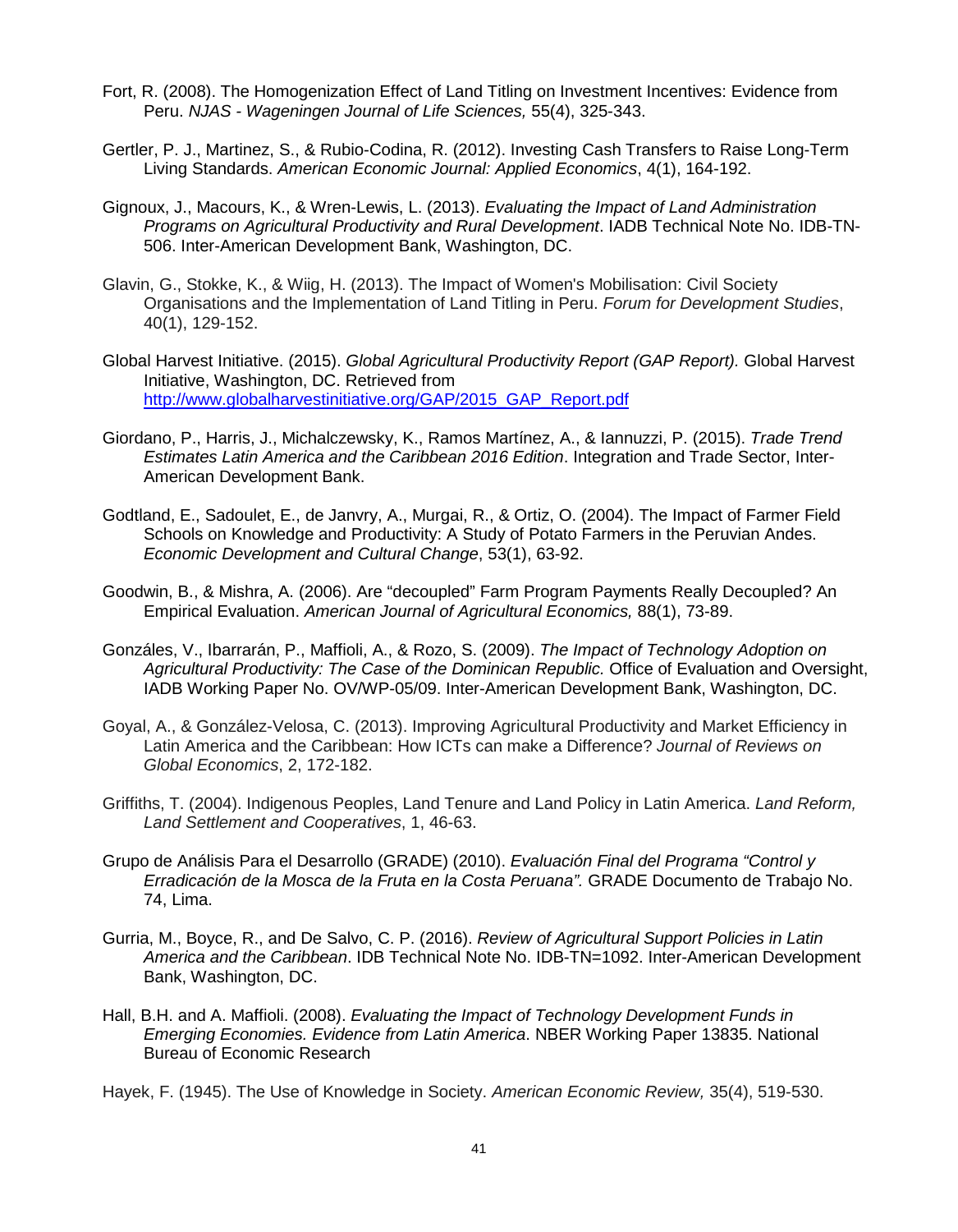- Henderson, H., Corral, L., Simning, E., & Winters, P. (2014). *Land Accumulation Dynamics in Developing Country Agriculture.* IADB Working Paper No. IDB-WP-519. Inter-American Development Bank, Washington, DC.
- Hernández, I., Cely, N., González, F., Muñoz, E., & Prieto, I. (2010). The discovery of new export products in Ecuador. IADB Working Paper No. IDB-WP-165. Inter-American Devleopment Bank, Washington, D.C.
- IARNA & FAUSAC. (2013). Evaluación del Programa de Fertilizantes del Ministerio de Agricultura, Ganadería y Alimentación de Guatemala (MAGA). *Documento de trabajo elaborado para INE/RND y MAGA*. Guatemala, Guatemala.
- IDB. (2013). *Sector Framework Document on Agriculture and Natural Resources Management*. Inter-American Development Bank, Washington, DC.
- IMF (2015), *Commodity Market Report*, International Monetary Fund, Washington, DC.
- INTAL (2014). *Sanitary and Phytosanitary Measures: Opportunities and Challenges for LAC*. INTAL Monthly Newsletter No. 213. Inter-American Development Bank.
- Inter-American Development Bank (1997). *Documento del Proyecto de Desarrollo de la Sanidad Agropecuaria.* Contrato de Préstamo 1025-OC/PE BID.
- Jack, K. (2013). *Constraints on the Adoption of Agricultural Technologies in Developing Countries.*  Literature Review. Agricultural Technology Adoption Initiative, J-PAL (MIT) and CEGA (UC Berkeley).
- Jank, M. S. (2004). *Agricultural Trade Liberalization: Policies and Implications for Latin America*. Inter-American Development Bank.
- Jouanjean, M. A. (2013). *Targeting Infrastructure Development to Foster Agricultural Trade and Market Integration in Developing Countries: An Analytical Review*. London: Overseas Development Institute.
- Kerekes, C., & Williamson, C. (2008). Unveiling de Soto's Mystery: Property Rights, Capital, and Development. *Journal of Institutional Economics,* 4(3), 371–87.
- Kumbhakar, S. C., Wang, H., & Horncastle, A. P. (2015). *A Practitioner's Guide to Stochastic Frontier Analysis Using Stata*. Cambridge University Press. Chicago
- Labarta, R. (2005). *Essays on the Economic Evaluation of Integrated Pest Management Extension in Nicaragua*. Doctoral dissertation, Michigan State University, Department of Agricultural Economics.
- Labarta, R., & Swinton, S. (2006). Multi-institutional Implementation of Farmer Field Schools Among Nicaraguan Bean Growers. Do different NGOs Perform Differently? *Prepared and presented at the 26th conference of the International Association of Agricultural Economists (IAAE)*.
- Lachaud, M. A., Bravo-Ureta, B. E., & Ludeña, C. E. (2015). *Agricultural Productivity Growth in Latin America and the Caribbean and Other World Regions: An Analysis of Climatic Effects, Convergence and Catch-up.* IADB Working Paper No. IDB-WP-607. Inter-American Development Bank, Washington, DC.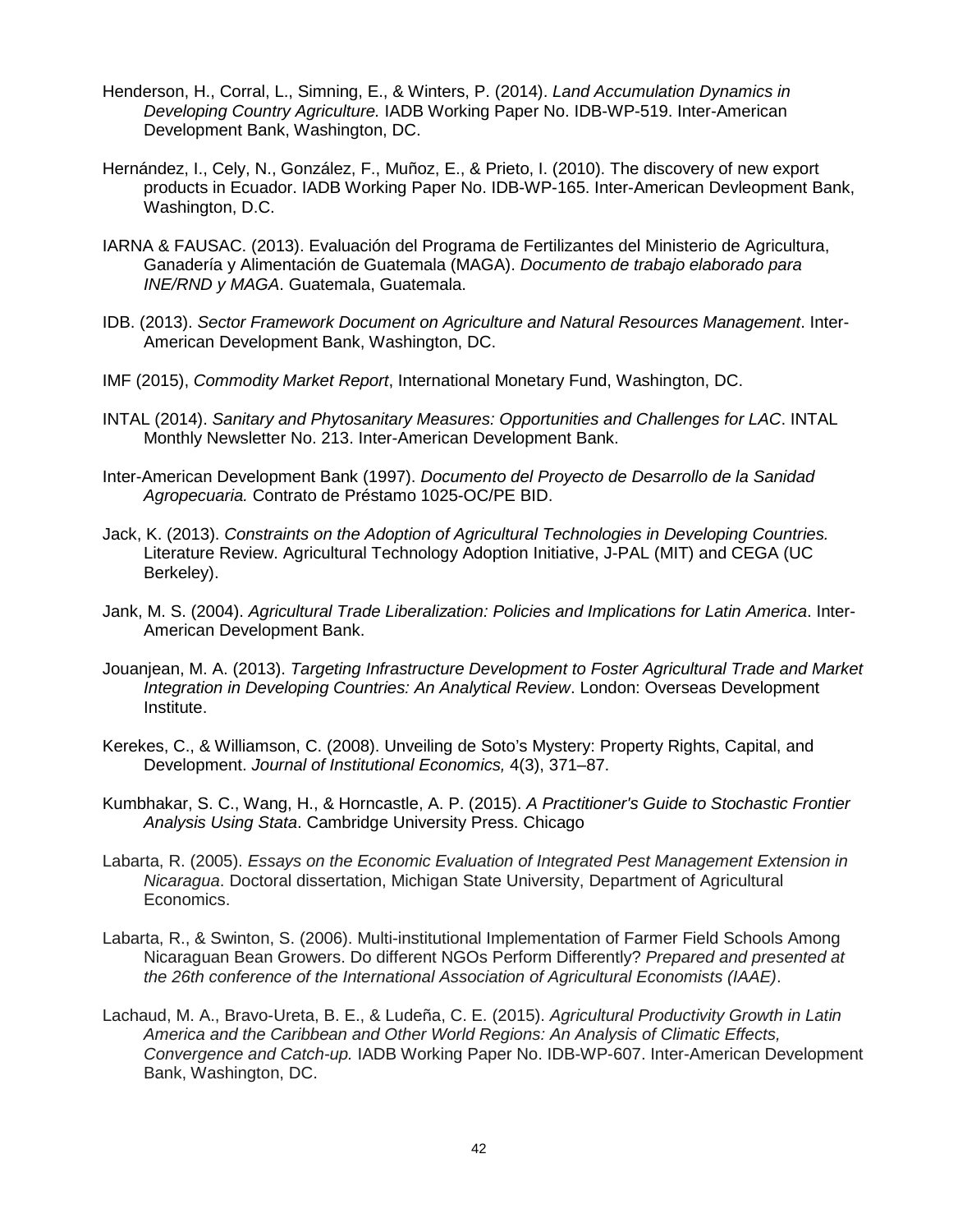- Lárraga, L. (2016). *¿Cómo Funciona Prospera? Mejores Prácticas en la Implementación de Programas de Transferencias Monetarias Condicionadas en América Latina y el Caribe*. Nota Técnica No. IDB-TN-971, Inter-American Development Bank, Washington, DC.
- Lawry, S., Samii, C., Hall, R., Leopold, A., Hornby, D., & Mtero, R. (2014). *The Impact of Land Property Rights Interventions on Investment and Agricultural Productivity in Developing Countries: A Systemic Review.* Campbell Systemic Reviews.
- Levine, R. (1997). Financial Development and Economic Growth: Views and Agenda. *Journal of Economic Literature*, 35(2), 688–726.
- Lingard, J. (2002). Agricultural Subsidies and Environmental Change. *In Encyclopedia of Global Environmental Change,* I. Douglas (ed.). John Wiley and Sons, Ltd., New Jersey, United States.
- Lipton, M. (2009). *Land Reform in Developing Countries: Property Rights and Property Wrongs.* New York, Routledge.
- Lipton, M., & Ravallion, M. (1995). Poverty and Policy. In -. J. Behrman & -. T.-N. Srinivasan, eds, (Eds.). *Handbook of Development Economics. Volume 3B. Handbooks in Economics,* 9, 2551- 2657. Amsterdam; New York and Oxford: Elsevier Science
- Liscow, Z. (2013). Do Property Rights Promote Investment but Cause Deforestation? Quasi-Experimental Evidence from Nicaragua. *Journal of Environmental Economics and Management,*  65(2), 241-261.
- Lopez, F., & Maffioli, A. (2008). *Technology Adoption, Productivity and Specialization of Uruguayan Breeders: Evidence from an Impact Evaluation*. Office of Evaluation and Oversight, Working Paper No. OVE/WP-07/08. Inter-American Development Bank, Washington, DC.
- Lopez, R. (2004). *Effect of the Structure of Rural Public Expenditures on Agricultural Growth and Rural Poverty in Latin America.* IADB Working Paper Reference Number RUR-04-01. Inter-American Development Bank, Washington, DC.
- López, R., & Galinato, G. I. (2007). Should Governments Stop Subsidies to Private Goods? Evidence from Rural Latin America. *Journal of Public Economics,* 91(5), 1071-1094.
- Love, I., & Sánchez, S. M. (2009). *Credit Constraints and Investment Behavior in Mexico's Rural Economy*. World Bank Policy Research Working Paper No. 5014.
- Lozano, I., & Restrepo, J.C. (2015). *El Papel de la Infraestructura Rural en el Desarrollo Agrícola en Colombia*. Banco de la República, Borradores de Economía No. 904, Colombia.
- Nakasone, E. (2011). *The Impact of Land Titling on Labor Allocation*. IFPRI Discussion Paper 01111. International Food Policy Research Institute, Washington, DC.
- Nakasone, E. (2014). *The Role of Price Information in Agricultural Markets: Experimental Evidence from Rural Peru.* IFPRI Discussion Paper. International Food Policy Research Institute, Washington, DC.
- Nakasone, E., Torero, M., & Minten, B. (2014). The Power of Information: The ICT Revolution in Agricultural Development. *Annual Review of Resource Economics,* 6(1), 533-550.
- Nilsson, L., Madon, T., & Sastry, S. (2014). Toward a New Field of Development Engineering: Linking Technology Design to the Demands of the Poor. *Procedia Engineering*, 78, 3-9.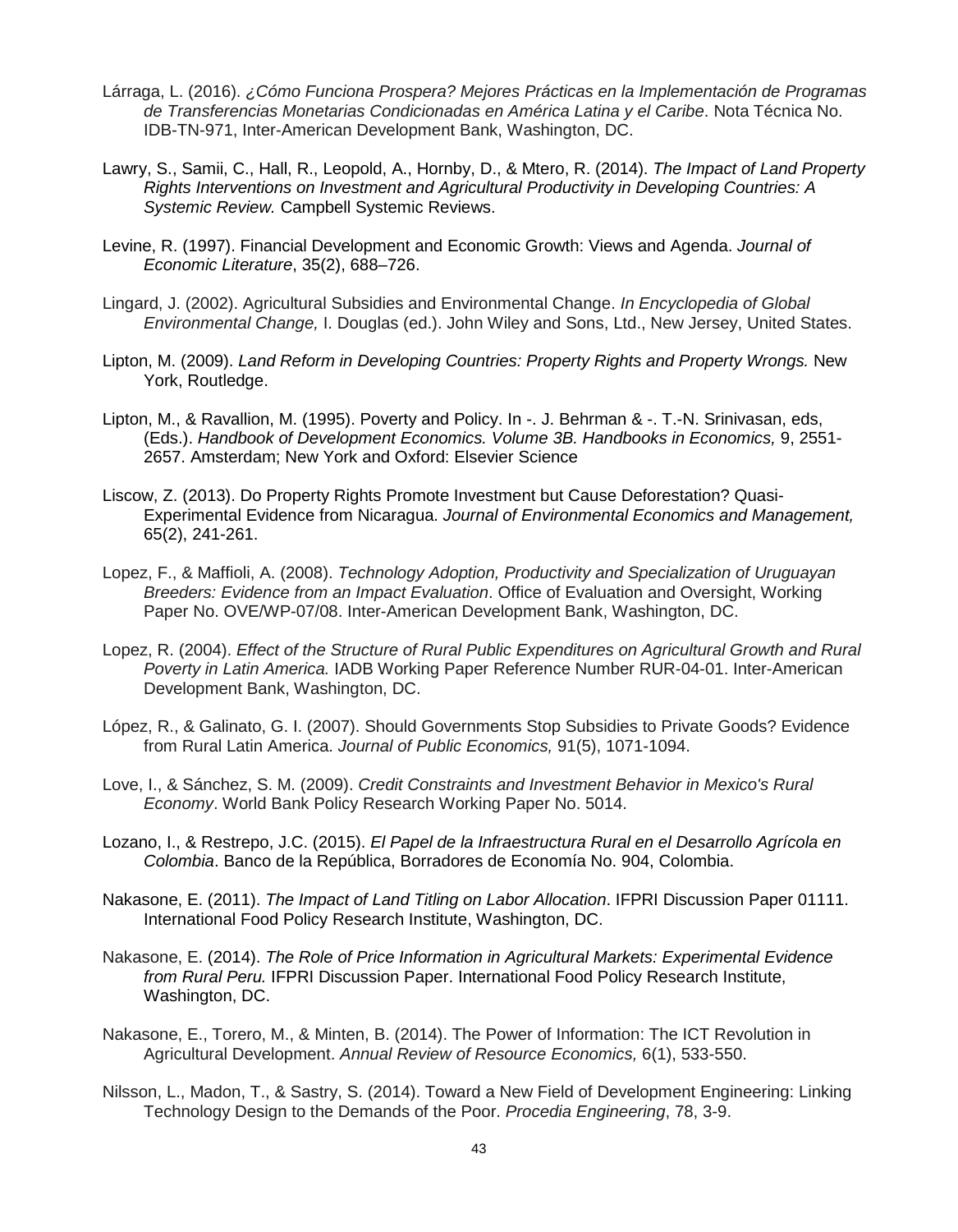- Nin-Pratt, A., Falconi, C., Ludena, C.E., Martel, P. (2015). *Productivity and the Performance of Agriculture in Latin America and the Caribbean: From the Lost Decade to the Commodity Boom*. IADB Working Paper No. WP-608. Inter-American Development Bank, Washington, DC.
- NORC. (2012). *Impact Evaluation of the Farmer Training and Development Activity in Honduras*. Vol. 01. Chicago, USA: NORC at the University of Chicago.
- Norton, R. D. (2004). *Agricultural Development Policy: Concepts and Experiences*. John Wiley & Sons.
- Machín Sosa, B., Roque Jaime, A., Ávila Lozano, D., & Rosset, P. (2010). *Revolución Agroecológica: El Movimiento de Campesino a Campesino de la ANAP en Cuba. Cuando el Campesino Ve, Hace Fé.* ANAP and La Vía Campesina, Havana, Cuba.
- Macroconsult. (2014). *Elaboración de la Evaluación de Impacto y la Ampliación de la Línea de Base del Programa de Transporte Rural Descentralizado. PTRD, Final Report*. Instituto Cuánto, Lima, Peru.
- Maffioli, A., Ubfal, D., Baré, G., & Cerdan-Infantes, P. (2011). Extension Services, Product Quality and Yields: The Case of Grapes in Argentina. *Agricultural Economics*, 42(6), 727-734.
- Maffioli, A., Ubfal, D., Baré, G., & Cerdan-Infantes, P. (2013). Improving Technology Adoption in Agriculture Through Extension Services: Evidence from Uruguay. *Journal of Development Effectiveness*, 5(1), 64-81.
- Maffioli, A., & Mullally, C. (2014). T*he Impact of Agricultural Extension for Improved Management Practices: An Evaluation of the Uruguayan Livestock Program.* IADB Working Paper No. IDB-WP-485. Inter-American Development Bank, Washington, DC.
- Markelova, H., Meinzen-Dick, R., Hellin, J., & Dohrn, S. (2009). Collective Action for Smallholder Market Access. *Food Policy*, 34(1), 1-7.
- Masterson, T. (2007). *Productivity, Technical Efficiency, and Farm Size in Paraguayan Agriculture*. Levy Economics Institute Working Paper No. 490.
- McNamara, K., Belden, C., Kelly, T., Pehu, E., & Donovan, K. (2011). Module 1: Introduction: ICT in Agricultural Development. *ICT in Agriculture: Connecting Smallholders to Knowledge, Networks, and Institutions*, 85-112.
- Mises, L. (1920). Economic Calculation in the Socialist Commonwealth. In F.A. Hayek, ed. *Collectivist Economic Planning.* London, Routledge & Kegan Paul.
- Mogues, T., & Benin, S. (2014). *Public Expenditures for Agricultural and Rural Development in Africa.*  Routledge.
- Muñoz‐Piña, C., de Janvry, A., & Sadoulet, E. (2003). Recrafting Rights over Common Property Resources in Mexico. *Economic Development and Cultural Change*, 52(1), 129-158.
- OECD. (2007). *OECD Rural Policy Reviews: Mexico 2007*. OECD Publishing, Paris. DOI: 10.1787/9789264011687-en
- OECD. (2015). *Agricultural Policy Monitoring and Evaluation 2015*. OECD Publishing, Paris.
- Oerke, E. (2006). Crop losses to pests. *The Journal of Agricultural Science*, 144(1), 31-43.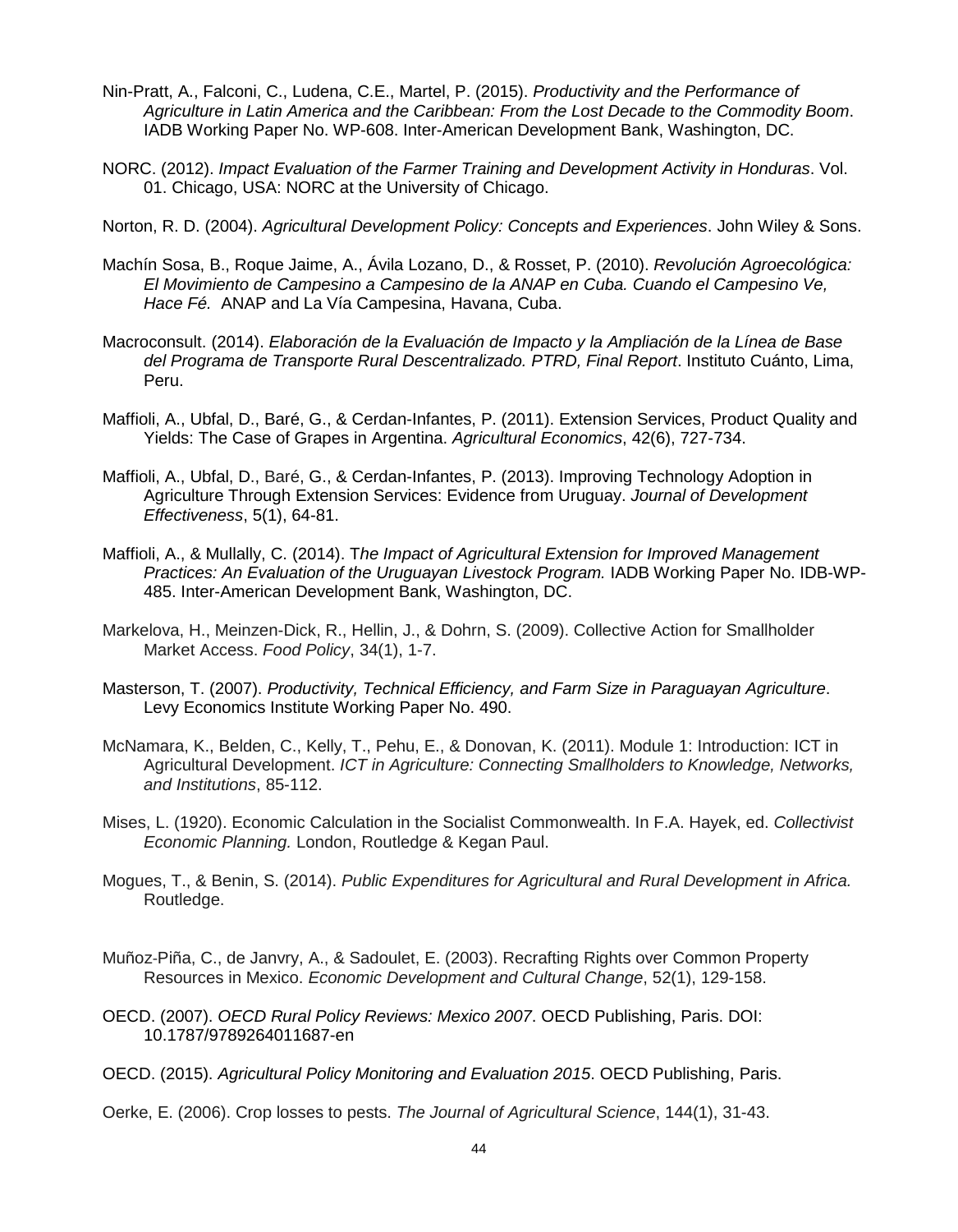- Ordoñez, R., Valdés Conroy, H., & Rose, J. (2015). *Comparative Project Evaluation of Agriculture Health and Food Safety: Annex 3*. Inter-American Development Bank, Chicago.
- Ortiz, O. (2006). Evolution of Agricultural Extension and Information Dissemination in Peru: An Historical Perspective Focusing on Potato-Related Pest Control. *Agriculture and Human Values*, 23(4), 477-489.
- Parsa, S., Morse, S., Bonifacio, A., Chancellor, T., Condori, B., Crespo-Pérez, V., ..., & Dangles, O. (2014). Obstacles to Integrated Pest Management Adoption in Developing Countries. *Proceedings of the National Academy of Sciences*, *111*(10): 3889-3894.
- Pehu, E., Belden, C., Majumdar, S., & Jantunen, T. (2011). Module 5: Increasing Crop, Livestock and Fishery Productivity through ICT. *ICT in Agriculture: Connecting Smallholders to Knowledge, Networks, and Institutions*, 85-112.
- Peralta, M. A., & Swinton, S. M. (2013). *Impact Assessment with Opt-in Treatments: Evidence from a Rural Development Project in Nicaragua*. Selected Paper prepared for presentation at the Agricultural & Applied Economics Association's 2013 AAEA & CAES Joint Annual Meeting, Washington, DC, August 4- 6, 2013.
- Pérez, M., Wise, T., & Schlesinger, S. (2008). *The Promise and the Perils of Agricultural Trade Kiberalization: Lessons from Latin America*. Washington Office on Latin America.
- Phillips, D., Waddington, H., & White, H. (2014). Better Targeting of Farmers as a Channel for Poverty Reduction: A Systemic Review of Farmer Field Schools Targeting. *Development Studies Research. An Open Access Journal,* 1(1), 113-136.
- Pinstrup-Andersen, P., & Shimokawa, S. (2006). *Rural Infrastructure and Agricultural Development*. World Bank Annual Conference on Development Economics, Japan.
- Popp, J., Pető, K., & Nagy, J. (2013). Pesticide Productivity and Food Security. A Review. *Agronomy for Sustainable Development*, 33(1), 243-255.
- Rand, J. (2011). Evaluating the Employment-generating Impact of Rural Roads in Nicaragua. *Journal of Development Effectiveness*, 3(1), 28-43.
- Röller, L., & Waverman, L. 2001. Telecommunications Infrastructure and Economic Development: A Simultaneous Approach. *The American Economic Review,* 91(4), 909–23.
- Rodrigues, M., & Rodríguez, A. (2013*). Information and Communication Technologies for Agricultural Development in Latin America: Trends, Barriers and Policies*. Economic Commission for Latin America and the Caribbean.
- Rosset, P., Machin-Sosa, B., Roque Jaime, A., & Avila Lozano, D. (2011). The Campesino-to-Campesino Agroecology Movement of ANAP in Cuba: Social Process Methodology in the Construction of Sustainable Peasant Agriculture and Food Sovereignty. *Journal of Peasant Studies*, 38(1), 161-191.
- Rossi, M. (2013). *Evaluación de Impacto del Proyecto Integración de Pequeños Productores a la Cadena Vitivinícola (PROVIAR).* Documento Interno UCAR (Unidad para el Cambio Rural) – Área de Control de Gestión.
- Sadoulet, E, de Janvry, A., & Davis, B. (2001). Cash Transfer Programs with Income Multipliers: PROCAMPO in Mexico. *World Development*, 29(6), 1043-1056.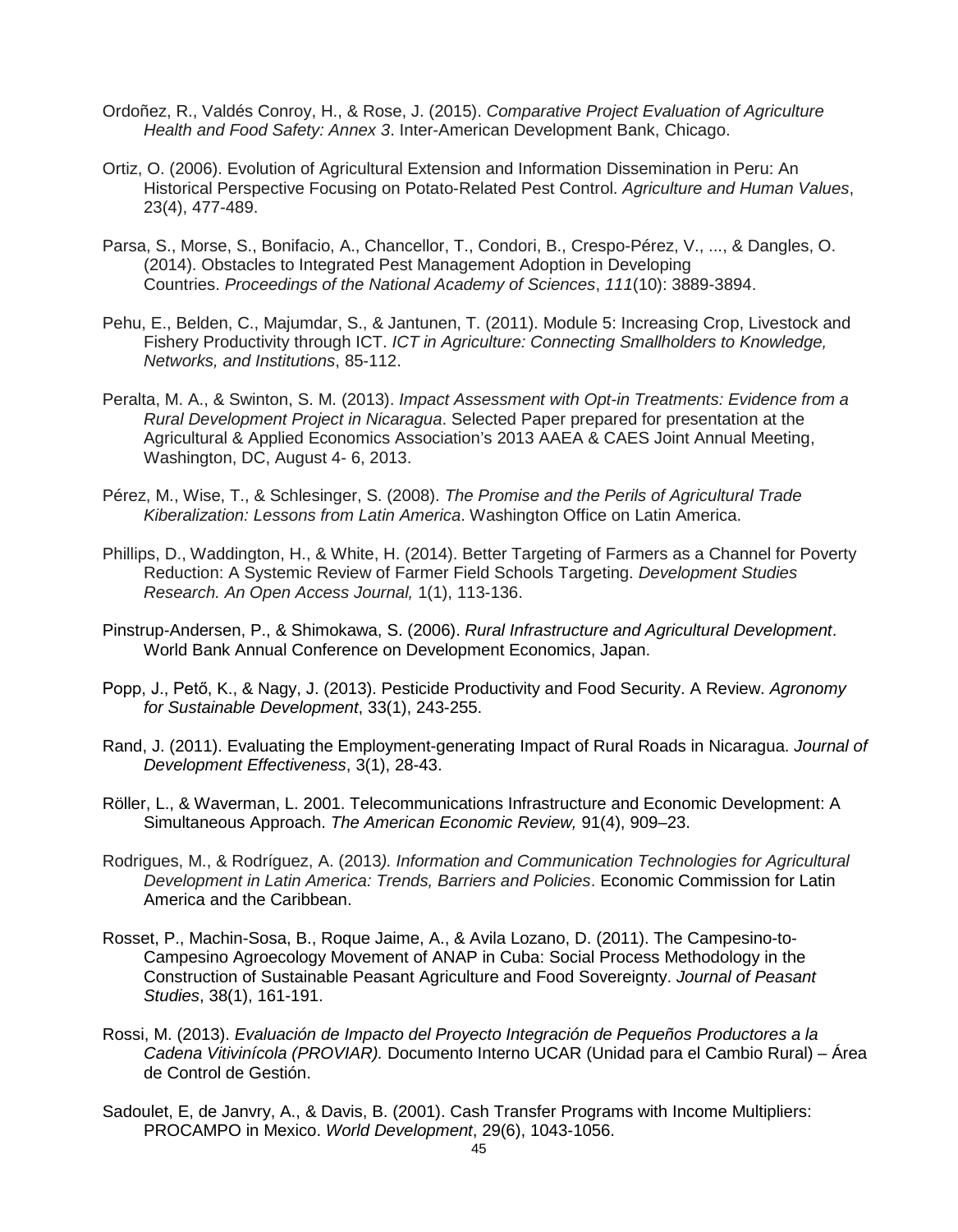- Salazar, L., & Winters, P. (2012). The Impact of Seed Market Access and Transaction Costs on Potato Biodiversity and Yields in Bolivia. *Environment and Development Economics*, 17(05), 633-661.
- Salazar, L., Aramburu, J., González, M., & Winters, P. (2015). *Food Security and Productivity: Impacts of Technology Adoption in Small Subsistence Farmers in Bolivia.* IADB Working Paper No. IDB-WP-567. Inter-American Development Bank, Washington, DC.
- Salazar, L., Maffiolio, A., Aramburu, J., & Agurto, M. (2016). *Estimating the Impacts of a Fruit Fly Eradication Program in Peru: A Geographical Regression Discontinuity Approach*. IDB Working Paper Series No. IDB-WP-677, Inter-American Development Bank, Washington D.C.
- Serebrisky, T. (2014). *Sustainable Infrastructure for Competitiveness and Inclusive Growth*. Inter-American Development Bank, Washington, DC.
- Serebrisky, T., Suárez-Alemán, A., Margo, D., & Ramirez, M.C. (2015). *Financing Infrastructure in Latin America and the Caribbean: How, How much and by Whom?* Inter-American Development Bank, Washington, DC.
- Setrini, G. (2011). *Global Niche Markets and Local Development: Clientelism and Fairtrade Farmer Organizations in Paraguay's Sugar Industry*. Doctoral dissertation, Massachusetts Institute of Technology.
- Shearer, M., Salles Almeida, J., & Gutiérrez Jr, C. H. (2009). *The Treatment of Agriculture in Regional Trade Agreements in the Americas*. IADB Working Paper No. IDB-WP-145. Inter-American Development Bank, Washington, D.C.
- Solís, D., B. Bravo-Ureta and R. Quiroga. (2007). Soil Conservation and Technical Efficiency Among Hillside Farmers in Central America: A switching Regression Model. *Australian Journal of Agricultural and Resource Economics*, 51(4), 491-510.
- Sridhar, K., & Sridhar, V. (2008). Telecommunications Infrastructure and Economic Growth: Evidence from Developing Countries. *Applied Econometrics and International Development*, 7(2).
- Teranishi, J. (1997). Sectoral Resource Transfer, Conflict and Macrostability in Economic Development: A Comparative Analysis.
- Tjernström, E., Toledo, P., & Carter, M. (2013). Identifying the Impact Dynamics of a Small Farmer Development Scheme in Nicaragua. *American Journal of Agricultural Economics*, Papers and Proceedings, 95(5), 1359–1365.
- Thorbecke, E., & Wan Jr, H. (2004). Revisiting East (and South) Asia's Development Model. *In Seventy-Five Years of Development Conference*, May (Vol. 7).
- Torero, M. (2014). *The Impact of Rural Electrification: Challenges and Ways Forward.* Paper prepared for the 11th Conference AFD PROPARCO/EUDN: Energy for Development.
- Torero, M., & Field, E. (2005). *Impact of Land Titles Over Rural Households*. Office of Evaluation and Oversight, IADB Working Paper No. OVE/WP-07/05. Inter-American Development Bank, Washington, DC.
- United Nations. (2015). *World Population Prospects: The 2015 Revision, Key Findings and Advance Tables*. Department of Economic and Social Affairs, Population Division, Working Paper No. ESA/P/WP.241.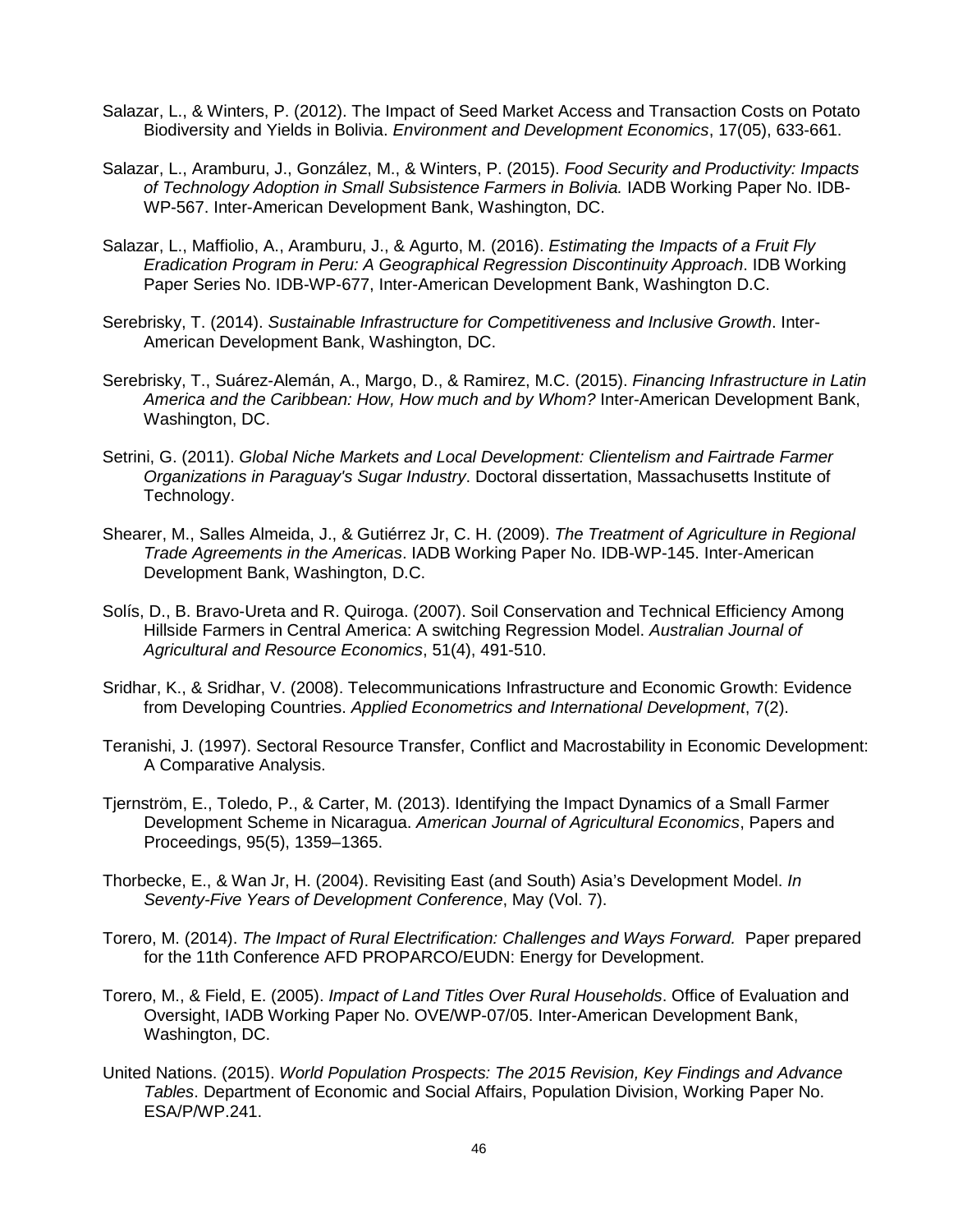- Valdés Conroy, H., Ramos Piracoca, J., Ramirez-Goldin, A., & Tang, L. (2014). *Land Regularization and Administration Projects: A Comparative Evaluation*. Office of Evaluation and Oversight. Inter-American Development Bank, Washington, DC.
- Villar, L., & Ramírez, J.M. (2014). *Infraestructura Regional y Pobreza Rural*. FEDESARROLLO Working Paper No. 61, Bogota, Colombia.
- Vivalt, E. (2015a). Heterogeneous Treatment Effects in Impact Evaluation. *American Economic Review: Papers & Proceedings*, 105(5), 467–470.
- Vivalt, E. (2015b) *The Trajectory of Specification Searching Across Methods and Disciplines*. mimeo, Stanford University.
- Vollrath, D. (2007). Land Distribution and International Agricultural Productivity. *American Journal of Agricultural Economics,* 89(1), 202-216.
- Waddington, H., Snilstveit, B., Hombrados, J. G., Vojtkova, M., Anderson, J., & White, H. (2014). Farmer Field Schools for Improving Farming Practices and Farmer Outcomes in Low-and Middle-Income Countries: A Systematic Review. *Campbell Systematic Reviews*, 10(6).
- Waverman, L., Meschi, M., & Fuss, M. (2005). The Impact of Telecoms on Economic Growth in Developing Countries. *The Vodafone Policy Paper Series*, *2*(03), 10-24.
- Williamson, C. (2011). The Two Sides of de Soto: Property Rights, Land Titling, and Development. *The Annual Proceedings of the Wealth and Well-Being of Nations*, 95.
- Winters, P., Salazar, L., & Maffioli, A. (2010). *Designing Impact Evaluations for Agricultural Projects*. Technical Note No. IDB-TN-198. Inter-American Development Bank, Washington, DC.
- Winters, P., Maffioli, A., & Salazar, L. (2011). Introduction to the Special Feature: Evaluating the Impact of Agricultural Projects in Developing Countries. *Journal of Agricultural Economics*, 62(2), 393- 402.
- World Bank. (2005). *Peru Opportunities for All: Peru Poverty Assessment*. Report No. 29825-PE, World Bank, Washington, DC.
- World Bank. (2007). *World Development Report 2008: Agriculture for Development*. World Bank, USA.
- World Bank. (2011). *Practitioners' Toolkit for Agriculture Public Expenditure Analysis*. World Bank.
- World Bank, World Development Indicators. (2015b). *Rural Population* [data file]. Retrieved from <http://data.worldbank.org/indicator/SP.RUR.TOTL>
- World Bank, World Development Indicators. (2015c). *Agriculture, value added (% of GDP)* [data file]. Retrieved from<http://data.worldbank.org/indicator/NV.AGR.TOTL.ZS>
- Zegarra, E., Esbocal, K., & Aldana, U. (2008). *Titling, Credit Constraints, and Rental Markets in Rural Peru: Exploring channels and Conditioned Impacts*. RES Working Paper No. CSI-152. Inter-American Development Bank, Washington, DC.
- Zeigler, M., & Truitt Nakata, G. (2014). *The Next Global Breadbasket: How Latin America Can Feed the World: A Call to Action for Addressing Challenges & Developing Solutions*. Inter-American Development Bank, Washington, DC.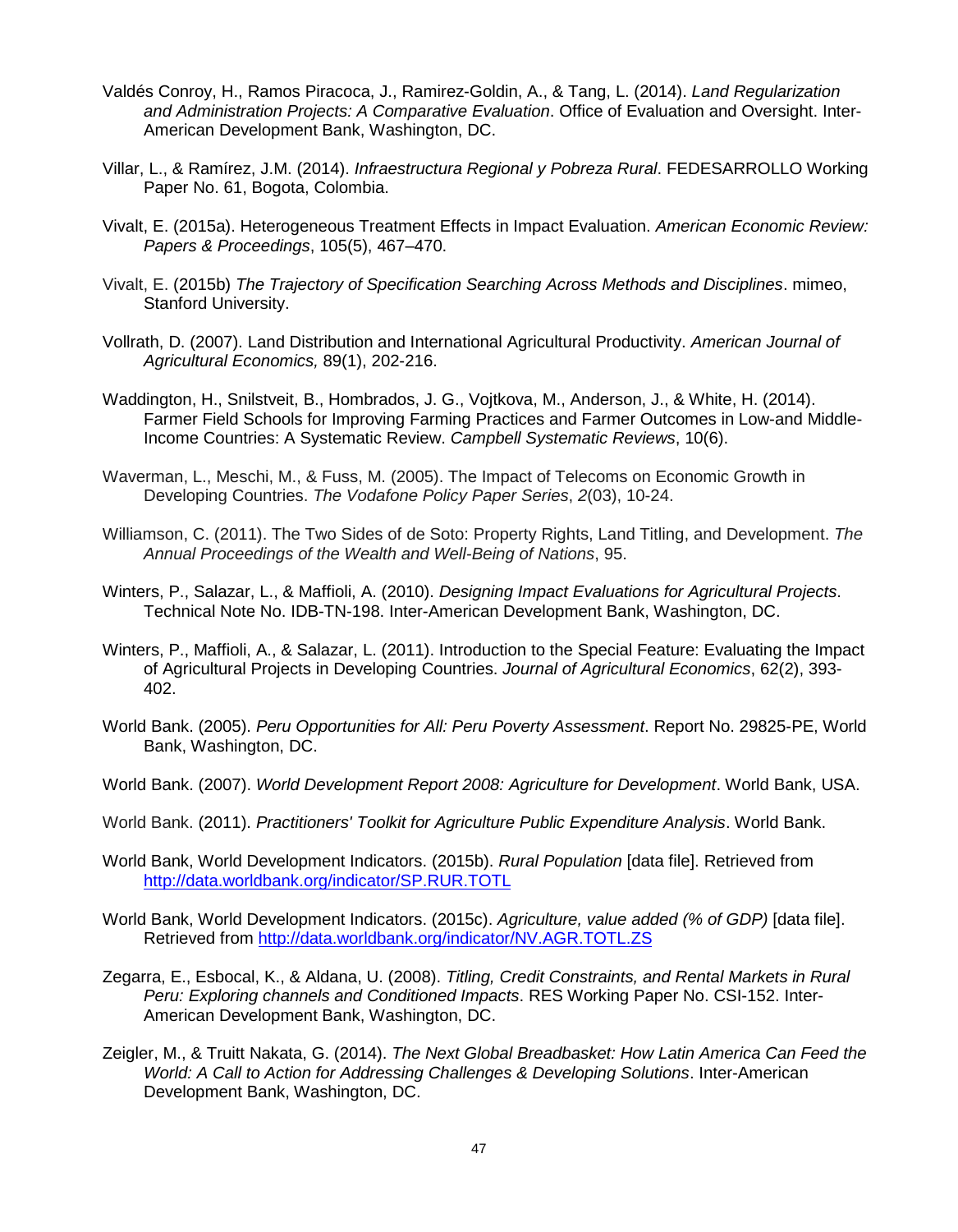Züger, R. (2004). *Impact Assessment of Farmer Field Schools in Cajamarca, Peru: An Economic Evaluation.* International Potato Center, Social Sciences Working Paper No. 2004-1.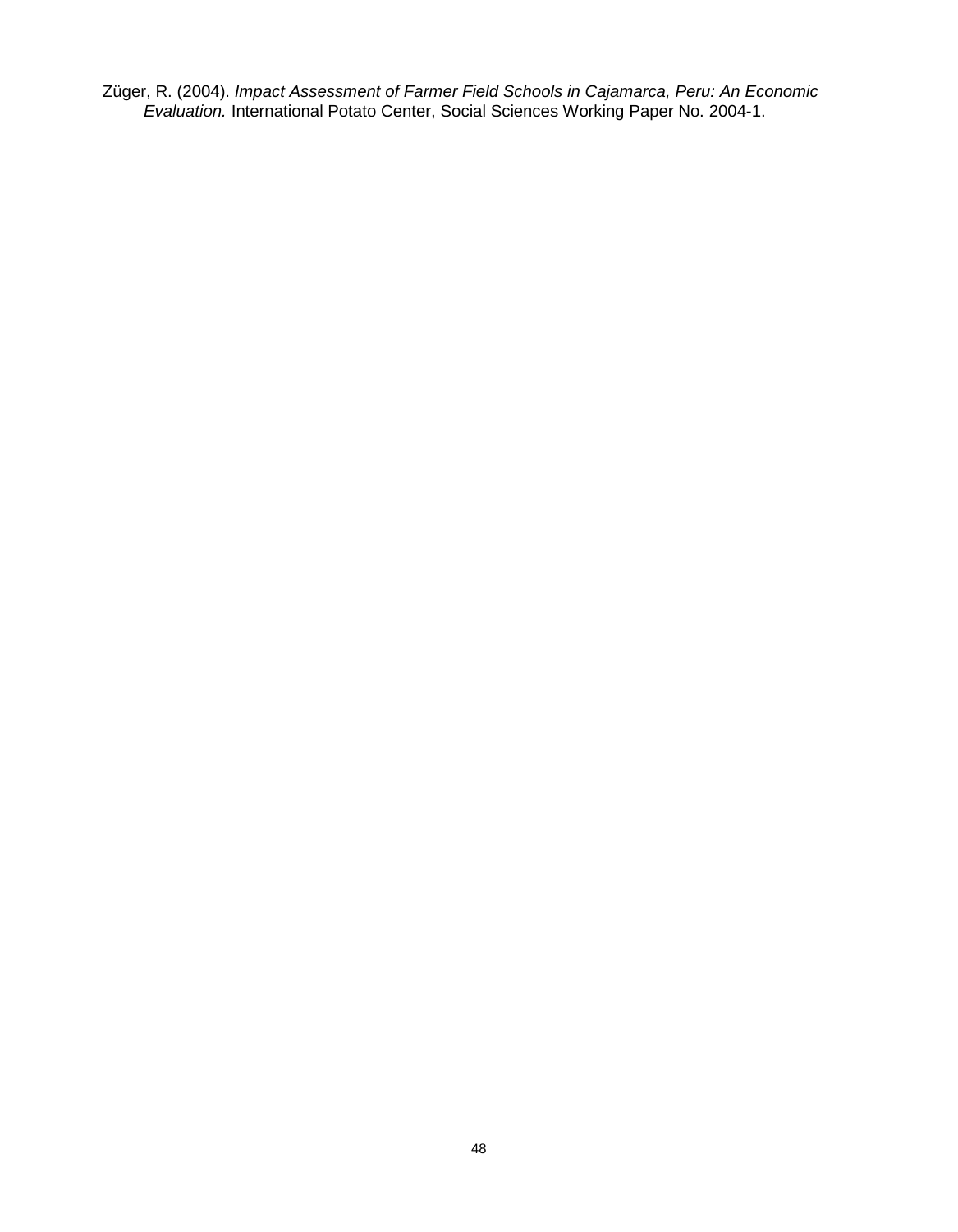

*Figure A.1—Commodity World Price Indices, 2007 to 2014*

*Source:* Adapted from OECD (2015)

*Note:* The top part of the graph relates to the left scale, while the bottom part of the graph should read from the right scale. Base year 2002-2004.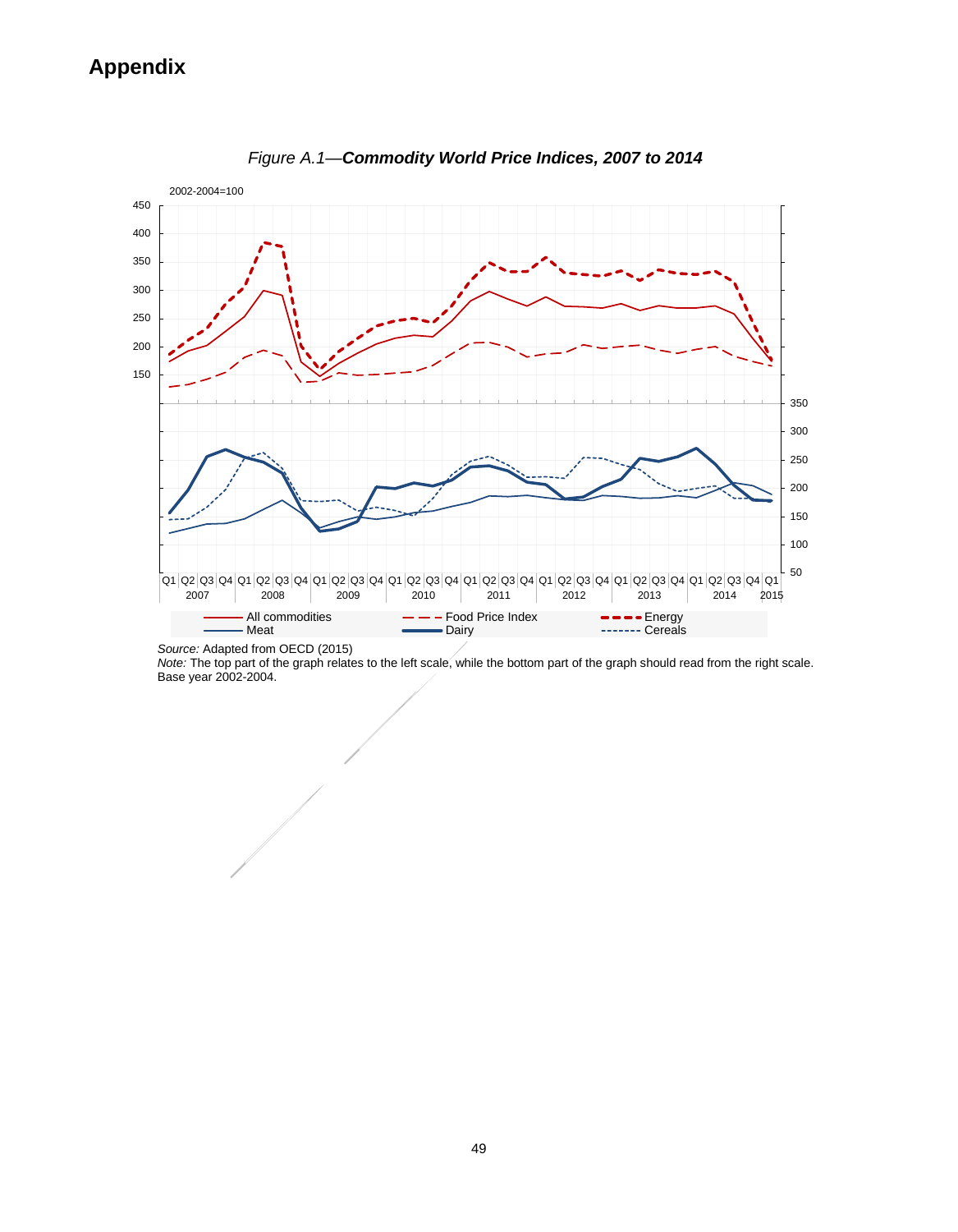| Taxonomy                      |                                   |                                                                                                                                                        |                                |                            |                                     |                                                                |                           |
|-------------------------------|-----------------------------------|--------------------------------------------------------------------------------------------------------------------------------------------------------|--------------------------------|----------------------------|-------------------------------------|----------------------------------------------------------------|---------------------------|
| Expenditure<br>Classification | Agricultural<br>Intervention      | <b>Title</b>                                                                                                                                           | Author(s)                      | <b>Publication</b><br>Year | Country                             | IE<br>Methodology                                              | <b>Data Period</b>        |
| Public                        | <b>Land Titling</b>               | The Impact of Land Property Rights Interventions on Investment<br>and Agricultural Productivity in Developing Countries: A<br><b>Systematic Review</b> | Lawry et al.                   | 2014                       | Developing<br>Countries<br>(global) | <b>Systemic Review</b>                                         |                           |
| Public                        | <b>Land Titling</b>               | Impact of Land Titles over Rural Households                                                                                                            | <b>Torero and Field</b>        | 2005                       | Peru                                | PSM; DD                                                        | 1994, 1997,<br>2000, 2004 |
| Public                        | <b>Land Titling</b>               | Titling, Credit Constraints, and Rental Markets in Rural Peru:<br><b>Exploring Channels and Conditioned Impacts</b>                                    | Zegarra, Escobar<br>and Aldana | 2008                       | Peru                                | PSM; DD                                                        | 2004-2006                 |
| Public                        | <b>Land Titling</b>               | The homogenization effect of land titling on investment<br>incentives: evidence from Peru                                                              | Fort                           | 2008                       | Peru                                | <b>DD</b>                                                      | 1990-2004                 |
| Public                        | <b>Land Titling</b>               | The Impact of Land Titling on Labor Allocation: Evidence from<br><b>Rural Peru</b>                                                                     | Nakasone                       | 2011                       | Peru                                | <b>PSM</b>                                                     | 1994, 1997,<br>2000, 2004 |
| Public                        | <b>Land Titling</b>               | Land Tenure, Investment, and Agricultural Production in<br>Nicaragua                                                                                   | Foltz, Larson and<br>Lopez     | 2000                       | Nicaragua                           | Multiple<br>regression on<br>cross-section*                    | 1997-1998                 |
| Public                        | <b>Land Titling</b>               | Investment and equity effects of land regularization: the case of<br>Nicaragua                                                                         | Deininger and<br>Chamorro      | 2004                       | Nicaragua                           | <b>Multiple</b><br>regression on<br>cross-section*             | 2000                      |
| Public                        | <b>Land Titling</b>               | Land Tenure, Investment Incentives, and the Choice of<br>Techniques: Evidence from Nicaragua                                                           | <b>Bandiera</b>                | 2007                       | Nicaragua                           | FE regression on<br>panel and<br>matching on<br>cross-section* | 1998                      |
| Public                        | Plant and<br><b>Animal Health</b> | Estimating the Impacts of a Fruit Fly Eradication Program in<br>Peru: A Geographical Regression Discontinuity Approach                                 | Salazar et al.                 | 2016                       | Peru                                | <b>RD</b>                                                      | 2012                      |
| Public                        | Plant and<br>Animal Health        | Evaluación Final del Programa "Control y Erradicación de la<br>Mosca de la Fruta en la Costa Peruana"                                                  | <b>GRADE</b>                   | 2010                       | Peru                                | PSM: DD                                                        | 2007                      |

### *Table A.1—Impact Evaluation Studies Included in the Literature Review*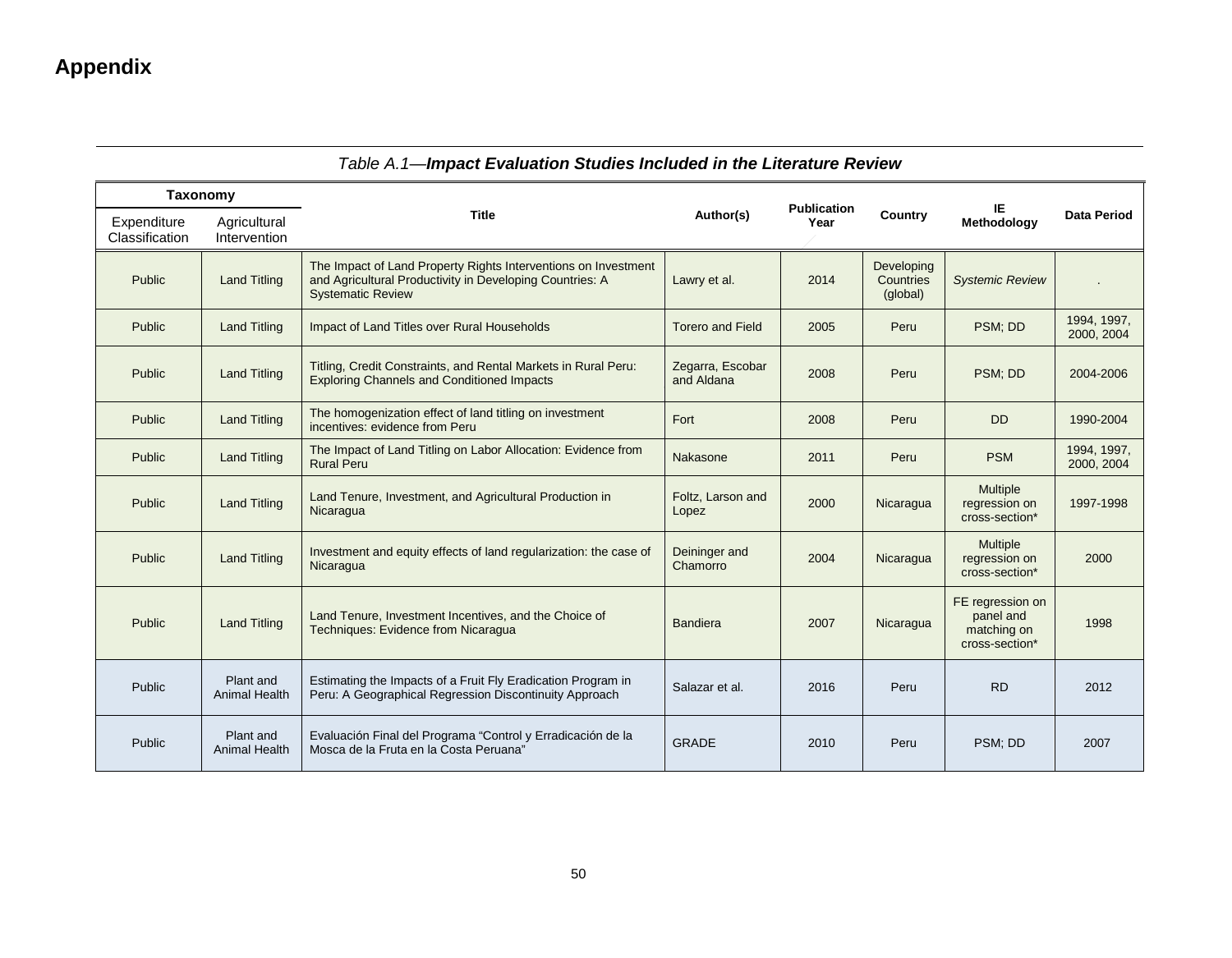| Public      | Plant and<br><b>Animal Health</b>                                                     | Farmer Field Schools for Improving Farming Practices and<br>Farmer Outcomes: A Systematic Review                             | Waddington et al. | 2014  | Developing<br>Countries | <b>Systemic Review</b>                                                             |           |
|-------------|---------------------------------------------------------------------------------------|------------------------------------------------------------------------------------------------------------------------------|-------------------|-------|-------------------------|------------------------------------------------------------------------------------|-----------|
| Public      | Plant and<br>Animal Health -<br><b>IPM-FFS</b><br>(Technology<br>Adoption<br>related) | The impact of farmer field schools on knowledge and<br>productivity: a study of potato farmers in the Peruvian Andes         | Godtland et al.   | 2004  | Peru                    | <b>PSM</b>                                                                         | 1999      |
| Public      | Plant and<br>Animal Health -<br><b>IPM-FFS</b><br>(Technology<br>Adoption<br>related) | Impact Assessment of Farmer Field Schools in Cajamarca,<br>Peru: An Economic Evaluation                                      | Zuger             | 2004  | Peru                    | Correlations, t-<br>tests, regression<br>analyses and<br>cost/benefit<br>analyses* | 1996-2001 |
| Public      | Plant and<br>Animal Health -<br><b>IPM-FFS</b><br>(Technology<br>Adoption<br>related) | Linking Smallholders to the New Agricultural Economy: The<br>Case of the Plataformas de Concertación in Ecuador              | Cavatassi et al.  | 2011b | Ecuador                 | <b>PSM</b>                                                                         | 2007      |
| Public      | Plant and<br>Animal Health<br>IPM-FFS-<br><b>Value Chains</b>                         | How do Agricultural Programmes Alter Crop Production?<br><b>Evidence from Ecuador</b>                                        | Cavatassi et al.  | 2011a | Ecuador                 | <b>PSM</b>                                                                         | 2007      |
| Public      | Plant and<br>Animal Health -<br><b>FFS</b>                                            | Essays on the Economic Evaluation of Integrated Pest<br>Management Extension in Nicaragua                                    | Labarta           | 2005  | Nicaragua               | IV                                                                                 | 2004      |
| Semi-Public | Technology<br>Adoption                                                                | Food Security and Productivity: Impacts of Technology Adoption<br>in Small Subsistence Farmers in Bolivia                    | Salazar et al.    | 2015  | <b>Bolivia</b>          | IV                                                                                 | 2013-2014 |
| Semi-Public | Technology<br>Adoption                                                                | When a Short-term Analysis is not a Short-term Approach:<br>Impacts of Agricultural Technology Adoption in Bolivia           | Aramburu et al.   | 2014  | <b>Bolivia</b>          | <b>PSM</b>                                                                         | 2013-2014 |
| Semi-Public | Technology<br>Adoption                                                                | Is Irrigation Rehabilitation Good for Poor Farmers? An Impact<br>Evaluation of a Non-Experimental Irrigation Project in Peru | Del Carpio et al. | 2011  | Peru                    | <b>DD</b>                                                                          | 1998-2007 |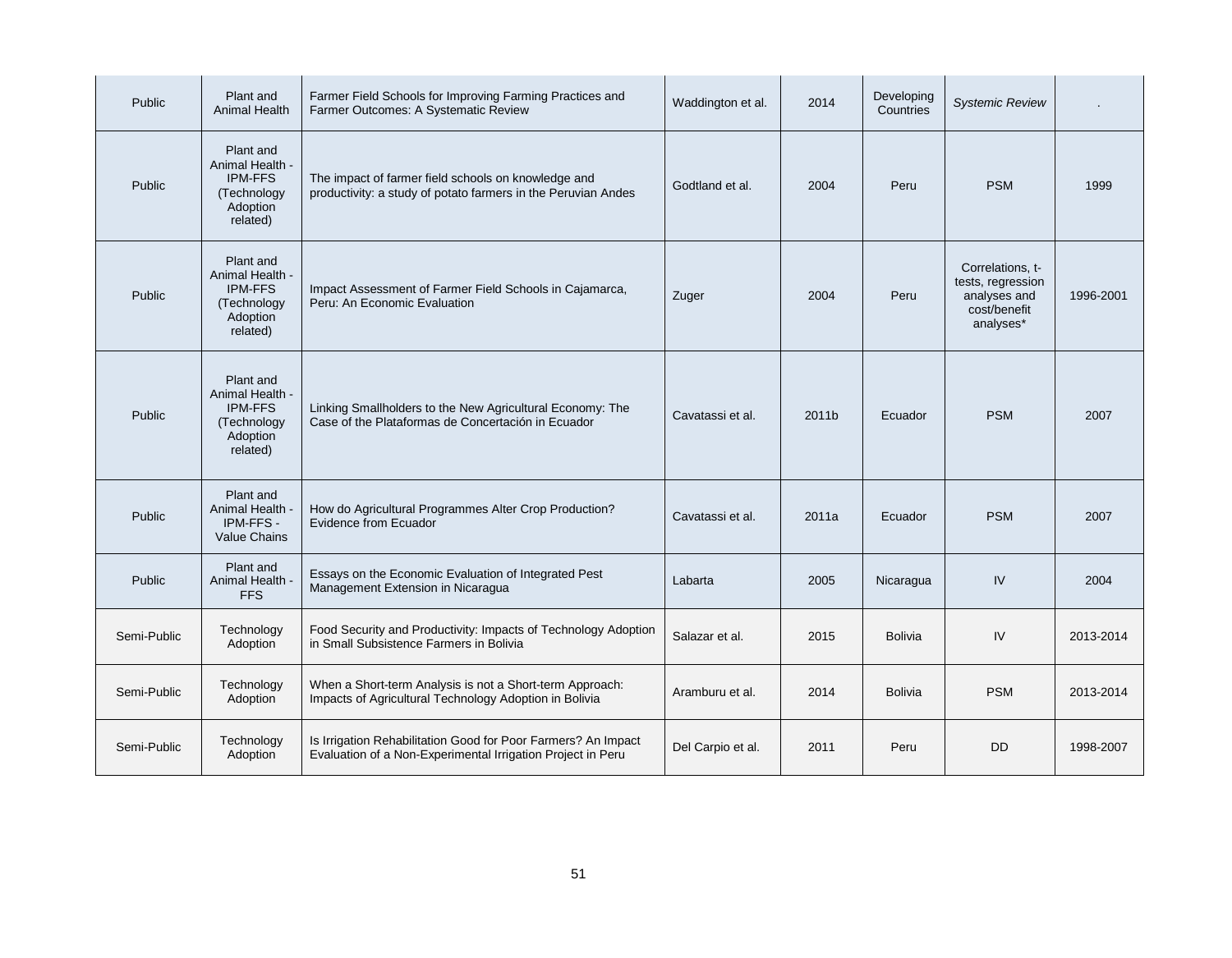| Semi-Public | Technology<br>Adoption | Evaluación de Impacto del Proyecto: Integración de Pequeños<br>Productores a la Cadena Vitivinícola (PROVIAR)                                       | Rossi                                  | 2013 | Argentina                 | <b>DD</b>                                             | 2010-2013                                              |
|-------------|------------------------|-----------------------------------------------------------------------------------------------------------------------------------------------------|----------------------------------------|------|---------------------------|-------------------------------------------------------|--------------------------------------------------------|
| Semi-Public | Technology<br>Adoption | Extension Services, Product Quality and Yields: The Case of<br>Grapes in Argentina                                                                  | Maffioli et al.                        | 2011 | Argentina                 | <b>DD</b>                                             | 2002-2006                                              |
| Semi-Public | Technology<br>Adoption | The Impact of Agricultural Extension Services: The Case of<br>Grape Production in Argentina                                                         | Cerdán-Infantes,<br>Maffioli and Ubfal | 2008 | Argentina                 | <b>PSM</b>                                            | 2002-2006                                              |
| Semi-Public | Technology<br>Adoption | Impact Assessment with Opt-in Treatments: Evidence from a<br>Rural Development Project in Nicaragua                                                 | Peralta and<br>Swinton                 | 2013 | Nicaragua                 | PSM-DD                                                | 2009-2012                                              |
| Semi-Public | Technology<br>Adoption | Evaluación del Programa de Fertilizantes del Ministerio de<br>Agricultura, Ganadería y Alimentación (MAGA)                                          | <b>IARNA</b> and<br><b>FAUSAC</b>      | 2013 | Guatemala                 | PSM; IV; 2SLS                                         | 2011                                                   |
| Semi-Public | Technology<br>Adoption | The Impact of Technology Adoption on Agricultural Productivity:<br>The Case of the Dominican Republic                                               | Gonzales et al.                        | 2009 | Dominican<br>Republic     | <b>PSM</b>                                            | 2008                                                   |
| Semi-Public | Technology<br>Adoption | Adoption of Soil Conservation Technologies in El Salvador: A<br>cross-Section and Over-Time Analysis                                                | Bravo-Ureta,<br>Cocchi and Solis       | 2006 | El Salvador               | <b>PSM</b>                                            | 2002, 2005                                             |
| Semi-Public | Technology<br>Adoption | Soil Conservation and Technical Efficiency Among Hillside<br>Farmers in Central America: A Switching Regression Model                               | Solís, Bravo-Ureta<br>& Quiroga        | 2007 | El Salvador<br>& Honduras | Switching<br>rearession<br>model*                     | 2002                                                   |
| Semi-Public | Technology<br>Adoption | Soil Conservation, Output Diversification and Farm Income:<br>Evidence from Hillside Farmers in Central America                                     | Cocchi                                 | 2004 | El Salvador               | Poisson and<br>negative<br>binomial models;<br>$IV^*$ | 2002                                                   |
| Semi-Public | Technology<br>Adoption | The Economic Impact of MARENA's Investments on<br>Sustainable Agricultural Systems in Honduras                                                      | Bravo-Ureta et al.                     | 2011 | Honduras                  | PSM; DD                                               | 2003-2004<br>(baseline),<br>2007-2008<br>(agri. cycle) |
| Semi-Public | Technology<br>Adoption | Impact Evaluation Findings after One Year of the Productive<br>and Business Services Activity of the Productive Development<br>Project, El Salvador | Blair et al.                           | 2012 | El Salvador               | IV with<br>randomized<br>treatment                    | 2011                                                   |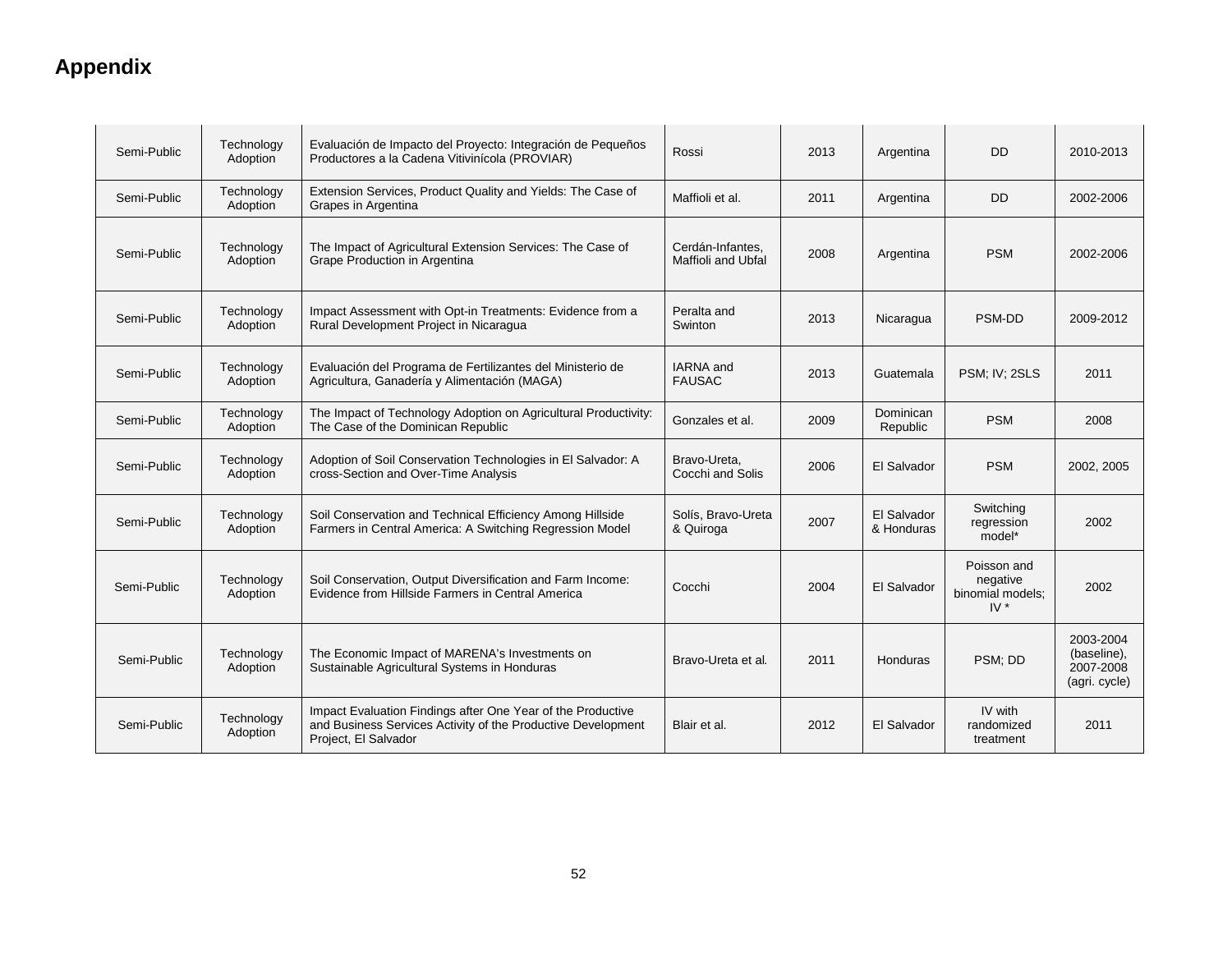| Semi-Public   | Technology<br>Adoption    | Identifying the Impact Dynamics of a Small Farmer<br>Development Scheme in Nicaragua                                           | Tjernström,<br><b>Toledo and Carter</b> | 2013 | Nicaragua       | Randomized<br>program rollout;<br>$(LATE) - DD$                                             | 2007, 2009              |
|---------------|---------------------------|--------------------------------------------------------------------------------------------------------------------------------|-----------------------------------------|------|-----------------|---------------------------------------------------------------------------------------------|-------------------------|
| Semi-Public   | Technology<br>Adoption    | Impact Evaluation of the Farmer Training and Development<br><b>Activity in Honduras</b>                                        | <b>NORC</b>                             | 2012 | <b>Honduras</b> | PSM; IV                                                                                     | 2009-2011               |
| Semi-Public   | Technology<br>Adoption    | Improving Technology Adoption in Agriculture Through<br>Extension Services: Evidence from Uruguay                              | Cerdan-Infantes.<br>Maffioli and Ubfal  | 2009 | Uruguay         | PSM; DD                                                                                     | 2000, 2002,<br>2006     |
| Semi-Public   | Technology<br>Adoption    | Improving Technology Adoption in Agriculture Through<br>Extension Services: Evidence from Uruguay                              | Maffioli et al.                         | 2013 | Uruguay         | PSM; DD                                                                                     | 2000, 2002,<br>2006     |
| Semi-Public   | Technology<br>Adoption    | The Impact of Agricultural Extension for Improved Management<br>Practices: An Evaluation of the Uruguayan<br>Livestock Program | Maffioli and<br>Mullally                | 2014 | Uruguay         | <b>PSM</b>                                                                                  | 2003-2010               |
| Semi-Public   | Technology<br>Adoption    | Technology Adoption, Productivity and Specialization of<br>Uruguayan Breeders: Evidence from an Impact Evaluation              | Lopez and Maffioli                      | 2008 | Uruguay         | PSM; DD                                                                                     | 2001, 2003              |
| Private       | Technology<br>Adoption    | Planting the Seeds: The Impact of Training on Mango<br>Producers in Haiti                                                      | Arráiz et al.                           | 2015 | Haiti           | PSM-DD                                                                                      | 2012-2013               |
| <b>Public</b> | Access to<br>Information  | Information and Communication Technology, Agricultural<br>Profitability, and Child Labor in Rural Peru                         | <b>Beuermann</b>                        | 2013 | Peru            | <b>DD</b>                                                                                   | 1007, 200,<br>2001-2007 |
| <b>Public</b> | Access to<br>Information  | The Impact of Receiving Price and Climate Information in the<br><b>Agricultural Sector</b>                                     | Camacho and<br>Conover                  | 2011 | Colombia        | Randomly<br>allocate<br>treatment, DD<br>estimation, first<br>differences with<br>farmer FE | 2009                    |
| <b>Public</b> | Access to<br>Information  | The Role of Price Information in Agricultural Markets:<br><b>Experimental Evidence from Rural Peru</b>                         | Nakasone                                | 2014 | Peru            | <b>RCT</b> (village<br>cluster<br>randomized), but<br>DD estimation                         | 2009                    |
| Private       | <b>Direct</b><br>Payments | The Impact of PROCAMPO on Agricultural Productivity and<br><b>Production Choices of Mexican Farmers</b>                        | Salazar, Winters<br>and Maffioli        | 2010 | Mexico          | <b>PSM</b>                                                                                  | 2002                    |